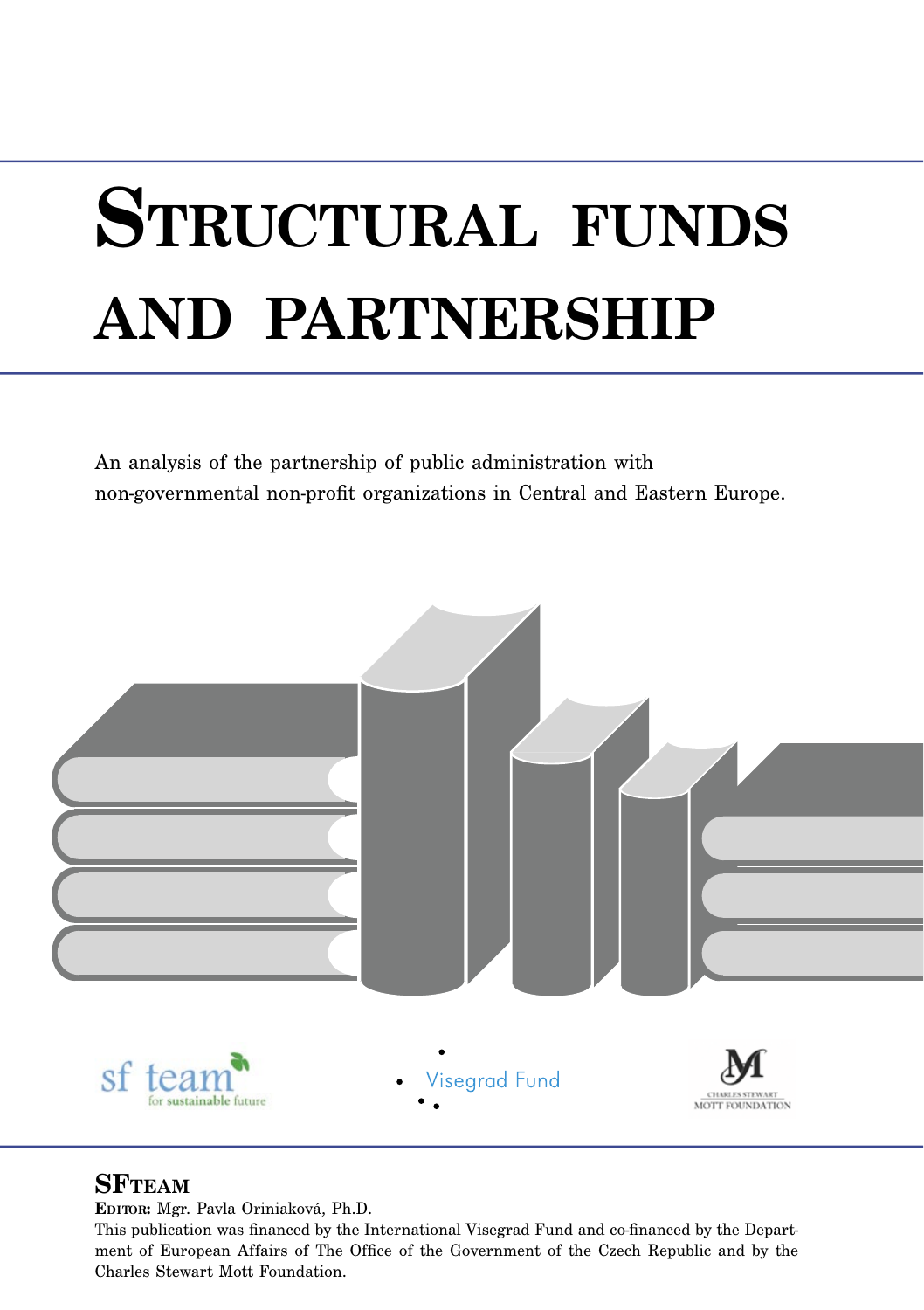

• Visegrad Fund<br>• •



# **SFTEAM**

**EDITOR:** Mgr. Pavla Oriniaková, Ph.D.

This publication was financed by the International Visegrad Fund and co-financed by the Department of European Affairs of The Office of the Government of the Czech Republic and by the Charles Stewart Mott Foundation.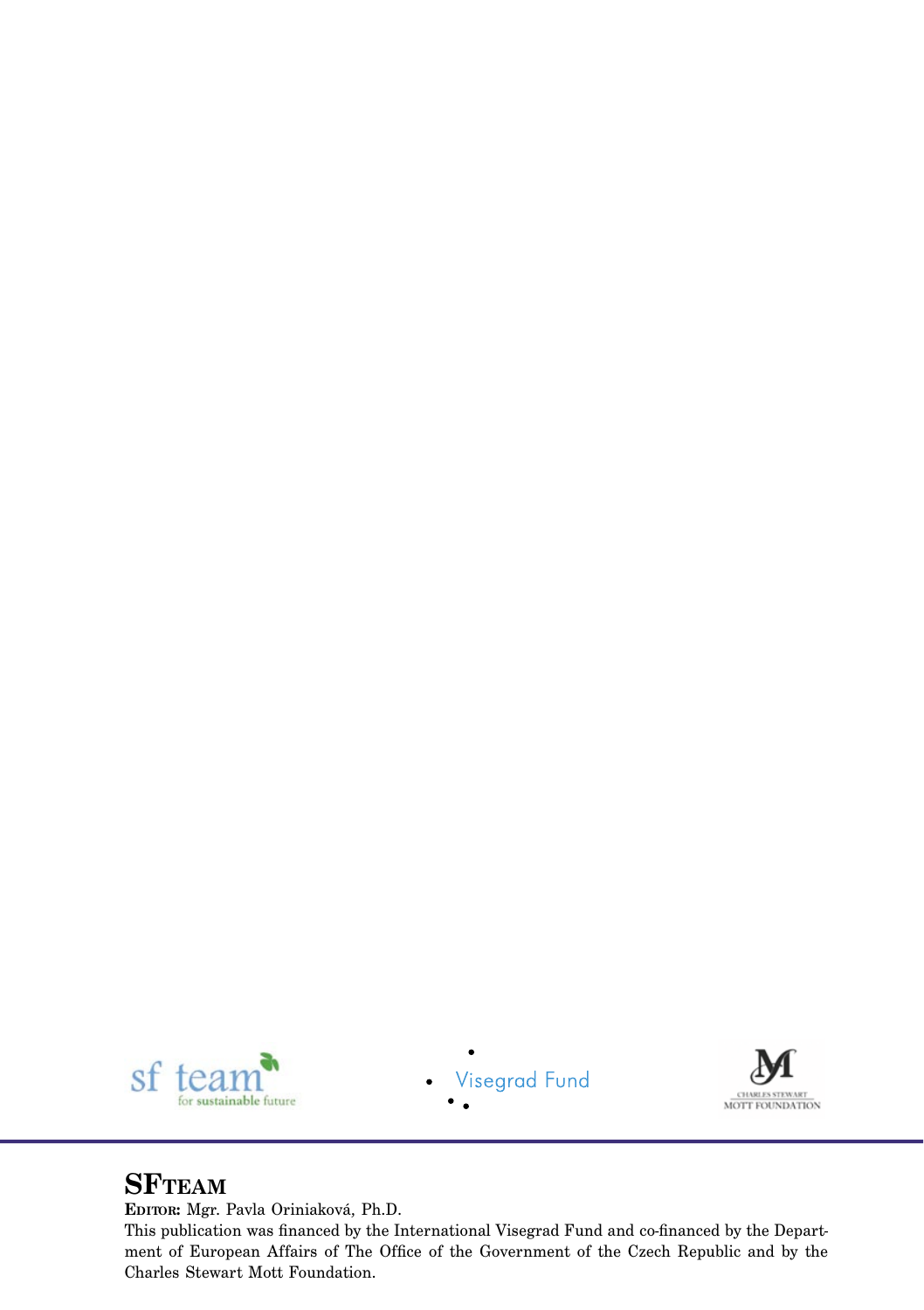# **TABLE OF CONTENTS**

| Methodology<br>4  |                                                                                     |                                                                                      |  |
|-------------------|-------------------------------------------------------------------------------------|--------------------------------------------------------------------------------------|--|
|                   |                                                                                     |                                                                                      |  |
| Introduction<br>6 |                                                                                     |                                                                                      |  |
|                   | 2. Partnership while preparing programme documentation for 2007-2013 period         |                                                                                      |  |
|                   | 2.1.                                                                                |                                                                                      |  |
|                   | 2.2.                                                                                |                                                                                      |  |
|                   | 2.3.                                                                                |                                                                                      |  |
|                   | 2.4.                                                                                |                                                                                      |  |
|                   | 2.5.                                                                                |                                                                                      |  |
|                   | 2.6.                                                                                | Direct involvement of NGOs during preparation of programme documentation 9           |  |
|                   | 2.7.                                                                                | NGOs specific problems during involvement into programme documentation               |  |
|                   | preparation<br>15                                                                   |                                                                                      |  |
|                   | 3. NGOs involvement in operational programmes' monitoring and evaluation            |                                                                                      |  |
|                   |                                                                                     |                                                                                      |  |
|                   | 3.1.                                                                                |                                                                                      |  |
|                   | 3.2.                                                                                |                                                                                      |  |
|                   | 3.3.                                                                                |                                                                                      |  |
|                   | 4. Bottlenecks in NGOs' involvement into preparation, monitoring and implementation |                                                                                      |  |
|                   |                                                                                     |                                                                                      |  |
|                   |                                                                                     |                                                                                      |  |
|                   | 5.1.                                                                                |                                                                                      |  |
|                   | 5.2.                                                                                |                                                                                      |  |
|                   |                                                                                     |                                                                                      |  |
|                   | 6.1.                                                                                |                                                                                      |  |
|                   | 6.2.                                                                                |                                                                                      |  |
|                   | 6.3.                                                                                |                                                                                      |  |
|                   |                                                                                     | 7. Recommnedations for strengthening partnership between NGOs and public authority32 |  |
|                   | 8. Literature<br>33                                                                 |                                                                                      |  |
|                   |                                                                                     |                                                                                      |  |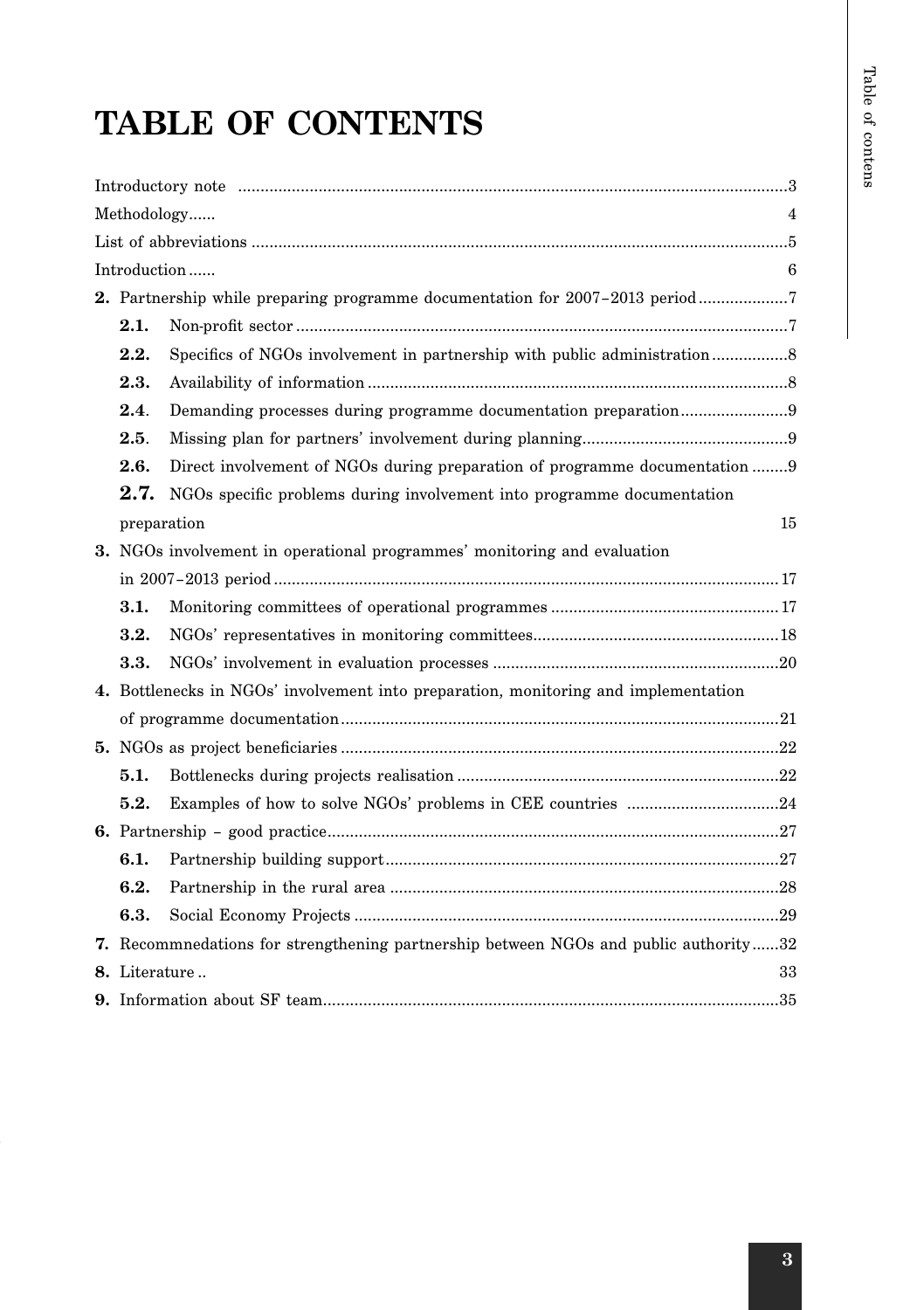### **INTRODUCTORY NOTE**

This publication stems mainly from knowledge of non-profit organizations in Central and Eastern European countries. It was created with an aim to discover how the non-profit organizations of Central and Eastern Europe participate in preparation and implement operational programmes. The SFteam (Sustainable Future Team) has followed these issues for a long time. The SFteam is the network of non-profit organizations of Bulgaria, Czech Republic, Hungary, Latvia, Netherlands, Poland, Romania, and Slovakia. I would hereby like to express my thanks to our partners, and also give thanks for the data, which has helped me to compile this publication.

SFteam's mission is supportive of processes, which lead to utilization of structural funds with the aim to maintain sustainable development. We are convinced that the involvement of non-profit organizations in decision-making and partnership is the essential element for such processes.

However, we know that the partnership between public administration and non-profit sector of structural funds has only a short history and weak political support in our countries. We are interested to find out whether significant positive activities appear in some of the Central and Eastern European countries. We are interested in how the partnerships are created and which status the non-profit sector has in those partnerships. We want to apply our knowledge in the negotiations, which would lead into enforcement of a partnership principle in Central and Eastern Europe.

Prague 23th December 2008

Mgr. Pavla Oriniaková, PhD. Centre for Community Service Central Bohemian SFteam co-operation coordinator of the Czech Republic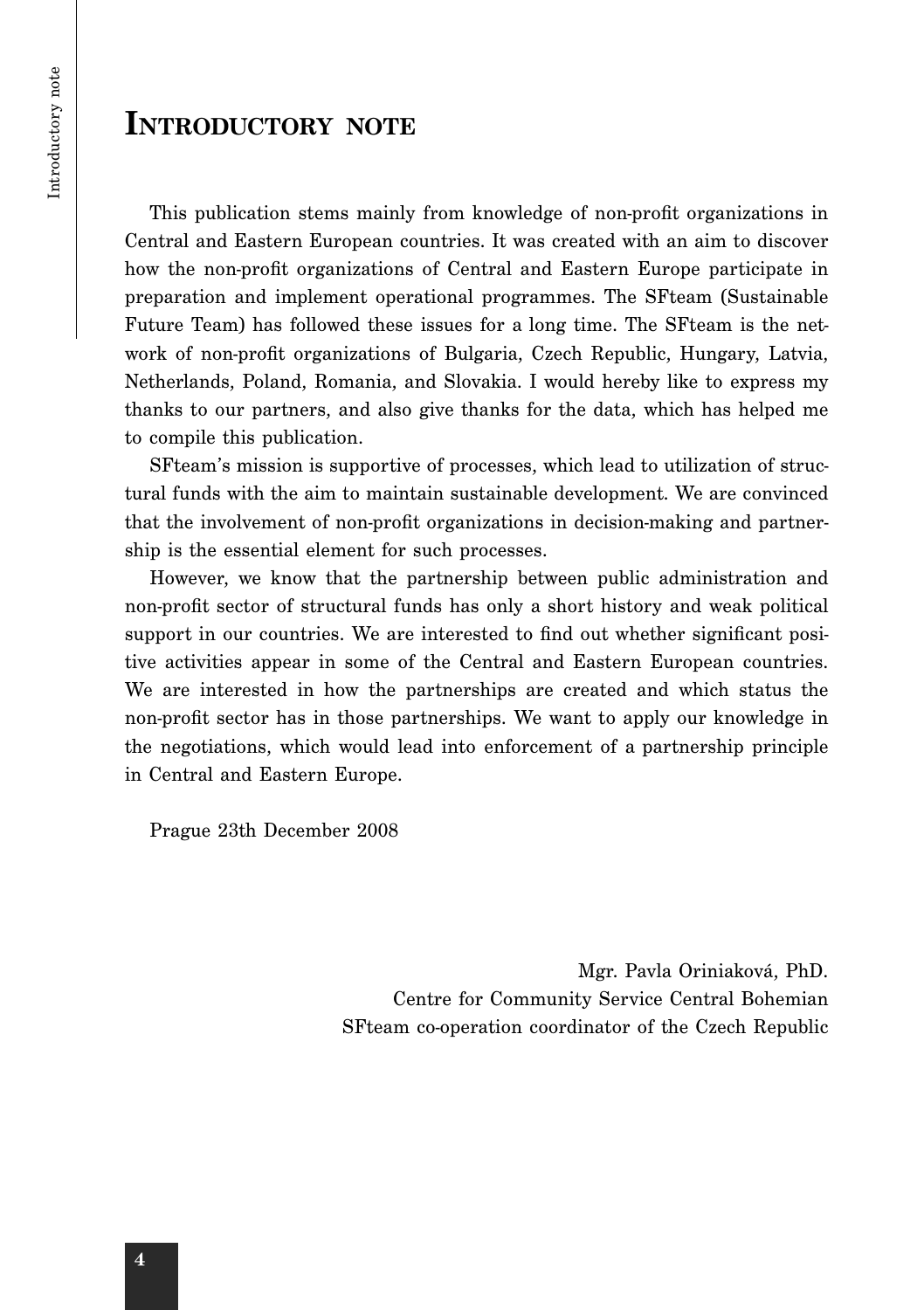# **METHODOLOGY**

SFteam's partner organizations in Central and Eastern Europe (in Bulgaria, Czech Republic, Hungary, Latvia, Poland, Romania, and Slovakia) participated in the research.

In first stage we created methodical techniques, which we then implemented in all countries.

We have prepared methodical sheets and questionnaires for data-gathering. There were two types of questionnaires. They were aimed at non-profit organizations and at representation of non-profit organizations in monitoring committees of operational programmes. Further questionnaires and letters for representatives of national decision-makers were created. In Hungary, mainly the people working in the governmental field as well as the participants of the non-profit society were asked – they helped us with our work personally. So it can be supposed that they can evaluate the topic comprehensively.

Questions for desk research were prepared. Desk research was carried out by partners in all countries.

Partners in almost of countries have sent questionnaires in each country to c. 300 non-profit organizations, to 10 representatives of authorities, and to 10 representatives of NGOs in monitoring committees. The rate of return was very low, only 10% came back.

We processed and analysed the results of surveys and questionnaires. These results were then used for formulation of conclusions and for illustration of good and poor examples.

The Chapter 6 was added to results of our survey to illustrate benefits of concrete NGOs partnership projects. The projects described in this chapter were excerpted from the collection of Center for Community Organizing (Czech Republic).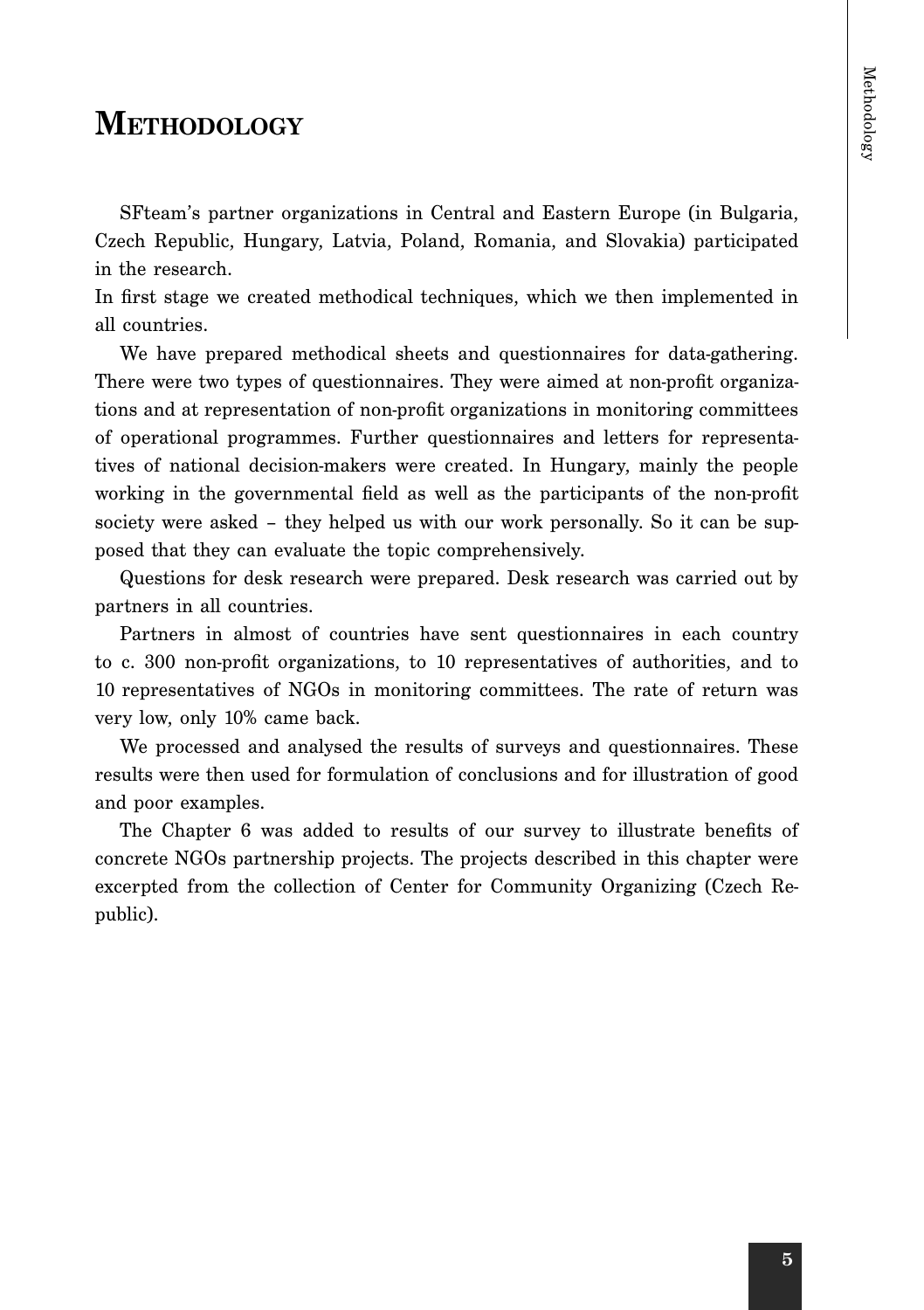# **LIST OF ABBREVIATIONS**

| European Commission                    |
|----------------------------------------|
| European Social Fund                   |
| European Union                         |
| Ministry of Regional Development       |
| Ministry of Labour and Social Affairs  |
| Ministry of Interior                   |
| National Development Plan              |
| National Strategic Reference Framework |
| Operational Programme                  |
| Joint Regional Operational Programme   |
| Non Governmental Organizations         |
|                                        |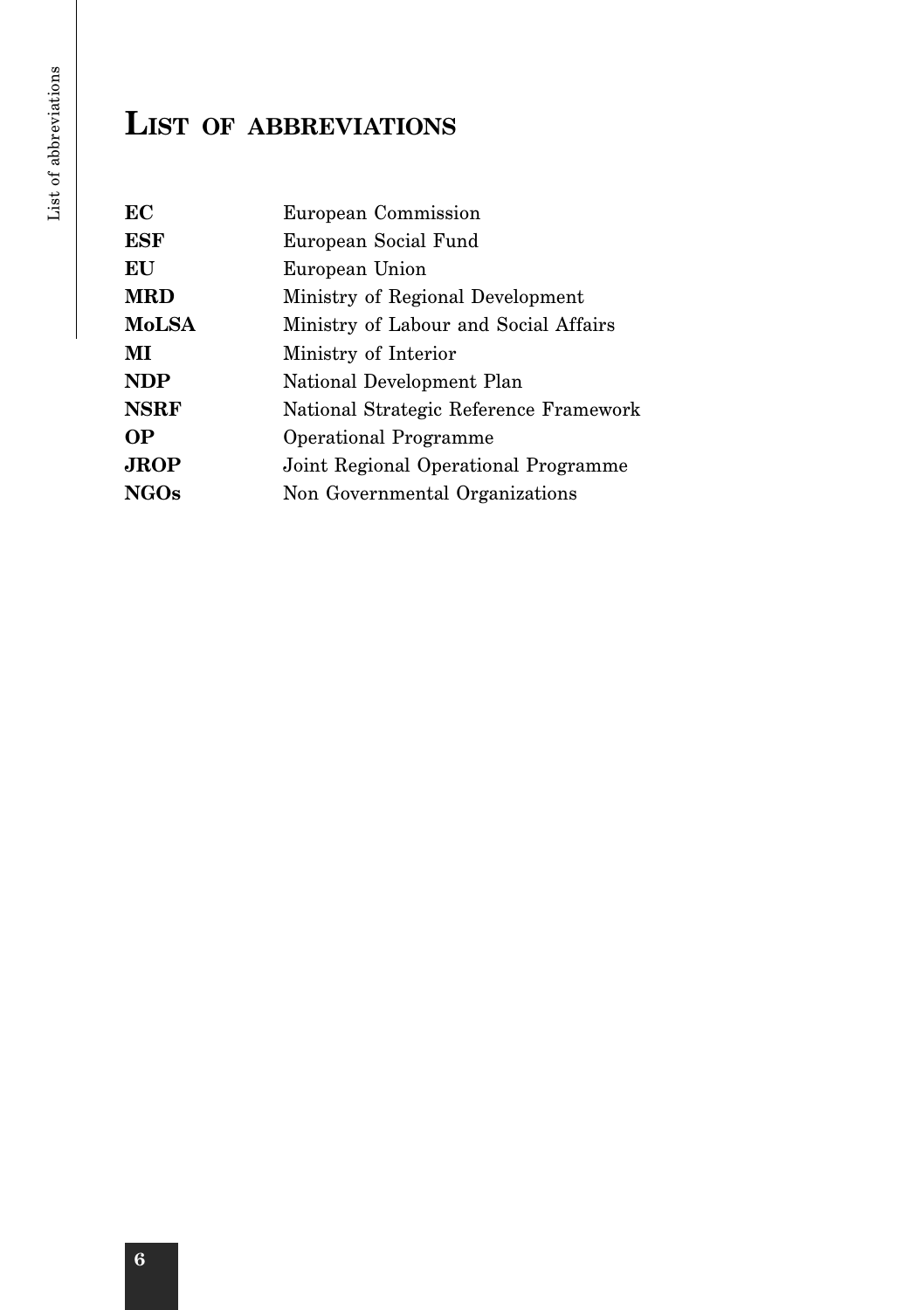# **INTRODUCTION**

The demand for implementation of a partnership principle in programmes, originates from several sources. One of them is reform of European administration, which has, for 8 years, been a priority of the European Commission*1/*. The European Commission laid the EU under an obligation to co-operate more closely with regional and local authorities, and (besides these formal structures) also with wider civil society. This co-operation is not intended to be one way and communication among concerned parties should not be established merely for the implementation of European policies, which have been already agreed.

 Thus, a shared regulation system was established on European, national, regional and local level in cohesion policy area (earlier so-called structural policy). It is a so-called multilevel authority system. The systems in each member states and also in regions of each member state do, however, differ. National governments and partners on regional or local level have different competences and participation also differs.

In Central and Eastern European countries the partnership principle is still new, even though it was promoted in structural and cohesion policy since the end of 80's. Partnership was applied at first in projects, which were financed by preaccession funds of EU, especially from Phare and Sapard funds- nearly 15 years later than in the original EU countries.

A new partnership principle was taken into account when preparing strategic development documents for implementation of the European structural policy. It was used for the first time no earlier than in preparation for the 2004–2006*2/*  period. Strategic development documents, rising in partnership of more sectors were, in that time, quite a new approach to development planning in Central and Eastern European countries. In the programming period 2004–2006, the partnership principle in Central and Eastern European countries was asserted; subsequently, also when realizing projects. Projects, in which more partners participated, were prioritized in selection and evaluation process. It was the period when partners had to learn how to prepare projects, solve and communicate together and to rely on each other. That all went in conjunction with newly-gained skills in monitoring and project realisation. First mistakes were made and it often resulted in misunderstandings. Central and Eastern European countries

*<sup>1/</sup>* See The White Book of European Commission on European control of public issues, 2001.

*<sup>2/</sup>* The first Central and Eastern European Countries entered into the EU in 2004.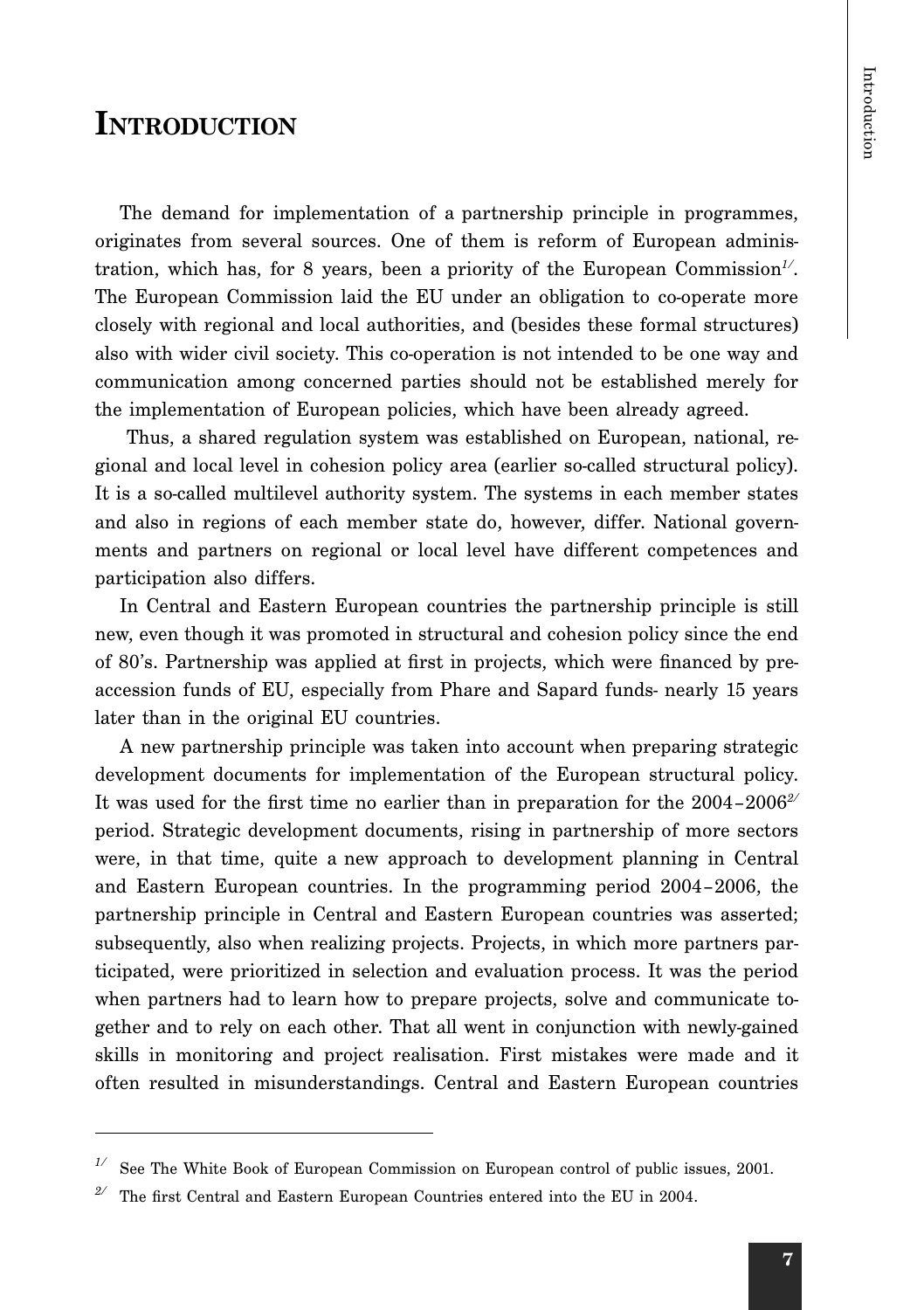Introduction Introduction

entered the EU with experience gained from programming document preparation for 2007–2013 period. Efforts for improved partnership develops gradually also in the current programming period 2007–2013 in cohesion EU policy area. The strategic general principles of partnership for cohesion*3/* distinguish the importance of the involvement of regional and local public administrations and their partners in the territory and especially in areas, where their understanding is critical (for example, innovation, employment rate, manpower, and social integration, support of small- and medium sized entrepreneurs, and territorial cohesion).

The partnership principle became one of the key principles of EU cohesion policy. Based on this principle, the partners take part in programming, implementation, monitoring, and on evaluation of cohesion policy on more levels (regional, national and multinational) and by involving more participants (local/regional authorities, private organizations and organizations of civil society). Partnership principle again gained in importance when the financial and operational framework for regional policy for the 2007–2013 period was formed. It also includes organizations and civil societies, ecological partners, non-governmental partners, and authorities responsible for equality between women and men*4/*.

*<sup>3/</sup>* Decision of Council for strategic general principles of partnership for cohesion no. 2006/702/ES.

See also paragraph 11 of General Regulation *(EC)* No. 1083/2006.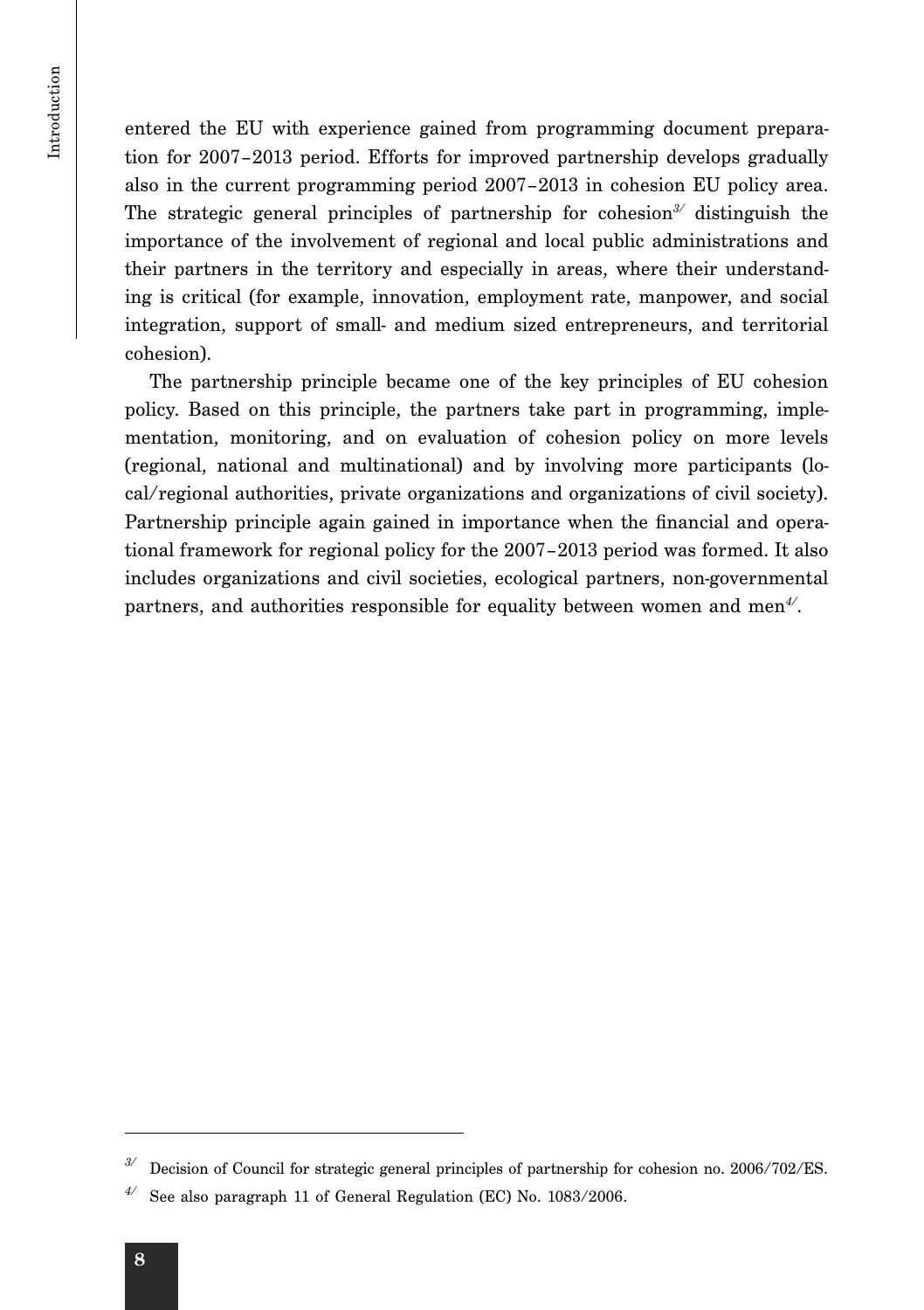# **2. PARTNERSHIP WHILE PREPARING PROGRAMME DOCUMENTATION FOR 2007–2013 PERIOD**

We have evaluated some partnership approaches based on co-operation between public administration and non-governmental, non-profit organizations in selected Central and Eastern European countries – Bulgaria, Czech Republic, Hungary, Latvia, Netherlands, Poland, Romania, and Slovakia. The civil activity can be considered very intensive and it goes back a long time. Civil activity has intensified under the influence of changes in political and economical systems (transition, 1989).

#### **2.1. Non-profit sector**

In the European Union, the topic of civil society organizations belongs to the "competence" of the member-states. There are neither common directives and rules, nor uniform determinations. As a consequence, the civil society organizations are administered by the different member-states entirely pursuing their own legal systems. It means that the practice existing in the different countries cannot always be used in another country and it is therefore necessary to take into consideration the differences of regulations and definitions when comparing different practices.

The European Union acknowledges that it is very difficult to determine the scope of civil society organizations (as their aims, structures and motivations differ from each other to a great extent and they do not have a uniform legal background either); therefore, the term "NGO" (non-governmental organization) is mainly used in the European Union for these organizations.

Pursuant to the interpretation of the document entitled "White Book on European Governance" published by the European Committee, Civil society includes the following: trade unions and employers' organisations ("social partners"); non-governmental organisations; professional associations; charities; grass-roots organisations; organisations that involve citizens in local and municipal life with a particular contribution from churches and religious communities*5/*. Thus this concept comprises a wider social basis. All of the aforementioned organizations represent the subjects of "civil dialogue" in the wording of the European Union.

*<sup>5/</sup>* For a more precise definition of organised civil society, see the Opinion of the Economic and Social Committee on "The role and contribution of civil society organisations in the building of Europe", OJ C329, 17.11.99 p.30.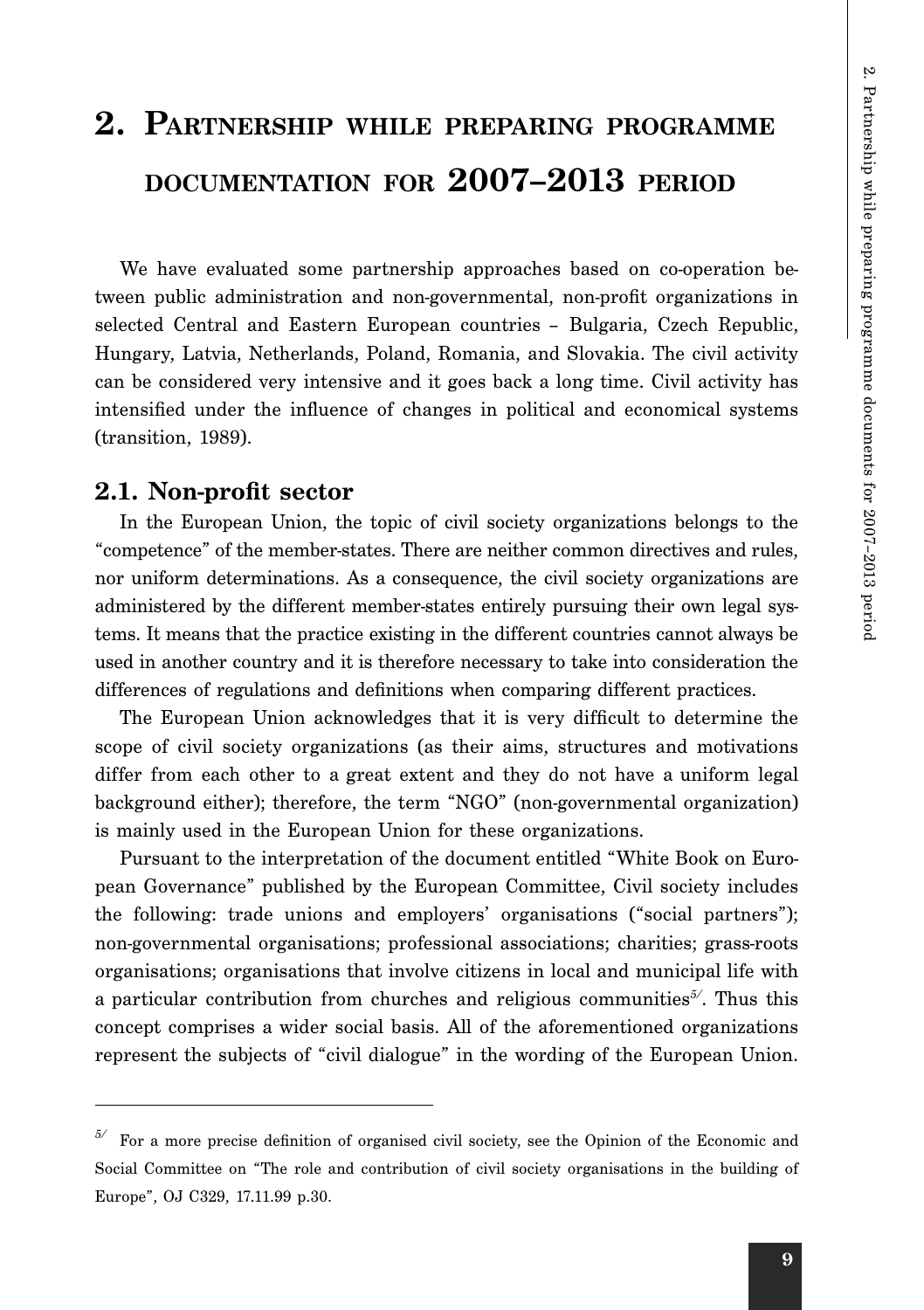The non-profit sector consists of non-governmental, non-profit organizations (further NGOs); it is fragmented and organized with difficulties. Spontaneity is linked with other characteristics of non-profit sector: efficiency or flexibility, and readiness. This spontaneity is a strength of the non-profit sector when fulfilling its mission. During preparation of programme documents, it was not clarified which types of organizations can be considered to be non-profit organizations (of civil type) or, more precisely, which organizations can be considered by the responsible ministries to be relevant partners from the non-profit sector in a selected area or section.

#### **Experience from the Czech Republic**

The concept, "non-profit organization", was defined for purposes of some operational programmes by the Government Board for Non-government Nonprofit organizations. Definition is basically aimed at civil associations, foundations, endowment funds, and at church corporations. It is a critical question, if this legally purist approach is right to use in the case of the relatively dynamic process of the preparation of programme documentation. When elaborating programme documentation, high-quality debate with relevant partners is needed*6/*.

#### **Experience from Hungary**

As emerges from our research work, the government in Hungary intends to involve all the civil society partners defined by the European Union with the exception of the historical "great" churches which are treated separately by the government. The classic civil sector to be investigated by us consists, however, of the organizations and foundations which are registered and actually operating and do not engage with any economic activities and do not represent the companies performing economic activities.

#### **2.2. Specifics of NGOs involvement in partnership with public administration**

We must distinguish between when delegates of NGOs act for themselves (for their organizations) and when joint NGOs interpret wider opinion within the non-profit sector. It is a matter of concern for the non-profit sector to be able to create internal mechanisms for the selection of trustworthy and honorable

<sup>&</sup>lt;sup>6/</sup> We quote from analysis that has been worked out as a result of project "Proposal for public involvement into preparation of programme documentation for the period 2007–2013" for the Ministry for Regional Development CR, Community Support Framework Department, Prague.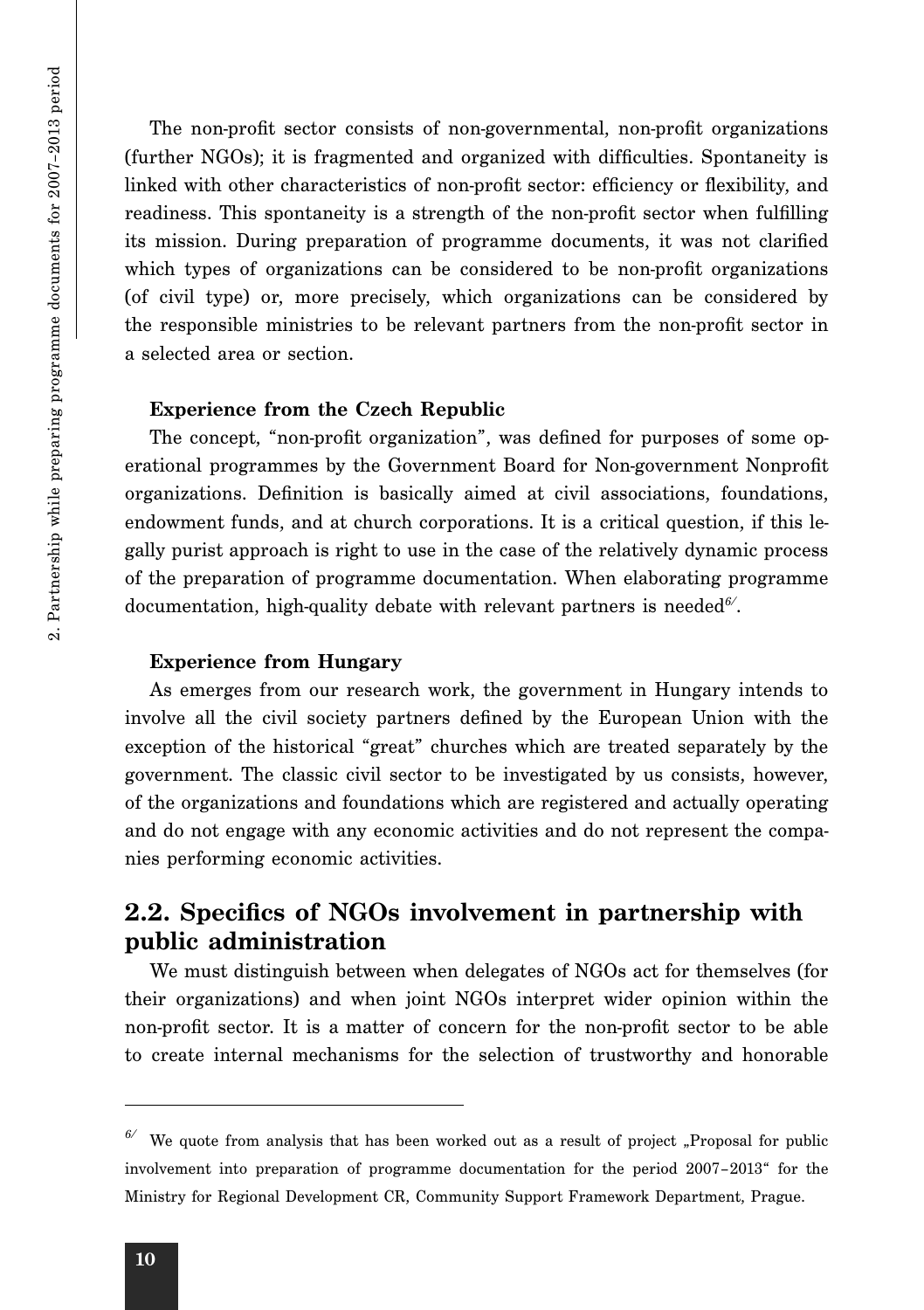persons, who can present its interests in different working and political bodies, which are assembled on the partnership principle. These persons should be responsible for information dissemination within the non-profit sector, and for the formation of positions in wider debate. From the view of public authorities, it is further important to support the transparency and co-operation within the nonprofit sector, so that these key mechanisms and principles are internalised.

**Experience from Bulgaria:** An on-line voting system was created in order to ensure transparency to the election into official structures of delegates of NGOs. This online platform is unique and it is the main way in which NGO representatives are selected to participate in the monitoring. First, there are nominations for NGO representatives (not less than 12 days), people send CVs after that the elections take place during 10 days. Second, the results of the elections are announced and the elected NGO representatives' names and details are published online.

**Experience from the Czech Republic:** NGOs delegates were chosen through regional conferences or ad hoc networks, or through the consortium of organisations (in the case of consortium existence in a particular field or region) and were eventually nominated by the proposal of Government Council for Non-government Non-profit Organizations.

**Experience from Romania:** An e-mail voting system from the lists the NGO representatives was used in different structures where the representation of NGOs was required. For example, Ministry of Environment and Sustainable Development, as Management Authority for OP Environment has launched public announcement to internal vote of a NGOs representative. The call was announced using the Ministry website and environmental NGOs e-mail lists. The procedure of selection was agreed among the environmental NGOs on the e-mail lists. Proposals for NGO representatives were followed by a voting session. The Management Authority has accepted voted NGO representative and the voting report.

**Experience from Hungary:** Most NGOs' representatives in decision-making structures for structural funds management are the delegates of some civil platform and had been elected in a transparent way by voting. (E.g.: National Meeting of Environmental- and Nature Protection NGOs). There are, however, some cases when the president of a national umbrella organization takes part in the MC upon invitation or the delegate wasn't elected directly but nominated by the NGOs and was then accepted by voting at the government's Consultation Council.

**Experience from Latvia:** The approach to choosing of NGOs representatives was mixed – in some cases NGOs were selectively invited to nominate their representative to decision making structures while in other cases NGOs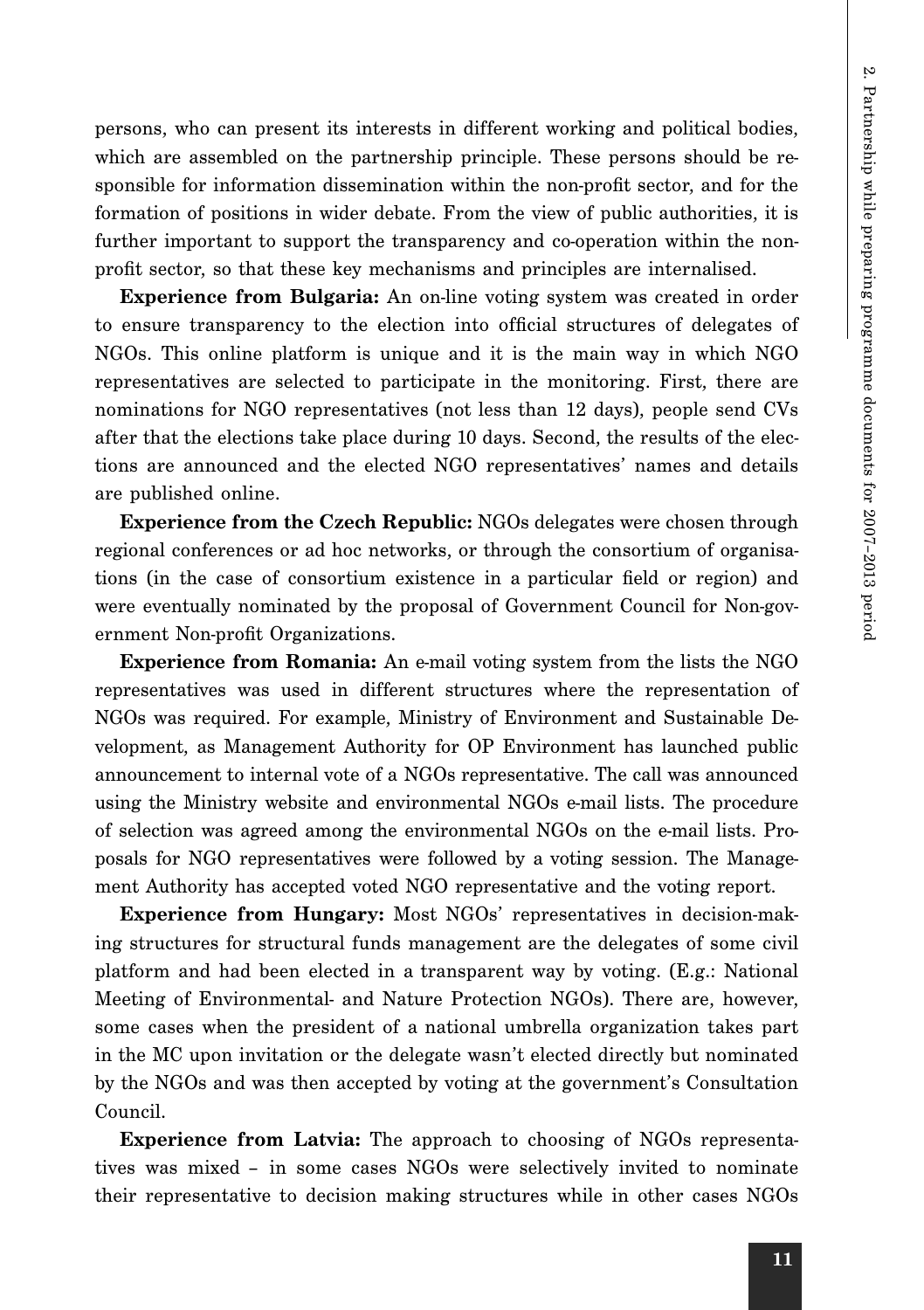could apply themselves to obtain observer status. No open voting has ever been organized in Latvia. Still the process of NGO participation has been quite open allowing those NGOs who are interested to become involved either directly or through other NGO networks.

#### **2.3. Availability of information**

Information about preparation of National Strategic Reference Frameworks (NSRF) was available in all Central and Eastern European countries. But one could say that it was available only for people who knew what and where to search. Availability of information for the wide public was generally low.

This confirms the testimony of small non-profit organizations, which did not have any information about the preparation of programme documentation. It confirms that there is a new group of people (even in the non-profit sector), which follows this matter more closely, and which has enough information and utilizes the opportunity to be involved; we can call them "the group of experts." Like in other cases of public participation, there is also a large "silent majority": part of the population, which was not addressed, which does not have information, or find it difficult to track, consequently they do not understand it. This part of the nonprofit sector then does not participate in document preparation.

From all questioned, the main grievance was the unintelligibility of information, documents, and booklets. They are written in a weird, official language with plenty of neologisms, which the ordinary person cannot understand. That is why it is appropriate to disseminate information s not only in written form, but also in the form of seminars and discussions.

Organizations from the "expert group", which are able to transmit the official information on NGOs level, should be significant partners in the process of informing public. These organizations create their own websites or e-conferences, hold meeting of NGOs, but these activities are not financed from technical support (for more detail about this issue see below).

#### **2.4. Demanding processes during programme documentation preparation**

The preparation for support drawn from structural funds for the whole Central and Eastern Europe was a very intense process of learning. Programming for 2004–2006*7/* period was for all concerned parties an opportunity to famil-

*<sup>7/</sup>* This situation arose a bit later in Bulgaria and Romania, no sooner than in preparation for 2007–2013 period, but it has the same traits.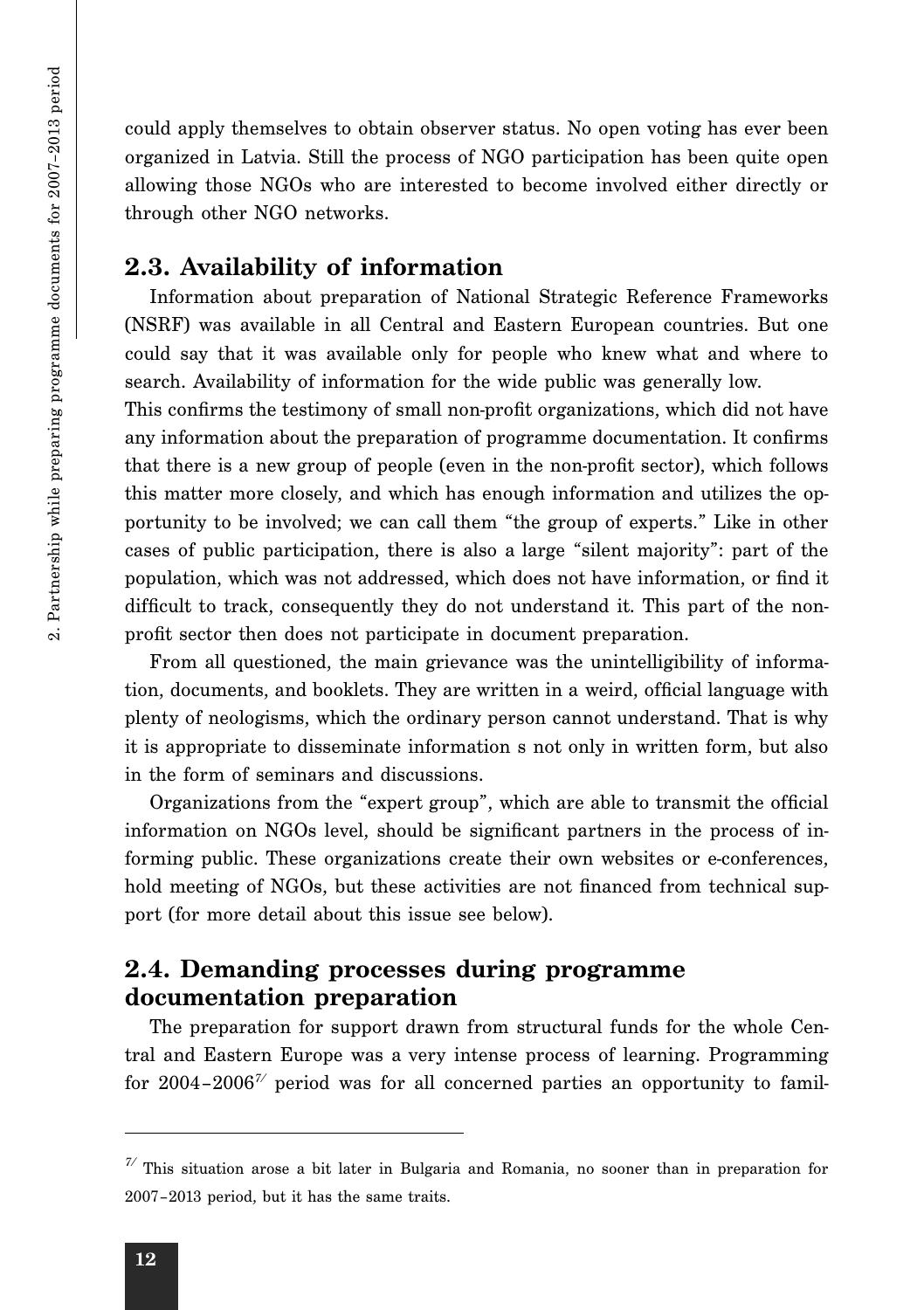iarize themselves with the area, which will only gain on importance in future. Central public administration authorities did not have experience with such complicated planning processes. A significant influence on the process of the elaboration of programme documentation was the personnel capacity of ministries, or personnnel amendments in key positions in all Central and Eastern European countries. Additionally, a public consultation was requested during the preparation of documents.

EU requirements for a system of partner consultation had a substantial influence on the work and approach of public administration to involve other partners into administration of public issues. It was more likely pressure from the outside; it was an effort to satisfy external expectation, rather than an autonomous process within a society. The effort to fulfill the principle of partnership was evident on the part of central authorities and this process – so far rather unknown and unverified – was established and gained its own dynamic.

During preparations for the 2007–2013 period the definition of partnership was already known. When we asked about connection of non-profit organizations from the ministry's point of view, their representatives from all countries agreed that non-profit organizations were naturally involved in the preparation process of programme documentation. Some ministries presented their attempts to involve NGOs, but they also were helpless when selecting particular NGOs, and when evaluating the contributions of partnership. When we compare this opinion with opinions of NGOs in Central and Eastern European countries, we will find some differences in the evaluation of this process.

#### **2.5. Missing plan for partners' involvement during planning**

A uniform procedure for communication with the public was missing in all countries. There was not a plan for involvement of partners, including NGOs and public, parallel or connected with the plan for document elaboration. Neither NGOs, public, nor partners had an idea how to make use of some sources, and how to take part in public debate about development priorities. The time frame was not clear either. At first, it was unclear at which stage of programming we exactly were, and then there were tight deadlines for complex, multi-part documents.

The responses of NGOs from all surveyed countries demonstrate that NGOs did not have enough high-quality information about the preparation of operational programmes. Large, experienced organizations had most information; small organizations by contrast complained of its insufficiency.

Further, the rules on how to deal with the comments was not always published or they did not exist at all (this problem was found in all Central and Eastern Eu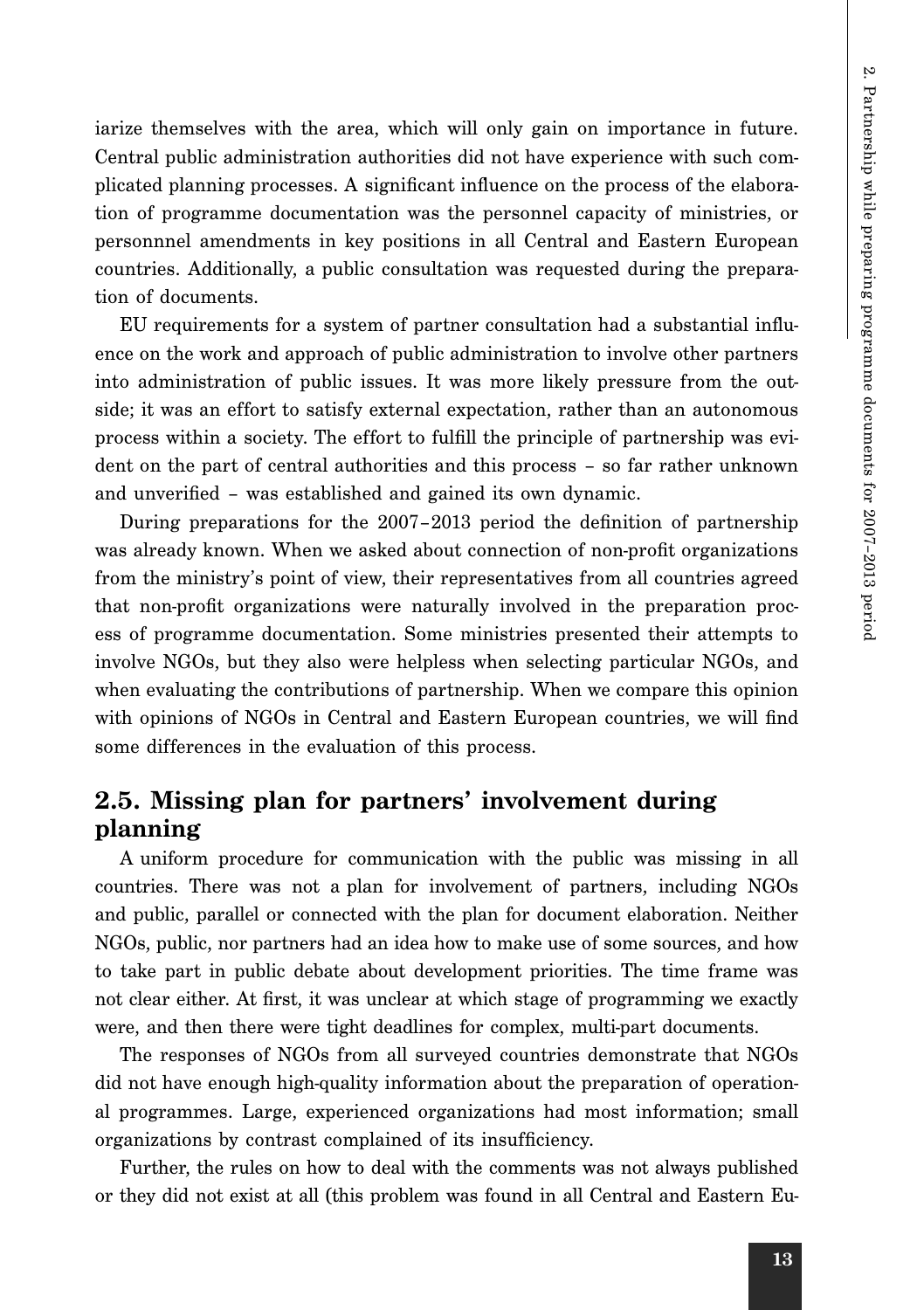ropean countries). This fault is again connected with the absence of a clear plan at the beginning of the process, which should have certainly specified these details.

In some cases, ministries distributed inaccurate or outdated information during the elaboration of documents. This situation appeared especially when ministries did not want to publish working versions of draft documents to collect comments (for example, on the internet). As a result of this, it sometimes happened that partners worked on an outdated version of the document, which later only increased their frustration and unwillingness to take part on further stages of document elaboration.

#### **2.6. Direct involvement of NGOs during preparation of programme documentation**

Experience from the **Czech Republic**: Non-profit organizations had already participated in the preparation stage in 2004–2006 period, namely, thanks to their initiative and active interest in co-operation. Within the preparation for 2007–2013 programming period, the Centre for Community Organizing in co-operation with the MRD (as contracting authority) executed the project "Opponency and recommendations to the proposals of NDP and NSRF 2007–2013 executed by non-profit sector and information campaign for non-profit sector." NGOs' representatives participated within this project in working groups of the Steering and Coordinating Committee and in an Expert Opponent Group. There was wide consultation process including workshops and round tables in regions; an e-consultation process and information campaign for non-profit organizations. We successfully applied necessary components*8/* of such a process thanks to the partner co-operation between the Ministry of Regional Development and the Non-profit organization:

- Identification of interested/targeted public
- Sufficient time for effective involvement of public
- Regular notification of public and approach to the documents

In addition, the impact of the NSRF on the environment (SEA) was assessed in a participative way, when involving the NGOs.

This process made an undeniable contribution to the use of the partnership principle and for communication and also for gaining the trust between NGOs and public administration, and for eventual, systematic seizure of consultation process based on a communication plan involving the public. However, this process may be evaluated by NGOs as inefficient, especially if we evaluate the ef-

*<sup>8/</sup>* This components were defined already on bases of Aarhus agreement seven years ago, see for example Pelcl et al.: Involving public into regional development, 2001.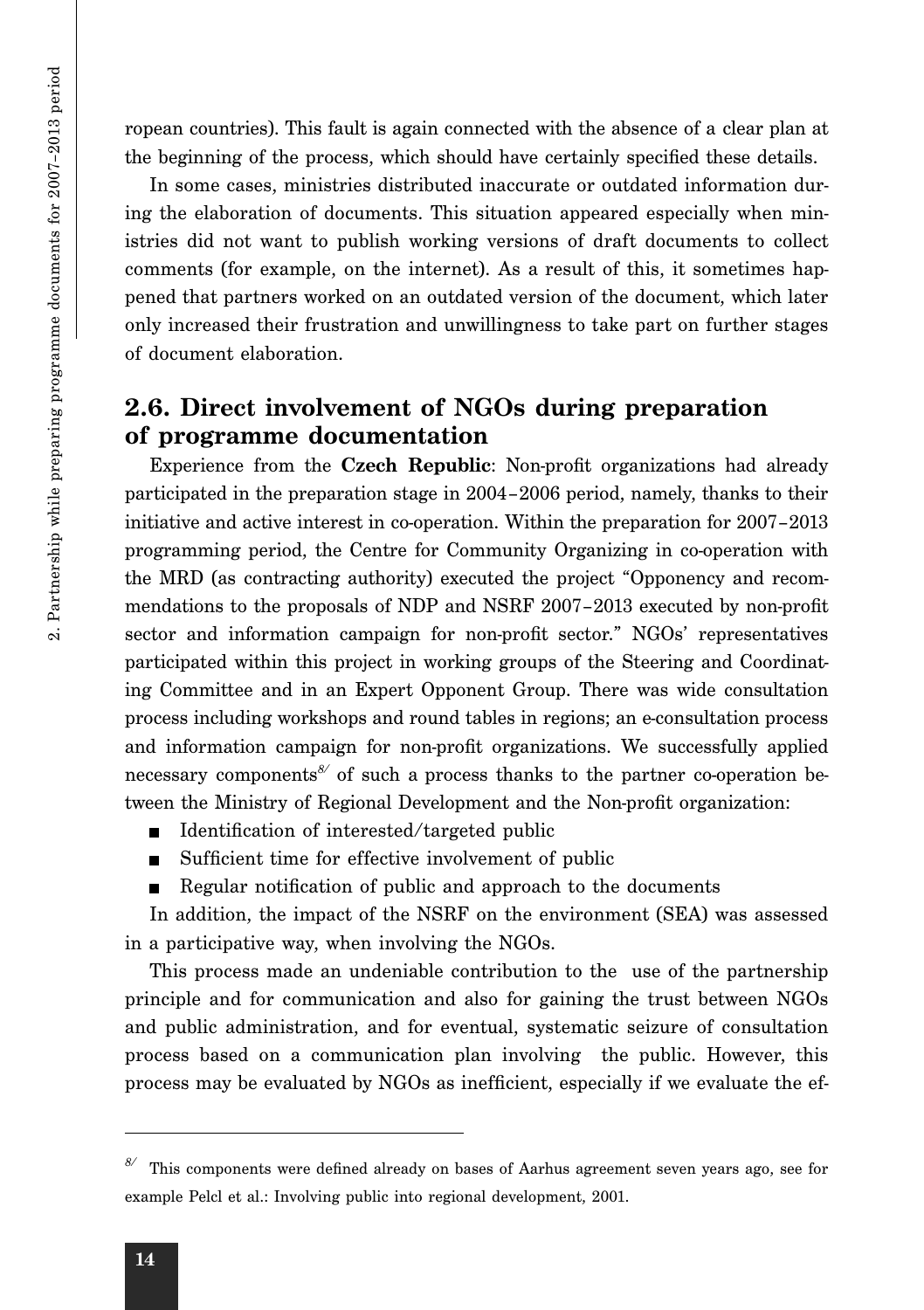fectiveness of the participatory process of NGOs and consultations on final forms from the point of view of NGOs on the final version of the NSRF document. It is obviously like that, because three other components, essential for real involvement of public, were not ensured:

 Well-timed initiation of public participation, until all possibilities were opened

■ Compulsory reflection of public involvement outputs

 Public access to available declarative materials about negotiations with public.

Nevertheless, a good foundation was laid and an exemplar for managing similar consultation processes was created.

However, we did not manage to get going*9/* on such a wide consultation progress during preparation of operational programmes. The reason for this was the fact that 24 new operational programmes were initiated in the Czech Republic, and it was unreal to manage wide consultation process for operational programmes in parallel for all of them. A potential initiator of such a process from the NGOs had no sufficient funds. Neither central public administration nor individual committees of operational programmes started such a wide consultation process. They neither adapted relatively successful models of initial partner communication from the preparation of NSFR nor continued in that model. It is also due to a difference in the willingness of particular managing authorities to involve NGOs into preparation of an operational programme. The European Commission*10/* began in some cases to investigate the problem of lack of co-operation within the non-profit sector. These issues were discussed during the position document negotiation. The NGOs' representatives were invited to the planning teams at their request, in the case of most operational programmes. They were not initially invited by particular managing authorities – ministries – even though such an initiative was expected when we rigorously following the partnership principle.

#### **Experience from Hungary:**

**National Development Concept (OFK):** The purpose of this document is to establish the long-term (2007–2020) basis of development policy in Hungary. The European Union has not obliged Hungary to develop this plan – it is a voluntary

The consultation process of NSRF had been opened however it had not continued in the preparation process of individual operational programmes. See EAPN publication "The Illusion of Conclusion", 2005.

*<sup>10/</sup>*See for example brief record form meeting of EC about OP Transport for 2007-2013 period.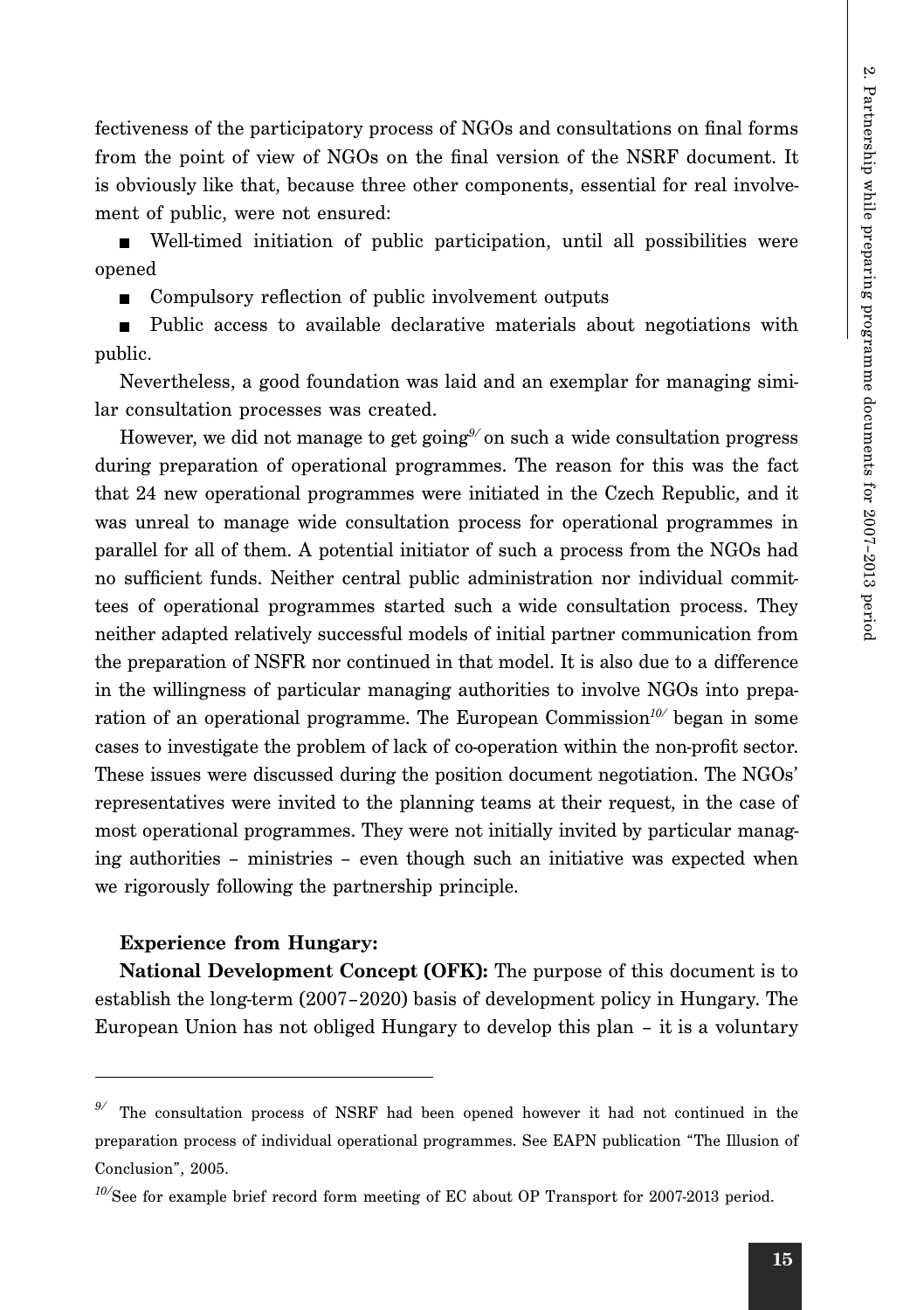2. Partnership while preparing programme documents for 2007-2013 period 2. Partnership while preparing programme documents for 2007–2013 period

interest of the government and the whole society! The draft of the document was published (a bit late) in June 2005 on the homepage of the Office for the National Development Plan and EU Subsidies (NFTH). The partners worked intensively in order to make their voice and views about the Concept heard. After registration, people could send their comments and views to those who had worked out the draft through the homepage of the Office and this page became the place of forwarding official information. Though there was a lot of public discussions: experts' conferences were organized as well as data collected by means of questionnaires concerning the topic of National Development Concept (OFK). All of this was carried without a preliminary strategy. In December 2005, the final version of the Concept was approved by the Hungarian Parliament.

The civil society often identified the deficiencies but the platforms and information channels had not yet been developed on the civil side. In 2005, an informal work-team was developed by the representatives of NIOK (Nonprofit Information and Training Centre Foundation), the National Society of Conservationists (Friends of the Earth Hungary) and from the Soros Foundation, the purpose of which was to follow the public debate of National Development Plan. The initiative was successful: a lot of organizations soon joined it.*11/* The role of the workteam entitled **"NGOs for the publicity of the National Development Plan (CNNy)** had the role of "watchdog". The team published seven reports about the processes up to 2008. *www.cnny.hu* The CNNy was accepted by the government as a partner from the civil side. Among others, the CNNy achieved that the planners respond in writing to the incoming observations and they made a lot of practical suggestions concerning the process of public consultation. Surprisingly, 40% of the civil proposals were involved in the draft in spite of the arising difficulties.

However, it caused a real disappointment that – in spite of the many staffhours – the OFK became insignificant later and a new programme was developed. For reasons of time scarcity, the Public Consultation Plan of the Second National Development Plan (i.e., NSRF, converting the OFK into plans) wasn't developed either, so the principles of public consultation remained non-transparent and had an ad hoc character for a certain time in the following planning cycle.

The "open programming" of the National Development Plan was a new method for the Hungarian government. Meanwhile, a change in officials also started at the government institutions. The young experts' "new generation" were open

 $^{11/}$ Összefogás egy adott ügy mentén – A "Civilek a Nemzeti Fejlesztési Terv Nyilvánosságáért"(CNNy) munkacsoport – Kovács Bence, Független Ökológiai Központ, *http://trust.easyhosting.hu/hirek/ /civil\_kovacsb.doc letöltés: 2009.01.05.*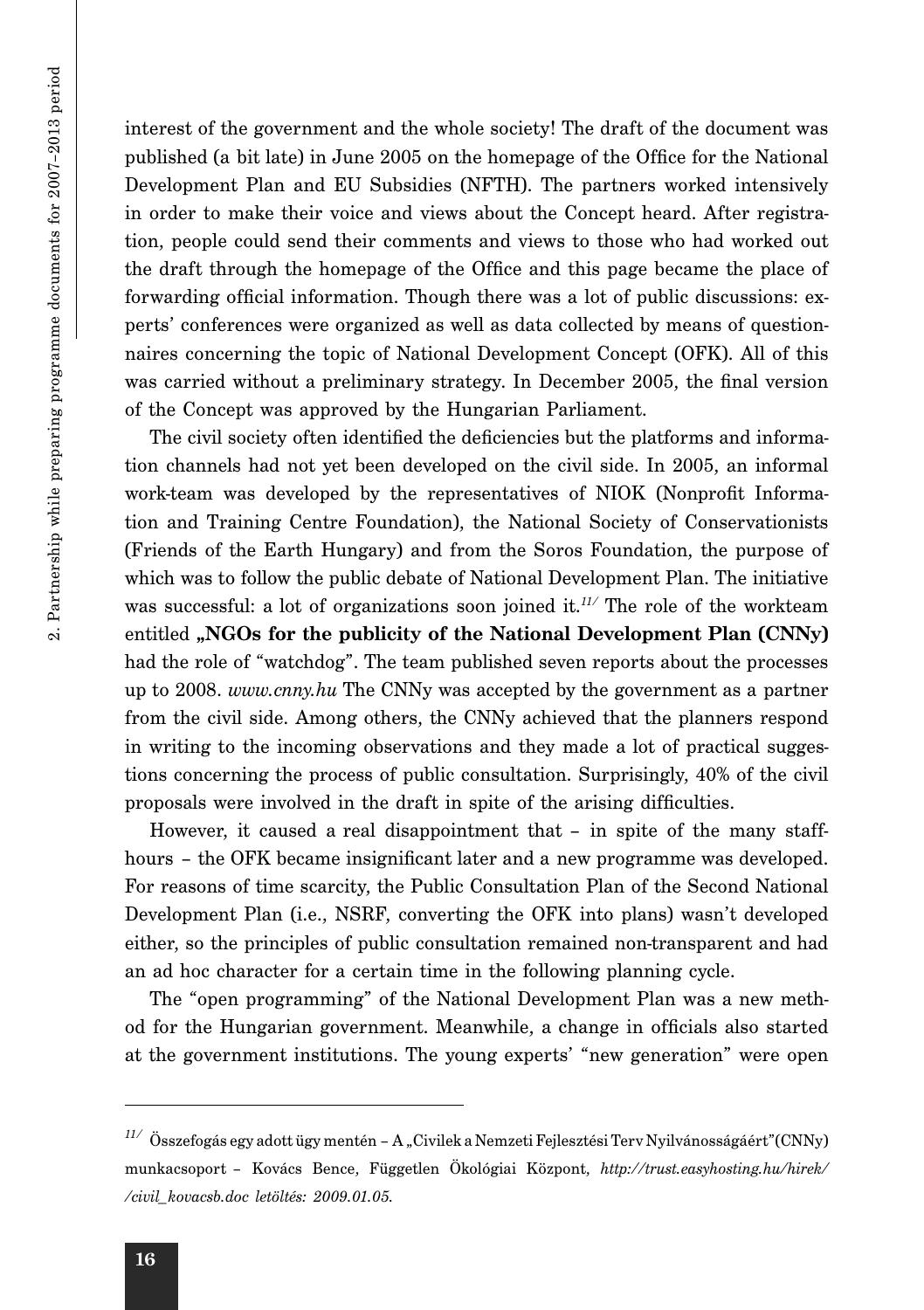to the new methods. However, the process was slowed by traditional bureaucracy and lack of good practice.

**"New Hungary" Development Plan (NSRF 2007–2013):** Following the international norms, the second National Development Plan (NFT II) had the name of National Strategic Reference Framework (NSRK). In the course of the Parliamentary election campaign in 2006, it became the "New Hungary" Program without any reason as it was stated by the quoted study of Transparency International and it became part of the election campaign program of Hungarian Socialist Party (MSZP) in a very controversial way. Following the public debate of the New Hungary Program, a new period of public consultation started at the end of June 2006 when the government initiated a partnership discussion for the second time about the plan designated finally "New Hungary" Development Plan (NSRF).

The process of public consultation was further co-ordinated by the National Development Agency (NDA) established by the government through merging the National Development Office (NFH) and the organizations managing the realisation of the National Development Plan.

**Operational Programs (OPs):** A homepage containing the updated statistical data of the utilization of First National Development Plan, the main data of all the winning applications and the results of public consultation of the documents of development politics were developed on the Internet. (*www.nfu.hu*). Here the documents of NSRF through which the different opinions can be sent can also be accessed. Six development directions of strategic importance (priorities) are determined by the NSRF (priorities) and they are divided into further departmental and regional tasks in 16 Operational Programs (OP). There has been public debate in case of 14 OP. The "Implementation OP", drawing on Technical Assistance only, concerns the realisation of tasks of National Development Agency and those of the horizontal organizations and the financial and management tools. Despite the CN-Ny's complaint, civil society didn't get many opportunities to comment on this OP; the National Development Agency on the other hand declared that there would not have been any substantial comments submitted. Some NGO criticism claimed that the documents on the homepage were incomplete: crucial chapters were missing.

However, 1350 organizations took the opportunity and sent their suggestions concerning the other OPs in the form of a downloadable questionnaire or essay. Most of the opinions concerned the "Social Renewal OP" and "Transport OP". The basis of public debate was a **structured guide to commenting** according to the statement of NDA by which the processing and involvement of the incoming opinions became technically easier. First of all, this guide promotes the internal operation of NDA; it cannot be found on the homepage under this title. The civil society can get information about the process by studying several different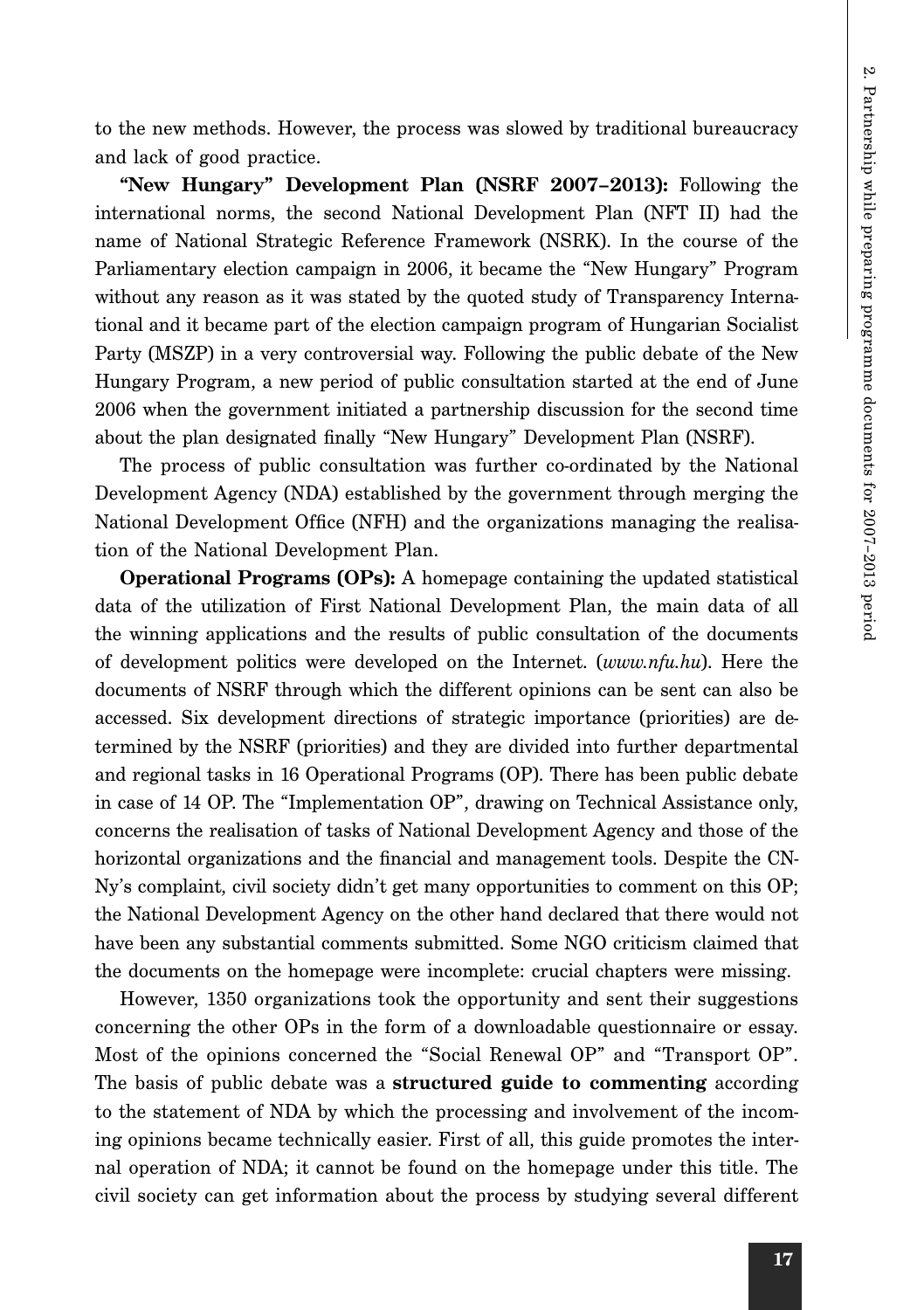titles on the homepage and so they can obtain information about the possibilities for participation this way. But no separate homepages and publications were published for the civil society. Some e-handbooks containing useful information were made by different civil organizations.

In addition, about 4000 partner organizations – among others different professional and lobby groups, civil society organizations as well as brotherhoods and the representatives of science and business – were invited by the Agency **by letters or e-mails** to take part in the consultation procedure. The list of addresses contained the people having sent their opinions earlier as well as the databases of the different ministries.

**"The key to the success of the consultation procedure with partner organizations is the suitable selection of the participants** therefore the National Development Agency counts on the opinion of those organizations and institutions that represent authentically the given special field or social group and have not only rights but take the responsibility for the role they play in the process. The National Development Agency informed its constant and key partners about the expected date of public commenting by sending an e-mail previously. Moreover, the summaries of action plans were published by the Agency on this website for those interested in the procedure. It means everybody could send proposals or write his/ /her opinions to the given e-mail address"*12/* – the public consultation procedure of the Action Plans of NSRF for 2007–2008 can be read about. (Action plans are implementation documents of OPs, prepared for two years and reviewed regularly.)

Thus, it follows from the aforementioned facts that although the National Development Agency ensures that everybody can write proposals and comments on the homepage, only some selected NGOs have the possibility for real consultation, personal exchange of views and for participating in workshops. The selection criteria of these "VIP partners" have not, however, been regulated yet.

Consequently, the civil people – as any other person in Hungary who has an Internet access – can obtain information about the making of programme documentation concerning the years of 2007–2013. Those without an Internet access can buy the printed version of these documents at net cost. From the point of view of comprehension, the people who favoured us with an interview evaluated the published information good and understandable. The information comprised all the operational programmes of NSRF although certain parts of the chapters were insufficient.

*<sup>12/</sup> http://www.nfu.hu/tarsadalmi\_egyeztetesen\_az\_uj\_magyarorszag\_fejlesztesi\_terv\_elso\_ket\_eves\_akciotervei*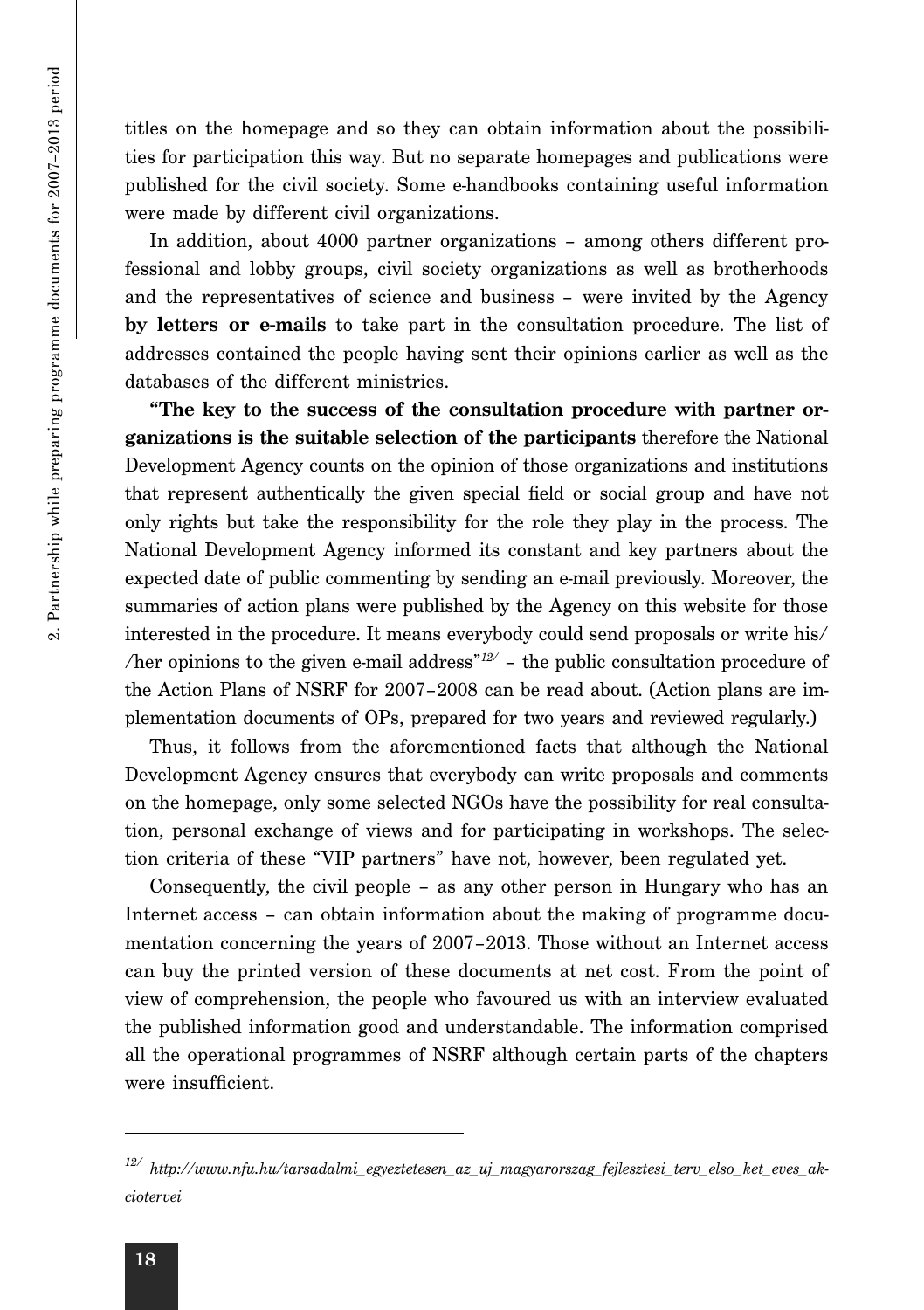In Spring 2005, the achievement of obtaining the information was investigated in various special fields (planning, writing applications, bringing decisions, realisation, monitoring) by the Hungarian branch of Transparency International and they came to the conclusion that "a lot of information is available concerning the Structural Funds but some details of the information are not understandable enough and they are not systematized according to the target groups. It happens sometimes that the beneficiaries themselves cannot obtain enough information about the process in which they take part. Probably as a consequence, the media-workers are not able to transmit important messages about this topic". It would be advisable to publish more plain information about the institutional system, the role of the different institutions, their scope of responsibility as well as the procedures in order to develop the access to information. More and plainer media campaigns would be necessary about the Structural Funds (it is necessary to emphasize the importance of funds and not only the scandals), and, therefore, it is most essential to emphasize the importance of the topic for the media workers."*13/* No significant changes had occurred in this field even two years later. The formation of basic documents still cannot be followed by civil society and some state that even the ministries cannot follow it.

"All the opinions received up to the deadline were processed by the Agency in Tables in accordance with the structure of the given operational program. The planning teams responsible for the given topic made their proposals for the comments included in the aforementioned Tables by indicating the accepted, the refused and partly accepted 'status'. Both in the case of the sectoral and the regional operational programs, the final outcome of the individual proposals will first be discussed by an Interdepartmental Committee for Operational Programs negotiating for 2-2 days then it will be decided by the Steering Committee for Planning"*14/* – it can be read on the homepage of NDA.

In addition, consultation-forum-series were organized by the NDA for discussing all the priorities of NSRF; these priorities are as follows: education, employment, public health, economics, transport, state reform, regional development, tourism, environmental protection, energetics – by the participation of the representative of the concerned special department and the competent member of the Government Commission for Development Policy.

*<sup>13/</sup>* Strukturális alapok átlátható felhasználása Magyarországon – Projekt beszámoló 2006-10-25; Forrás: *http://www.transparency.hu/files/p/336/7187054169.doc,* letöltés: 2009.01.04

*<sup>14/</sup> http://www.nfu.hu/operativ\_programok\_egyeztetese* letöltés 2009.01.05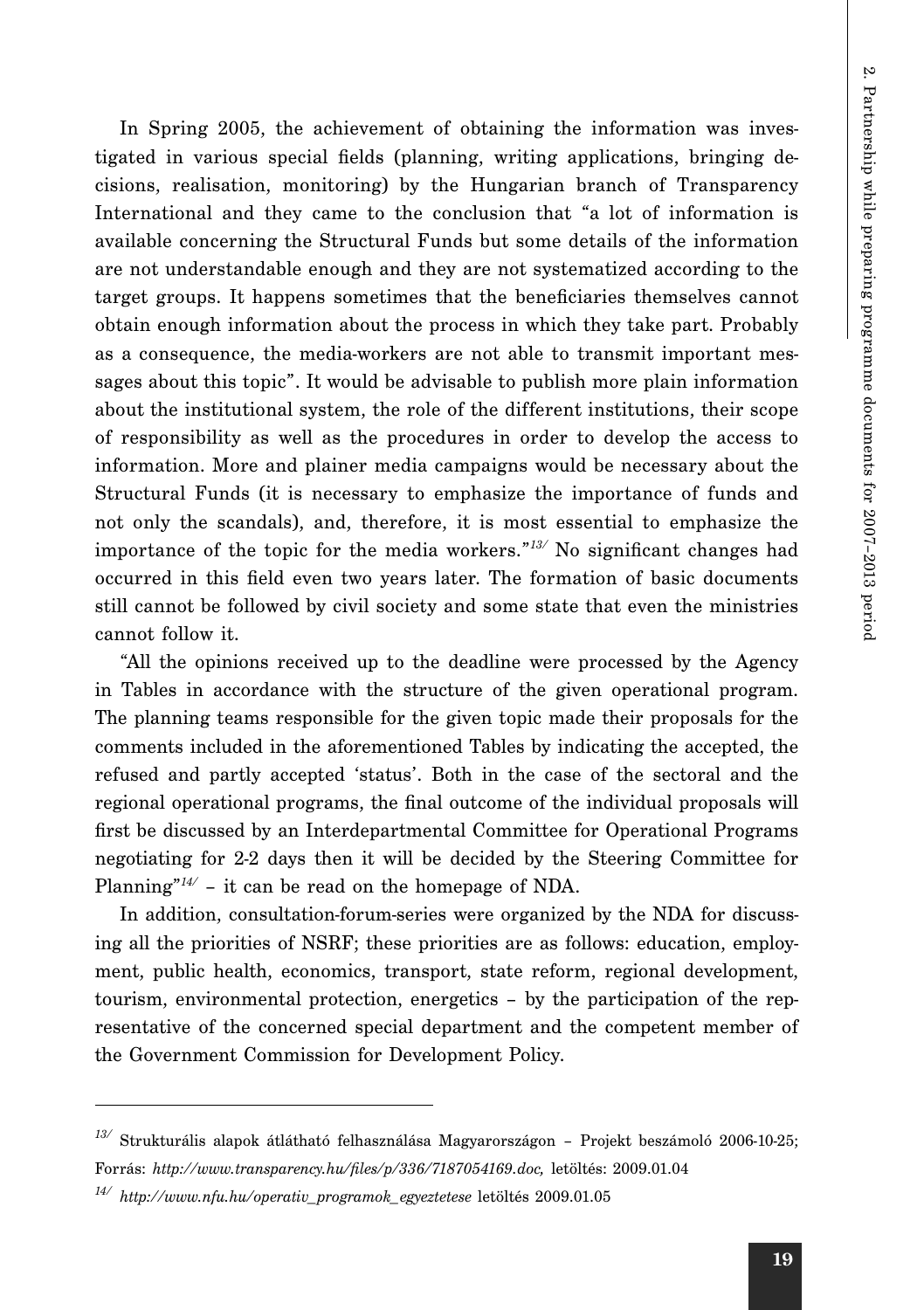2. Partnership while preparing programme documents for 2007-2013 period 2. Partnership while preparing programme documents for 2007–2013 period

The NSRF was placed on the agenda **by the highlighted macro-forums**, among others, by the National Council for the Reconciliation of Interests (the NDA regularly holds a meeting with the National Development Committee of this Council that prepares the decisions), the Economic and Social Council, the Hungarian Academy of Sciences, the National Council on the Environment, the National Council for Regional Development as well as the National Development Council established on 5 September 2006.

At regional level, the process of public consultation on the Regional Operational Programs (ROP) was co-ordinated by the **Regional Development Agencies**  (RDA). Owing to the different interpretation of the rule-system, they used different methods in the individual regions. In some regions, the opinions/comments were received in public forums or by correspondence-lists and workshops were organized for this purpose in other regions. The civil (CSO/NGO) people mentioned that they were not invited to certain **work-groups in** spite of the fact that they asked for it and that the information-flow was not always uniform. Therefore, they used the informal channels. At the same time the CSO/NGO people recognized that they were not able to mobilize a lot of civil groups in order to give their opinions. Mainly the national organizations (as well as the regional or county-level organizations) actively used the possibility to take part in the planning. Only a few organizations operating in a village or in a micro-region sent their opinions and these opinions concerned exclusively the regional operational programs. The collected proposals/ /comments were sent by the RDAs to the NDA where these proposals were summarised and processed. The final decision about the content of ROPs was made in the NDA; so, the drafts determined in the regions with regional priorities and accepted by the regional development councils were often overwritten and overridden.

The NSRF was discussed at the meetings of the **regional development councils** in the region-centres as well with the participation of the civil delegates. The Law on Regional and Spatial development (1996) modified in 2004 prescribes the method of establishment of **NGO reconciliation forums** (CEF) and their representative status on the different levels (national, regional, county- and micro-regional levels). The CEFs are legally acknowledged to represent NGOs of a certain region (or any territorial level) in regional development decision-making; they are entitled to express public opinion; however, their effectiveness is lower than it can be expected and they operate mainly on a regional and national level; at lower level, only few are active.

The above process of consultation is valid even for the levels that are under the level of operational programs which are not regulated by the EU.

**Results:** Following the evaluation of the proposals and suggestions received, the organizations, which sent their opinions, received personal **response let-**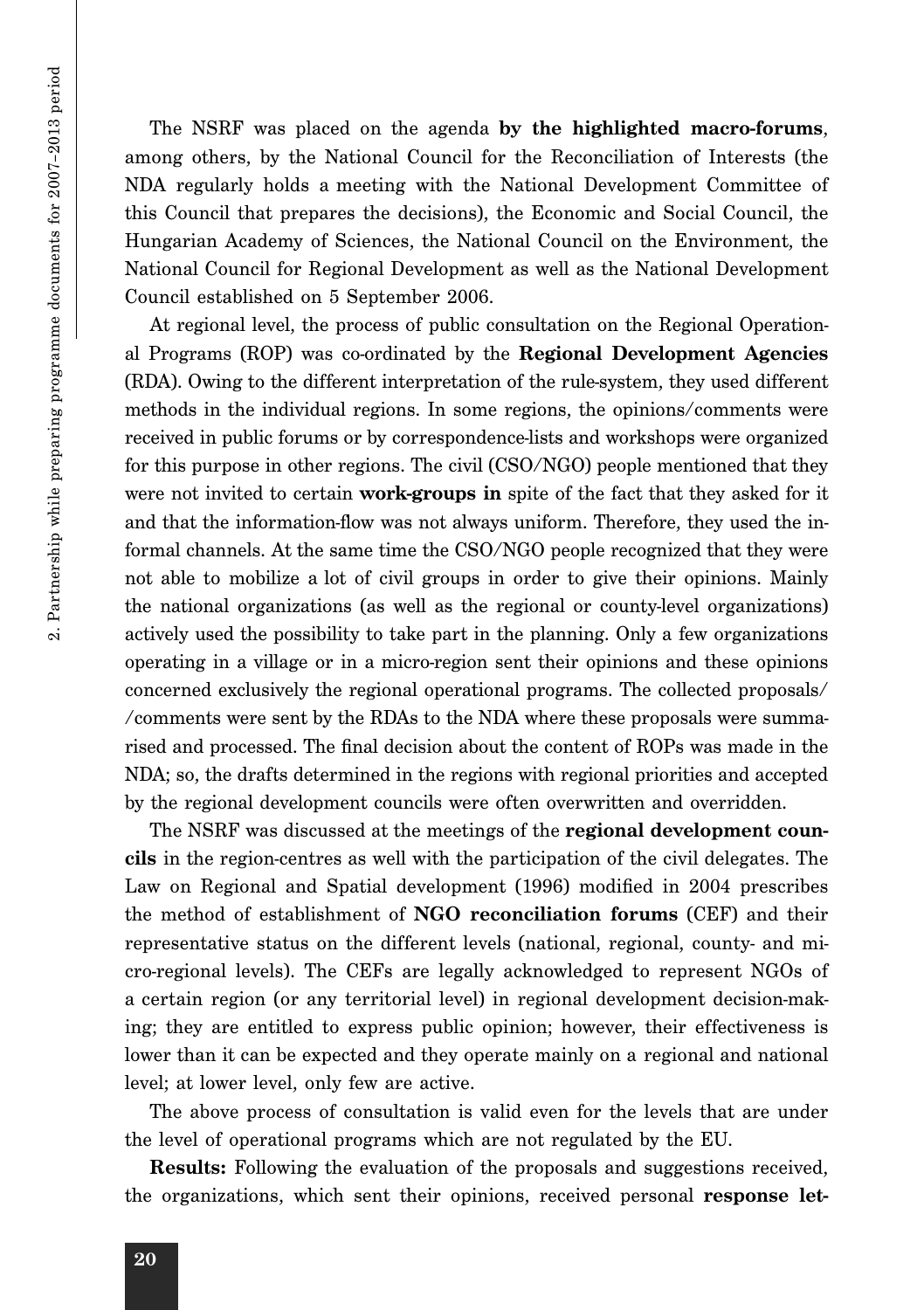**ters**. In the case of the rejected proposals, civil society organizations considered that the short explanations were not enough. It was not clear for the civil society organizations how the professional evaluation of the incoming proposals was carried out and who were entitled to do it!.

We can summarize the experiences by saying that the team processing the NGO proposals accepted a part of them, especially in the case of sectoral operational programs. About 10% of the proposals were accepted. As regards regional OPs, most of the opinions were not involved in them. It was only possible for civil society to have some insignificant parts of the content changed and some changes in wording or language implemented. The team did not make any difference between the opinions with wide-scale public backing proposed by several stakeholders and those of individuals and small interest groups. The people interviewed by us were disappointed when they saw the results. They considered that only few civil proposals were included in the OPs and they regretted the great number of work-hours devoted to this topic. In their opinion, this is the reason for the fact that the civil side has become tired and their activity has decreased.

Here we have to note that – by taking into consideration the Hungarian historical, economic-social background – the establishment of relatively clear processes of public consultation can in itself be considered an achievement.

The composition of Monitoring Committees is in accordance with the rules; the representatives of the classical civil society organizations as well as the representatives of the platforms of civil organizations take also part in them. The proportion of classical civil society organizations/foundations is 10 % and the proportion of NGOs is 30–50%. In their opinion, most of the members (even nongovernmental ones including regions, alliances of local governments, academy, unions and chambers and civil society) are loyal to the government; therefore, the decisions mainly depend on the representatives of regions and not on the civil society's delegates.

#### **Experience from Bulgaria**

For NGOs, a great handicap was the administrative and financial load. Organizations, which could not afford to dedicate at least a bit of the work time of their professionals to participate in the planning process, participated minimally. One of the impacts of this fact was the formation of a relatively small group of people (organizations), which were interested themselves in this issue and had time, financial and intellectual capacities to follow this process in details*15/*. Finally, these people (and organizations) became "the voice of non-profit sector" in programming phase.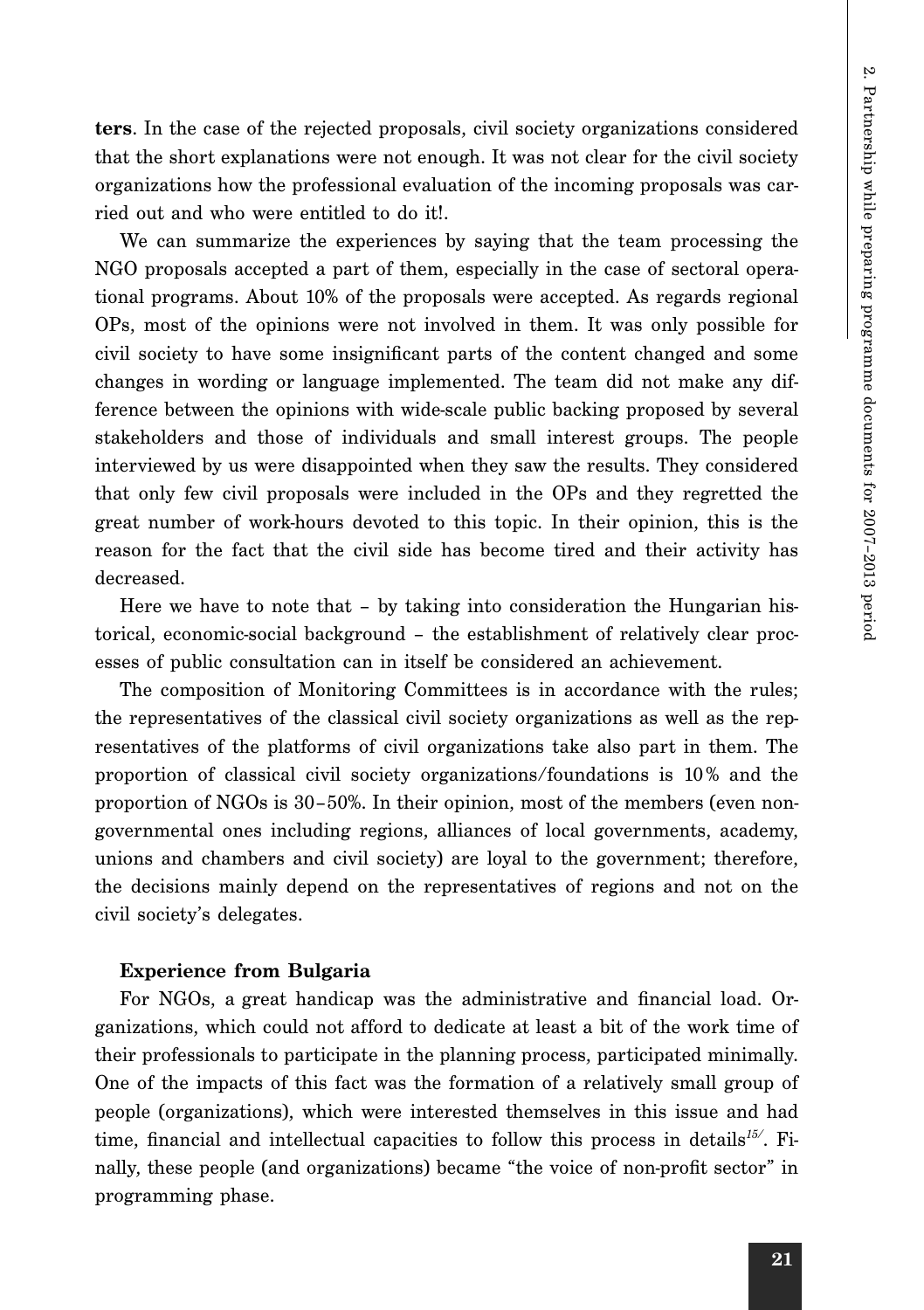Only a formal possibility for NGOs involvement in the preparation of NSRF was actually made available. Non-profit organizations felt generally visible lack of transparently available information. Informed NGOs, were involved directly in working groups, or in committees, in commenting procedures, or participated in consultations and in commenting within the SEA process. However, in many cases the opinion of NGOs was not taken into consideration and that is why the involvement of NGOs was ineffective. The NGOs were involved too late to change the final design of the documents. That is why non-profit organizations were also preparing their independent viewpoints addressed to official authorities and documents' developers. NGOs had most information about NSRF, information about operational programmes were more fragmented. NGOs in Bulgaria evaluate this participatory effort of NSRF*16/* preparation as insufficient. There were some examples of good approaches on the part of individual officers but these were not officially supported and it led to their resignation or to restriction of their activities.

#### **Experience from Slovakia**

Based on negative experience from preparation of programme documentation for 2004–2006 period, the Slovak NGOs opened discussion immediately after beginning of NSRF preparation in the year 2004on how to avoid the mistakes of the previous period. Despite of official assurance, there was only a little improvement and often only a formal one. The NGOs were again involved in the preparation of programme documentation only formally, so they decided to boycott it at the end of the year 2005. In this way, the NGOs expressed their essential disagreement with the partnership principle – breaking on the part of public authorities responsible for preparation of their countries for the 2007–2013 period, and for preparation of appropriate use of structural funds and the Cohesion Fund of the European Union.

Such collective absence of NGO delegates from the work of committees had never happened in EU before. It became the target of increased attention on the part of the European Commission, media, and NGOs'*17/* network. The Slovak nonprofit organizations managed to repair communication with NGOs and to improve the transparency of the process. For this reason the NGOs decided to continue

<sup>&</sup>lt;sup>15/</sup> Financial sources for these activities were especially from Phare fund, and further from resources of multinational foundations, let us name at least Open Society Fund, George Soros and Charles Stewart Mott Foundation. These resources are currently limited in Central and Eastern European territory.

*<sup>16/</sup>* Bulgaria entered the EU on 1.1.2007.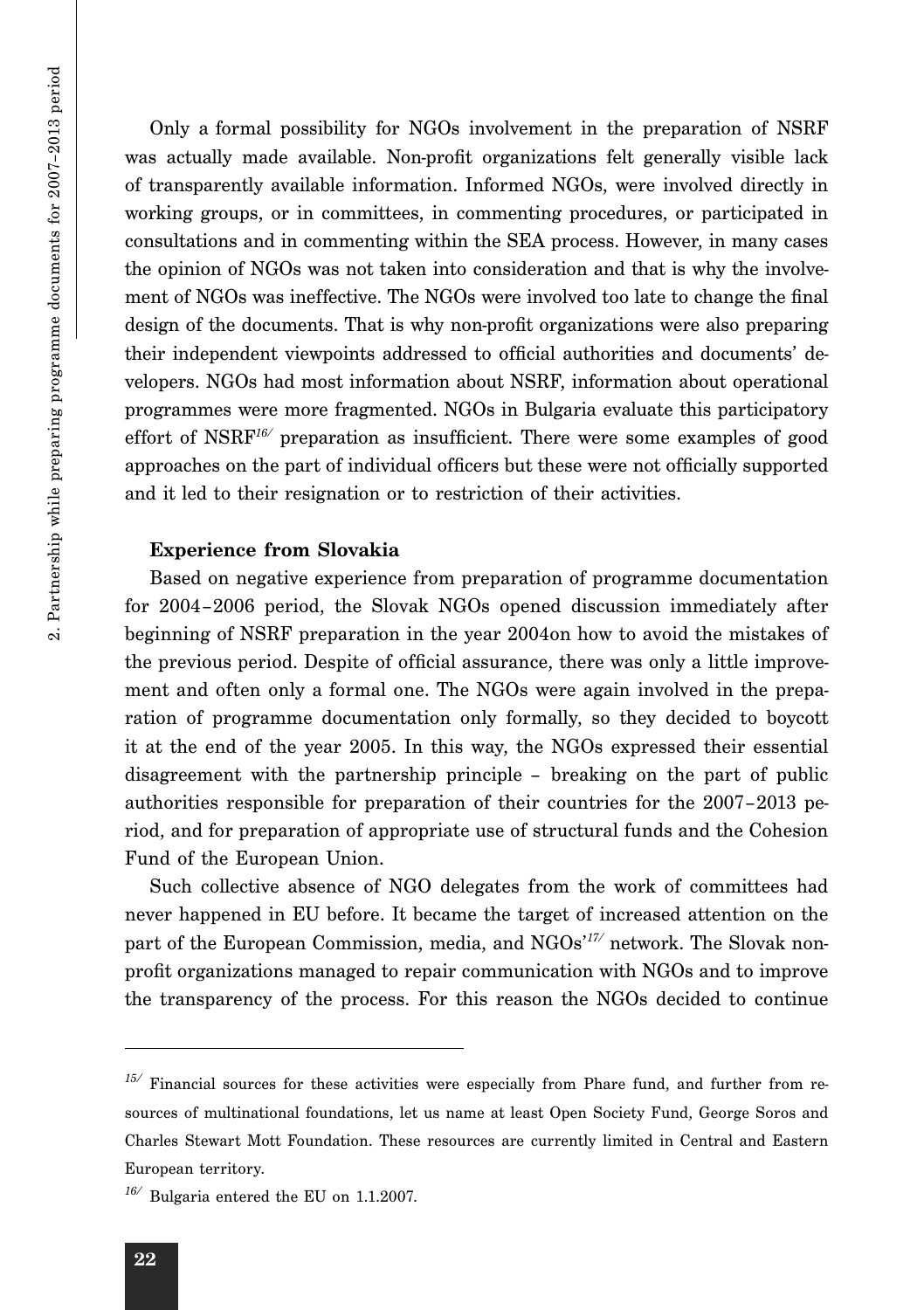working with the operational programmes. There was, however, a premature election in the Slovak parliament, which influenced the programming, and made the already fussy process of programme documentation preparation even faster. That resulted in mistake reiteration, which were the original reasons for the boycott – too short deadlines for commenting on, documents sent only few days prior to the meeting. NGOs and other partners, including regional and local self-government bodies could not participate effectively again. The intervening commenting process was shortened into five days*18/*. As a result, none of the NGOs' suggestions were taken into consideration in the operational programmes. The situation changed after the parliamentary elections, when public authorities still tried to change form of NSRF and operational programmes, including the elaboration of NGOs comments. It was, however, neither conceptual nor effective.

#### **Experience from Romania**

The participation of NGOs in preparation programme documentation was very weak. NGOs did not have enough information and experience from the programming period 2004–2006. Only some informed NGOs participated in different working groups in the beginning of the programming process. Later the NGO community made some pressure to the government on different ways, including the boycott methods used also by the Slovakian colleagues in order to improve the participation of the NGOs in different official structures. As result of these pressures the participation of NGOs has improved. However, the low administrative and financial capacity is the main obstacle for serious participation in the programming process.

#### **Experience from Poland**

The Polish NGOs' office in Brussels established the secretariat to assist the Polish NGOs, when involving them in national development plan consultations 2007–2013 (NDP). The secretariat created a special website section (*www.npr.ngo. pl*), among other activities publishing documents, experience, comments of NGOs, and organizing internet discussion groups. Experts on regional structural funds

<sup>&</sup>lt;sup>17/</sup> The British politically-sarcastic magazine 'Private Eye' concisely characterized it "How many NGOs in Europe are ready to follow the example of Slovaks, and are ready to give up the share on the graph to achieve the transparency and public control?", in Aktuality Priatel'ov Zeme-CEPA, January 2006.

*<sup>18/</sup>* The process evaluation of EU funds for years 2007–2013 from NGO's point of view. Priatelia Zeme – CEPA, 2007.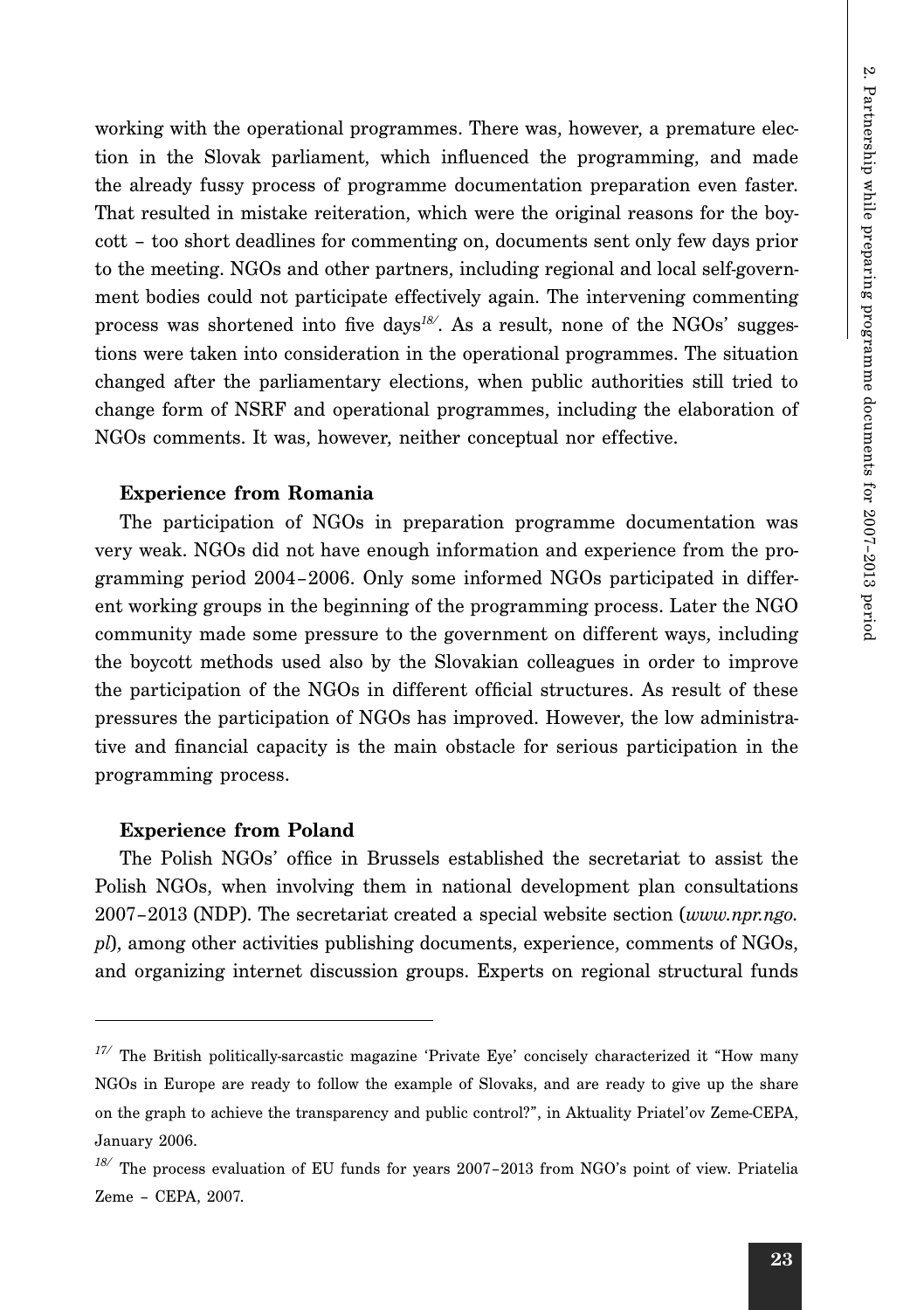held discussions in Polish regions, and SPLOT network offered micro-grants for NGOs involvement process support, and for facilitation of discussion on/about NDP. NGOs took part in official conferences, which were regionally organized by public administration. The office of Polish NGOs in Brussels considered the most important thing in the whole process the formation of the NGOs' expert teams, which had enough knowledge and experience to run the consultation process, to take over the official documents, and to formulate comments, complete the suggestions, and to co-operate closely with official programming committees. The government was ready to share first suggestions of NDP with NGOs, and to coordinate the consultation processes. More than 1000 active NGOs participated in the process. However, the NGOs themselves think that the final document was only insignificantly amended. The formality of the NGOs process involvement is problem in all EU14 countries. In Central and Eastern European countries is the formulism accompanied with the mix of non-acquaintance of non-profit sector, specifics of its involvement, and non-acquaintance of public involvement techniques with unwillingness and worries with "extra work." Here, prevails the inexperience with open discussion management during the strategic planning, rather than efforts to make the process less (or more) transparent, how is it that the public authority is often suspicious on the part of the unquestioned public.

The formality of the process is typical especially for absence of public involvement plan, which should be integrated in the document preparation*19/*. As a result of it, there is not enough time for necessary public consultations (i.e. not only NGOs, but also private sector and local or regional self-governments). There is very short time for commenting on the complex strategic documents, and it is a source of passivity of public majority and disillusion of those, who want to participate in the process. Another mistake originates from non-planning of public involvement when consultation process often proceeds too late to significantly amend the programme documentation – that is, at the end of its elaboration. The low willingness of programme committees to significantly amend or complete the document at that time is obvious.

Another source of formalism is non-acquaintance of the techniques, which could help to manage the public consultations. There is currently only one technique used, which uses the written process of commenting on the documents published on the internet. Integration of the suggestions on the part of NGOs in particular operational programmes varies. Mostly, the NGOs feel that the techni-

<sup>&</sup>lt;sup>19/</sup> It describes for example the EAPN in its publication "The illusion of inclusion," Euro Citizen Action Service, 2005.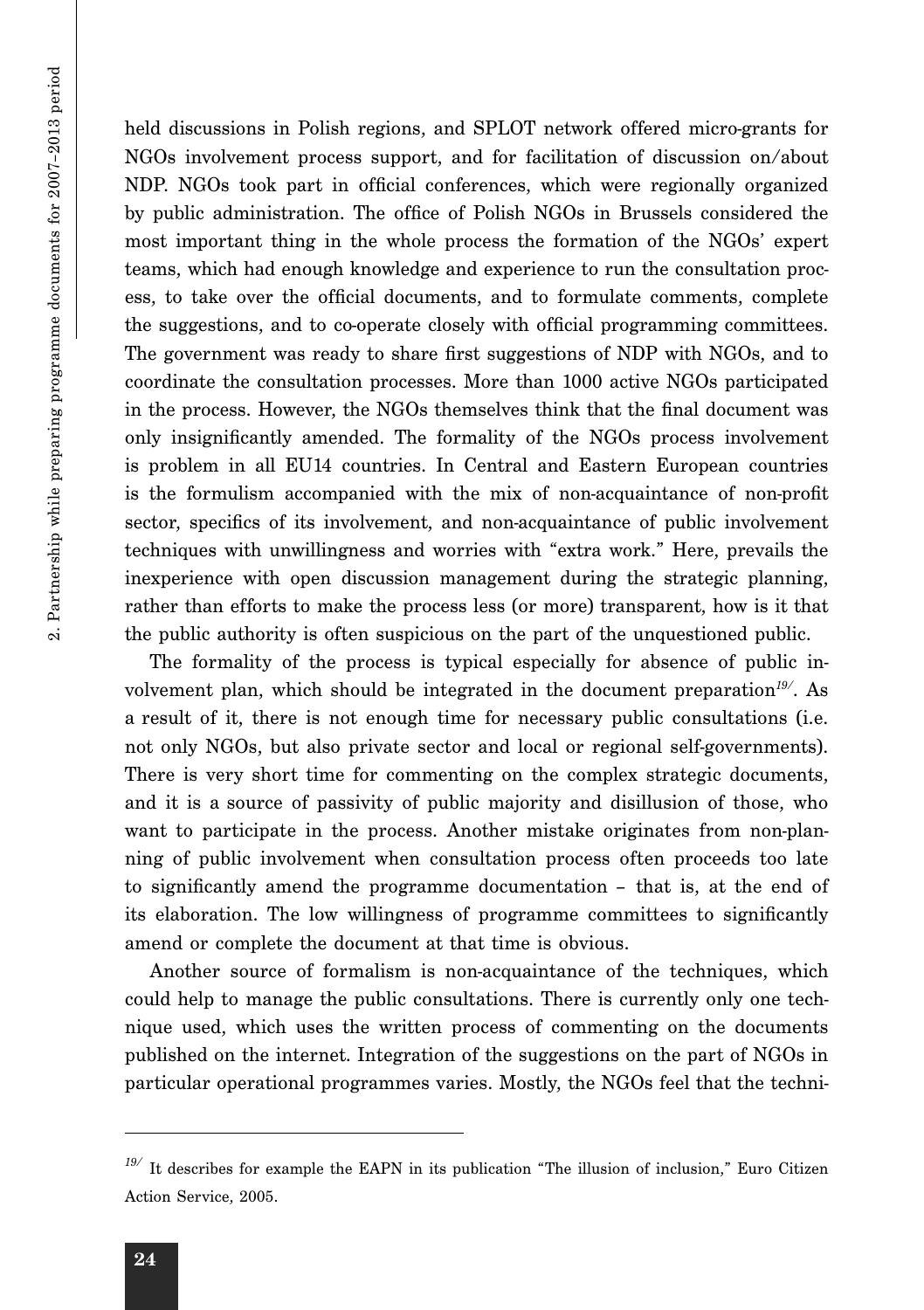cal suggestions (the document form and spelling) were accepted more easily than suggestions, which were essential for the NGOs. This all increases the passivity of consulting subjects. This arises, when document preparation partners' opinions could not be discussed. It shows that merely commenting on the documents is an insufficient technique, and that discussion should be held about essential suggestions already in the preparation stage of draft versions of the document. The integration of comments without the possibility to discuss and argue with partners, (whether in support of the suggestion or for its rejection) weakens the consultation process and affects the stability among partners.

The reflection on the whole process is lacking in the EU countries – the Czech Republic at least published the final report, which deals with the consultation process of NSRF. Only one government – Estonia – published an independent report describing the whole consultation process*20/*.

#### **Experience from Latvia**

NGOs took opportunity to be involved in the preparation of programme documentation for the period of 2007–2013. They have already experience from 2004–2006 period. Although the programming process was open and transparent only few NGOs used the opportunities for active involvement.

Ministry of Finance was responsible for coordination of the whole programming process. Special website was established and regularly updated *(www.esfondi.lv*). Almost all programme documentations drafts along with information about time schedule of programming process were available allowing NGOs, other institutions and public to follow the process and to participate. Still there were only about 3–5 environmental NGOs which followed the process regularly because NGOs capacity was not sufficient.

Environmental, social and educational NGOs were actively involved in the elaboration of the National Strategic Reference Framework (NSRF) and Operational programmes. The content of the NSRF was based to large extent on the National Development Plan elaborated earlier covering all aspects of socio-economic development. NGOs focused on planned allocations of EU funds for different priorities. Unfortunately, these allocations were the question of political decision missing needs assessment. Later, social and educational NGOs were successful in negotiating of allocation increase of investments in human capital. However, environmental NGOs were less successful in their efforts to increase allocations for environmental protection, renewable energy and energy efficiency measures.

*<sup>20/</sup>* "The illusion of inclusion," Euro Citizen Action Service, 2005.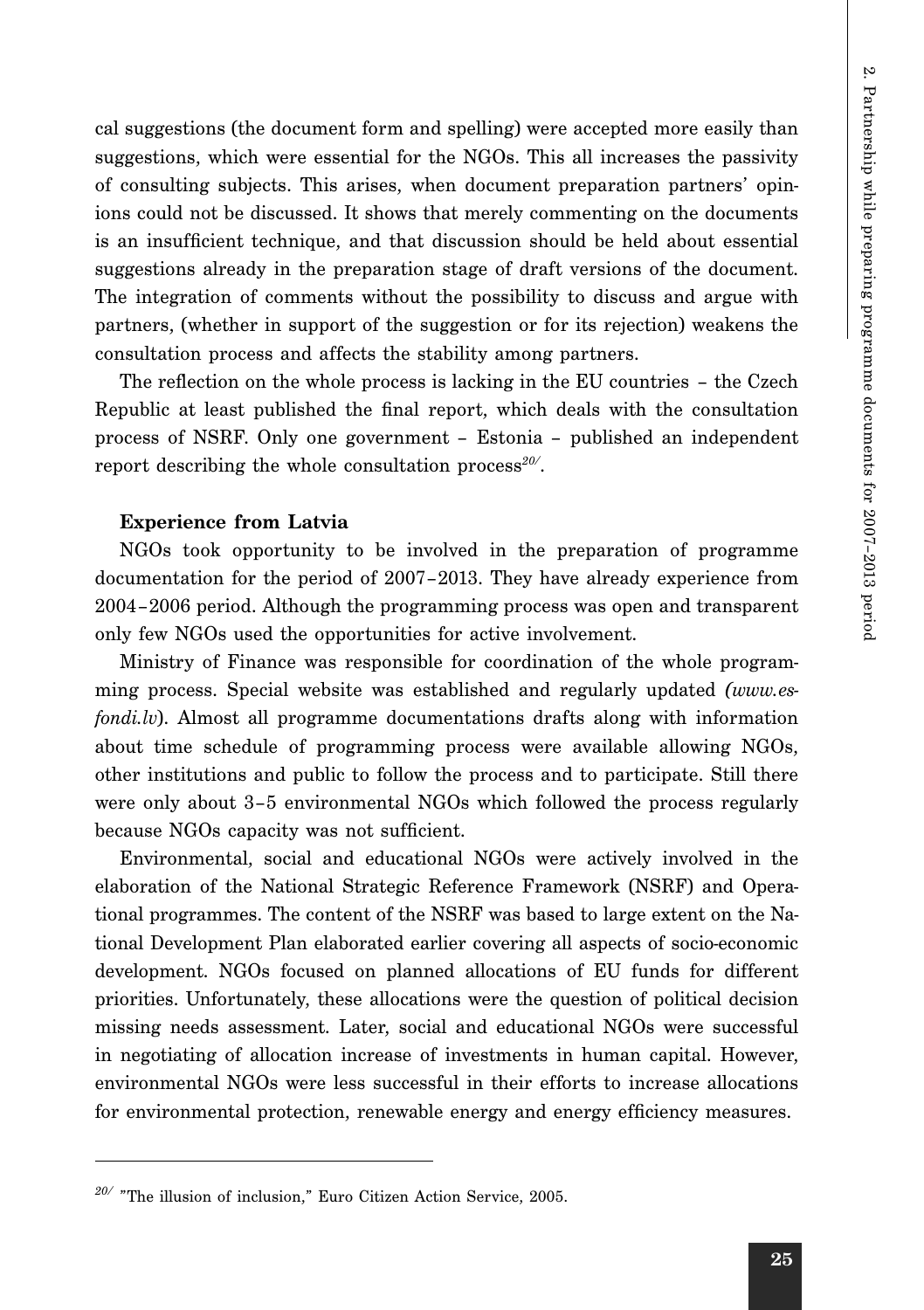NGOs took an opportunity to take a part in direct consultation meetings as well as to submit written comments in Operational programmes. The Ministry of Finance organized several consultations rounds with partner institutions and NGOs submitting comments to Ops drafts.

Strategic environmental assessments (SEA) of NSRF and Ops, simultaneously with ex-ante evaluation were started in advanced stages of the programming process and they were opened to public commenting. However, only few environmental NGO representatives took part in a public hearing and submitted comments to the SEA. Low activity can be partly explained by long process, huge delay and sceptical opinion of the usefulness of SEA and ex-ante evaluation and theirs impacts on the planning documentation.

After the OPs had been approved by the Cabinet of Ministers were NGOs involved in preparing lower level programming documentation: National programmes and project selection and evaluation criteria.

NGOs prepared several briefing papers during programming process and communicated their concerns to the Monitoring Committee, DG Environment and DG Regio. Environmental NGOs co-operated actively with the Ministry of Environment and other stakeholders.

#### **2.7. NGOs specific problems during involvement into programme documentation preparation**

There were some problems during the participation of the non-profit organizations in programming document preparation process. They resulted especially from insufficient administration capacity. The small administrative capacity is a major problem for NGOs participating in decision-making processes in CEE countries and it is the main obstacle to equal partnership between NGOs and decision-makers.

#### **Small administration capacity**

The development of programme documentation is capacity-intensive for all participants in the process – in light of time, their knowledge, energy to study, and commenting on extensive documents. Partnership is not without costs. During the process of operational programme preparation, NGOs' delegates had to be financed by their native organization. Their activity was fully dependent on the financial situation of their organization. Contrary to the public administration delegates (officers, politicians), who deal with this issue in their working time, the operation of the NGOs delegates is not only unpaid, but also the operational costs for their presence (traveling expenses for the board meetings, accommodation expenses, expert consultation expenses) are not paid for. The financial sources, which would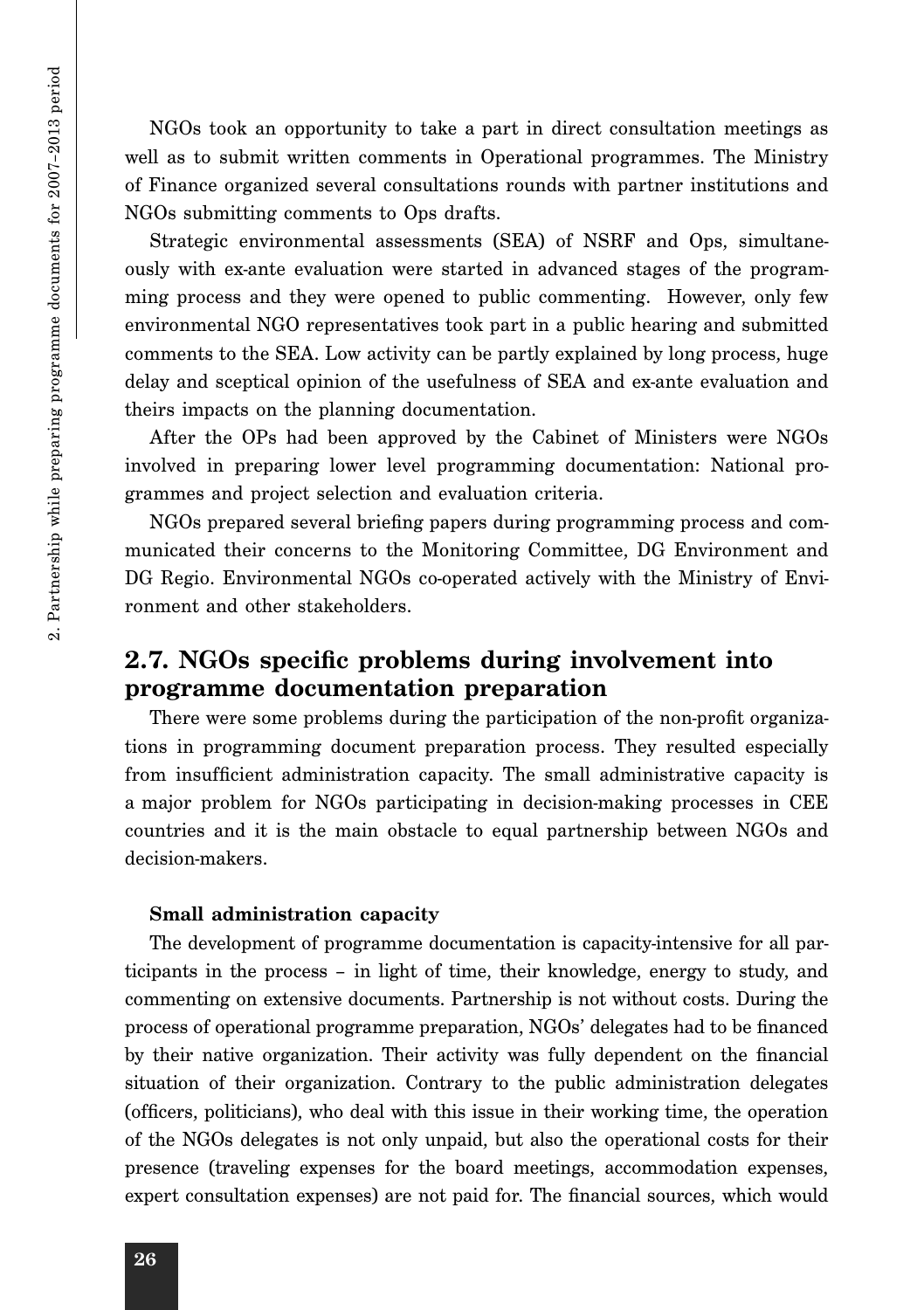subsidize the non-profit organizations in the form of grants and projects and would allow them to fully participate in these processes, were significantly suppressed after 2004*21/*. In addition, non-profit organizations did not have, and often do not have, the access to the funding from technical assistance sources.

"All of the civil society delegates try to inform the organizations and platforms represented by them about the activity of MCs. However, they mostly write about the interesting details in e-mail in the electronic correspondence-list only. Each civil society member of the MCs is considered an equal partner in the Committees. However, many of them mentioned that all the other members of MCs get a salary for representing their field, except for the civil society delegates; the civil members do this activity voluntarily and, with time, this can result in burn-out. From another standpoint, they only have a representative role as they are in minority and not really able to influence the processes. Just like other members of committee, they also receive the documents 10–14 days before the meeting but there is no time to prepare a thorough, professional view on the content of the documents or forward them to experts for advice because of the high quantity of the received documents. No financial resources are available for asking experts to give an expert opinion on the documents" (results from the Hungarian research).

#### **Passivity of the non-profit organizations**

Some of the non-profit organizations (or the whole sections of non-profit sector) were in programming process quite passive. They were unable to react fast enough, to spread the information and to get feedback from other NGOS during the involvement process. The cause was above all the complexity of the whole issue and unintelligibility (language, rules and procedures, effects and real outputs). Additionally, the place where the debate took place was sometimes unclear – there were frequent questions: who communicates with whom, who is responsible for particular outputs, who will elaborate the proposals for amendment. Solidity of the process did not encourage enough wider groups of people and organizations to participate. Non-governmental non-profit organizations were not often able to evaluate the importance of the excursive processes, to orientate themselves in complex rules for programme documentation processing, to orientate themselves in the changing work schedule, and to separate the important decisions (their formulation is that it is compulsory to attend) from

*<sup>21/</sup>* Foreign corporations, which supported the democracy development in CCE countries, moved the support further to the east.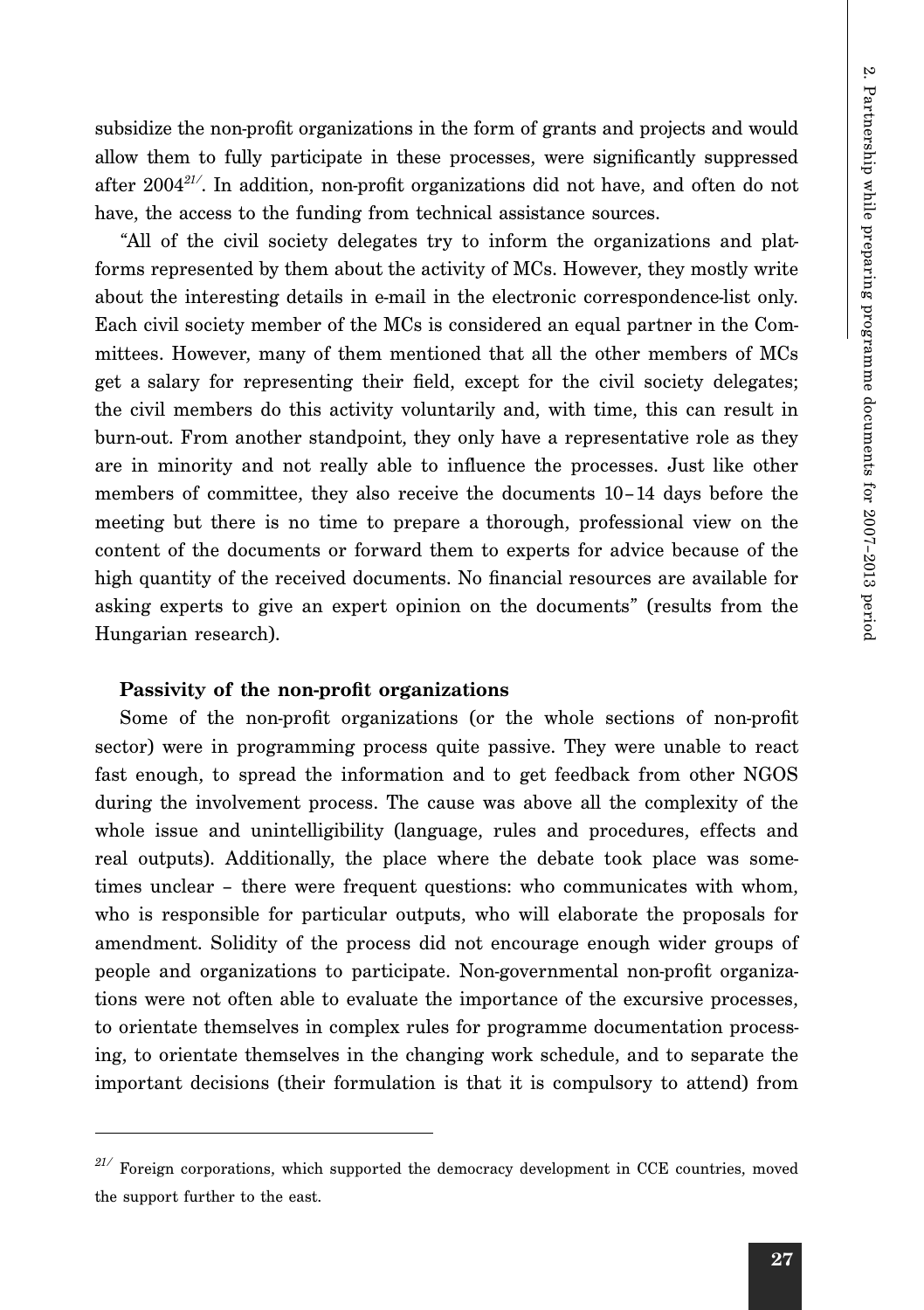the less important. Experts were missing – consultants, who would be able to clarify the process, and to manage. The reason was again the small administration capacity, which did not enable them to manage the process of involvement.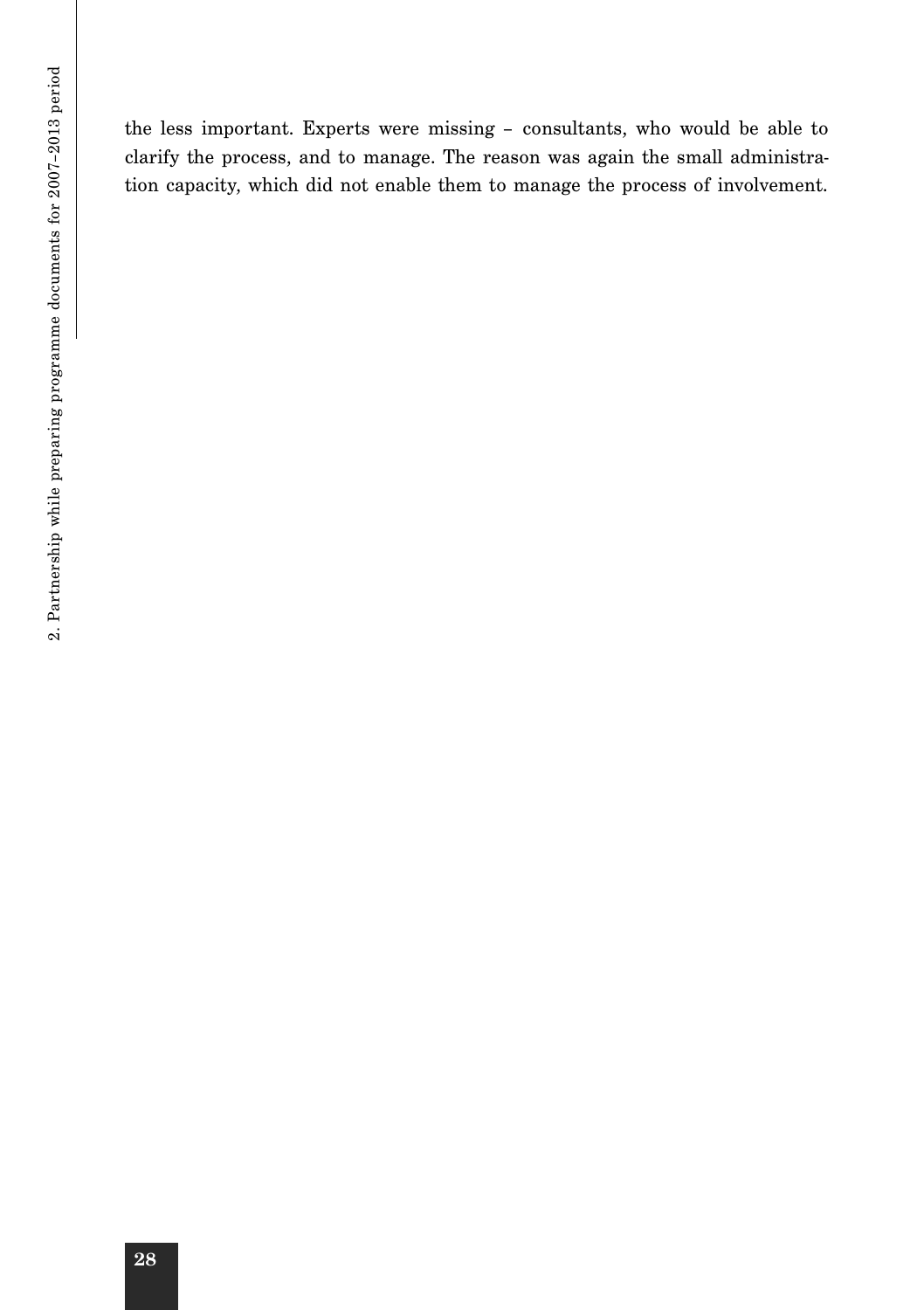# **3. NGOS INVOLVEMENT IN OPERATIONAL PROGRAMMES' MONITORING AND EVALUATION IN 2007–2013 PERIOD**

Basically, each operational programme has its own Managing Authority and Monitoring Committee*22/*. In the implementation stage the co-operation of these two structures is most significant. The monitoring committee is partnership structure consisting of delegates from all sectors. Its decisions reflect the ongoing evaluation of results of the operational programme and have fundamental influence on the documents, which are important for the next stage of the implementation. Monitoring committees determine their rules of operation. Monitoring commitees are generally held at least once or twice a year and decision-making process is based on "per rollam"*23/* procedures between meetings. The form of decision-making regulates the rules of procedure of each monitoring committee. Information about monitoring committees and their members are available on the internet (officially in all Central and Eastern European countries, which we examined), but sometimes they cannot be found. Information from monitoring committee meetings, rules of procedures, or minutes are rarely published. The fact, that partnership-based structures are non-transparent creates a problem. This problem appears in the all the Central and Eastern European countries under scrutiny. Bulgaria and Latvia are exceptions, where all of the minutes from committee meetings and decisions of monitoring committees are published on the internet.

#### **3.1. Monitoring committees of operational programmes**

The monitoring committee along with Managing Authority ensures effectiveness and quality of operational programme*24/* implementation. Monitoring committees (MC) are created to conform to article 63 of General Regulation.

The monitoring committees are created by the member-state in agreement with the managing authorities. The principles of partnership as well as gender

*<sup>22/</sup>* In exceptional cases, a Managing Authority and a Monitoring Committee may supervise several OPs – eg. in Hungary, the Social Infrastructure and the Social Renewal OPs belong to one and the same MA and MC.

<sup>&</sup>lt;sup>23/</sup> Distance voting, according to beforehand established rules, most often through e-technology.

*<sup>24/</sup>* Article 66 of the General Regulation of the Council (EC) No. 1083/2006.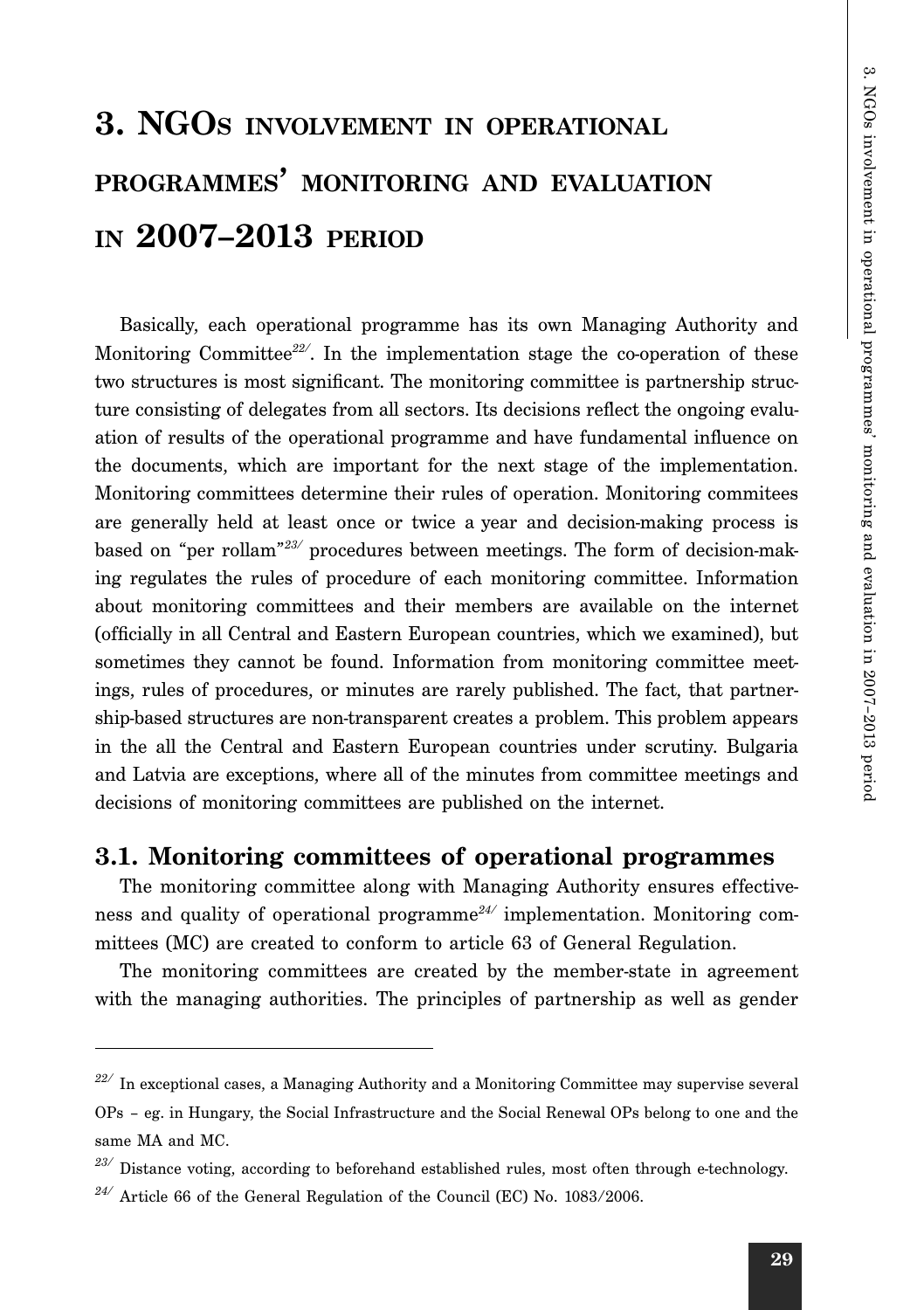balance should be enforced in the course of selecting the members for the Monitoring Committee.

The operation of committees set up in accordance with the Regulation of European Union and national legislation is regulated by their rules of procedure. The position and task of the MC are defined in the status of each of them, and their working system is established in rules of procedure, which is accepted by MC along with Managing Authority. Monitoring committee sits at least twice a year.

Monitoring committee tasks*25/*:

(a) consider and approve the criteria for selecting the operations financed within six months of the approval of the operational programme and approve any revision of those criteria in accordance with programming needs;

(b) review periodically progress made towards achieving the specific targets of the operational programme on the basis of documents submitted by the managing authority;

(c) examine the results of implementation, particularly the achievement of the targets set for each priority axis and the evaluations;

(d) consider and approve the annual and final reports on implementation;

(e) are informed of the annual control report, or of the part of the report referring to the operational programme concerned, and of any relevant comments the Commission may make after examining that report or relating to that part of the report;

(f) may propose to the managing authority any revision or examination of the operational programme;

(g) consider and approve any proposal to amend the content of the Commission decision on the contribution from the Funds.

However, the revealed competence problems were not corrected. Most of the NGOs' delegates feel a strong centralization effect from the government. The decision about the centralisation of tasks and responsibilities that had earlier been carried out by intermediary organizations was made at governmental level without public consultation. In the NGOs' delegates' opinion, the MC doesn't play a real role and only a little information is given instead.

No expert group, which could promote professional efficiency and effectiveness of MC's, is available. The members have to rely upon the information that is given to them by the government. Therefore, there isn't any real discussion and the civil delegates are frustrated from many perspectives.

*<sup>25/</sup>* Article 65 of the General Regulation of the Council (EC) No. 1083/2006.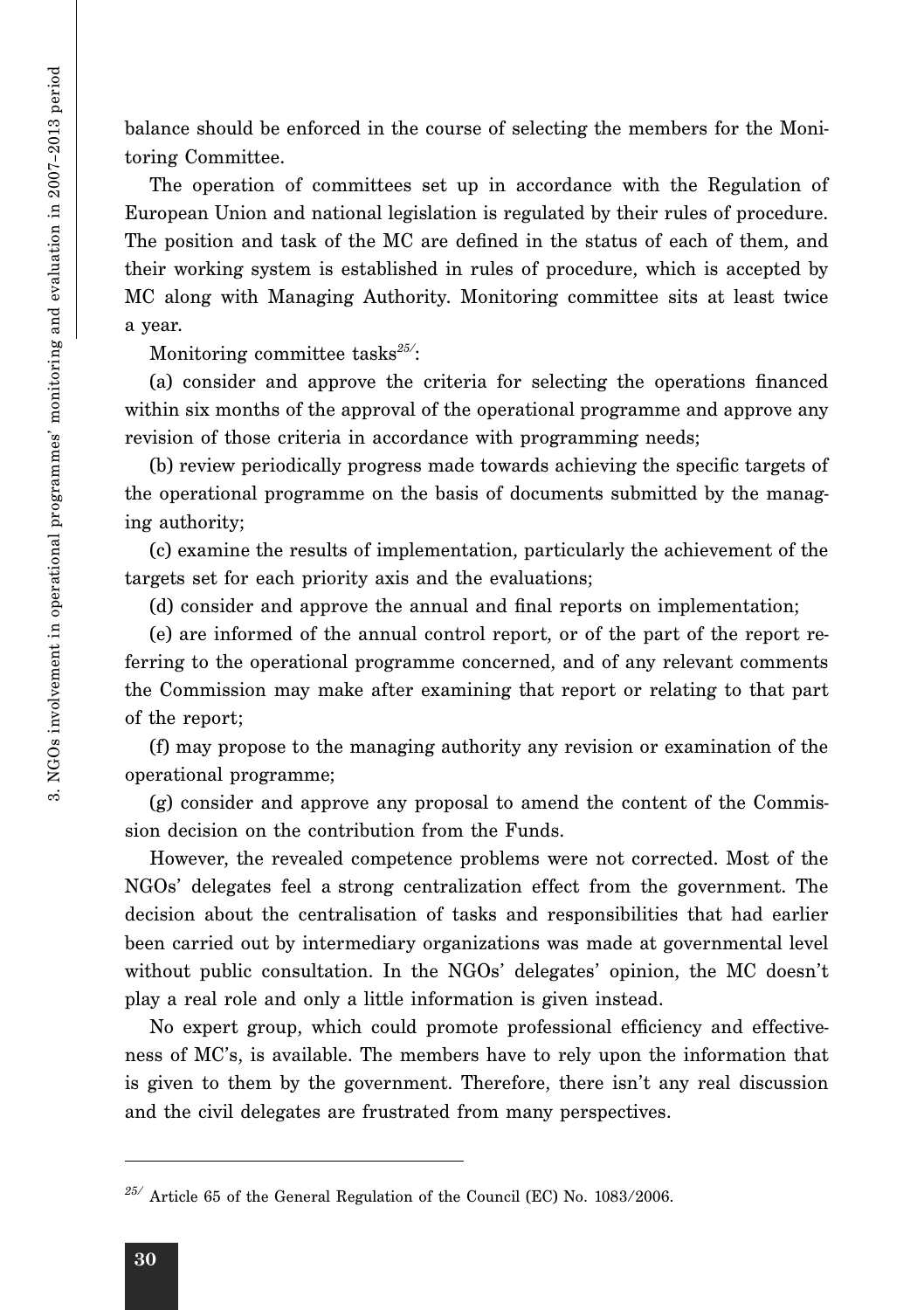#### **3.2. NGOs' representatives in monitoring committees**

Monitoring committee constitution should correspond with the partnership principle. The NGOs' delegates generally participate in monitoring committees of particular operational programmes. The number of NGOs' delegates in committees and their realistic potential to participate differs. It sometimes happens that the NGOs' representative is not treated equally in monitoring committees.

**Experience from the Czech Republic:** In each of 24 monitoring committees is one NGO's representative. Generally, there is one (exceptionally up to 3) NGO's delegate in a monitoring committee of thirty. The NGOs delegates have the same rights as the rest of the committee members; there are, however, some MCs, where the NGOs' delegates are in the position of observers.

**Experience from Hungary:** The civil members are involved in the Monitoring Committees but these members have in reality little influence on the actual realisation of programmes. It seems there isn't any feedback. The serious and important decisions are not made by the Monitoring Committees, their power has decreased and their role has become formal since the period of 2004–2006. Following the Hungarian government decree No. 255/2006 (XII.8), the civil society organizations representing the horizontal aspects are involved in the Monitoring Committees; they are as follows: one environmental NGO as well as the delegates of at least one civil society organization representing the Romany people, the people with disabilities and gender equality issues.

In accordance with legislation, the managing authority asked the following organizations to delegate members with voting right to each MC:

a) The delegate of the annual National Meeting of Environmental- and Nature Protection NGOs;

b) A delegate of NGO side of the Romany Integration Council, the Council for Women's and Men's Social Equality and the National Disability Affairs Council representing the above interest groups.

Pursuant to the information from the Ministry of Social Affairs and Labour, the civil side of both the Romany Integration Council and the National Disability Affairs Council has been established in an open and transparent manner and they are considering introducing a similar mechanism for the establishment of the civil side of the Council for Women's and Men's Social Equality.

Moreover, one representative of the employees' side and one representative of the employers' side of the National Council for the Reconciliation of Interests are delegated as a member to each Monitoring Committee. Depending on the character of the operational program, other civil organizations can also participate as the representatives of the professional field*26/* – it can be read on the homepage of NDA.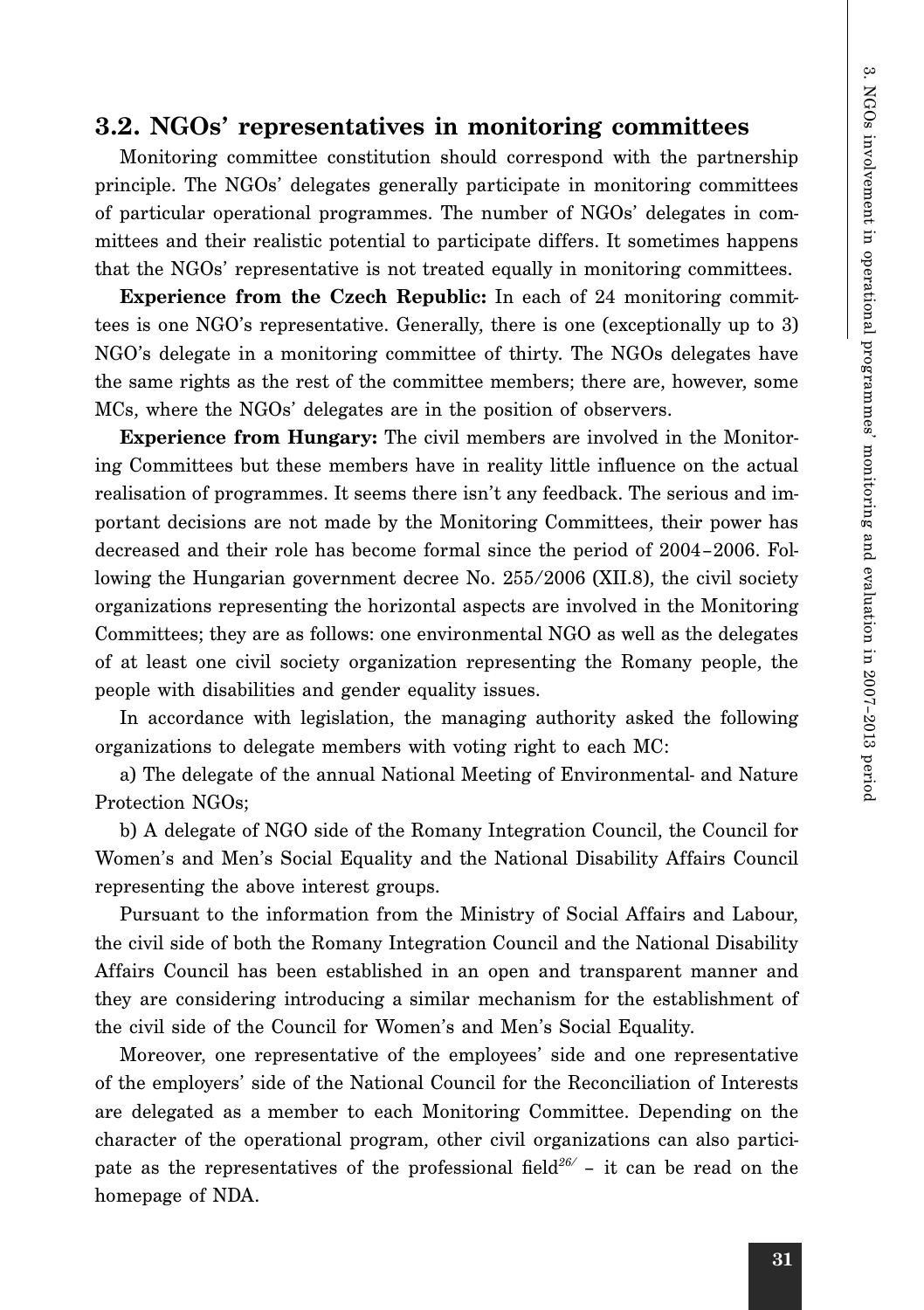All the interviewed NGO members of MCs have the right to vote.

**Experience from Slovakia:** The NGOs' delegates have always had the right to participate in decision-making and to vote in the MC.

**Experience from Bulgaria:** There are 10% of NGOs' delegates (two out of twenty members) in the MC. NGOs' delegates are not always voting members of the monitoring committees. They have only the right to participate in the meeting as observers in some MCs (for example, the Monitoring Committee of the OP Environment. The NGOs' delegates of the OP Regional Development MC raised an objection to a proposal of another MC representatives. The substance of the objection was maximum amount of money, which companies could receive from the Rural Development Programme. The essence of the objection was conflict of interest and corruption. The objection was accepted and the proposal rejected. (Nevertheless, this proposal was submitted again by another MC member).

**Experience from Poland:** NGOs' delegates are members of all monitoring committees with the right to vote. However, in many cases, the NGOs' representatives do not communicate with wider NGO community about the work and decisions in Monitoring Committees. This is partly due to the general perception of the role of Monitoring Committees as not significant or not clear.

**Experience from Latvia:** There is one joint Monitoring committee for all three Operational programmes. The composition of the MC is prescribed in bylaw where members with full voting rights and observers are named and also the procedure of applying for participation is described. Most of NGOs representatives have the status of observers in MC. Proposals to decision are circulated to all members prior the MC meetings and all documentation and minutes from meetings are available on the website maintained by the Ministry of Finance (*www.esfondi.lv*).

**Experience from Romania:** There are 10% of NGOs' delegates in the MC, in reality is it even less: 2 NGO members out of 27 full members and 19 observers. NGOs' delegates are not always voting members of the monitoring committees.

We were also interested, where the key decisions take place. If they happen at the monitoring committees' meetings, or rather off-stage. An interesting experience came from **Bulgaria and Romania**, where NGOs' delegates confirmed that lobbying is very important, when promoting the opinions of NGOs. Some of them devote themselves regularly to lobbying, the other two respondents contradict that view. They say that lobbying is not significant and they have no time for it. The meetings outside of the committee are considered to be insignificant

*<sup>26/</sup> http://www.nfu.hu/monitoring\_bizottsagok, 2009.01.05.*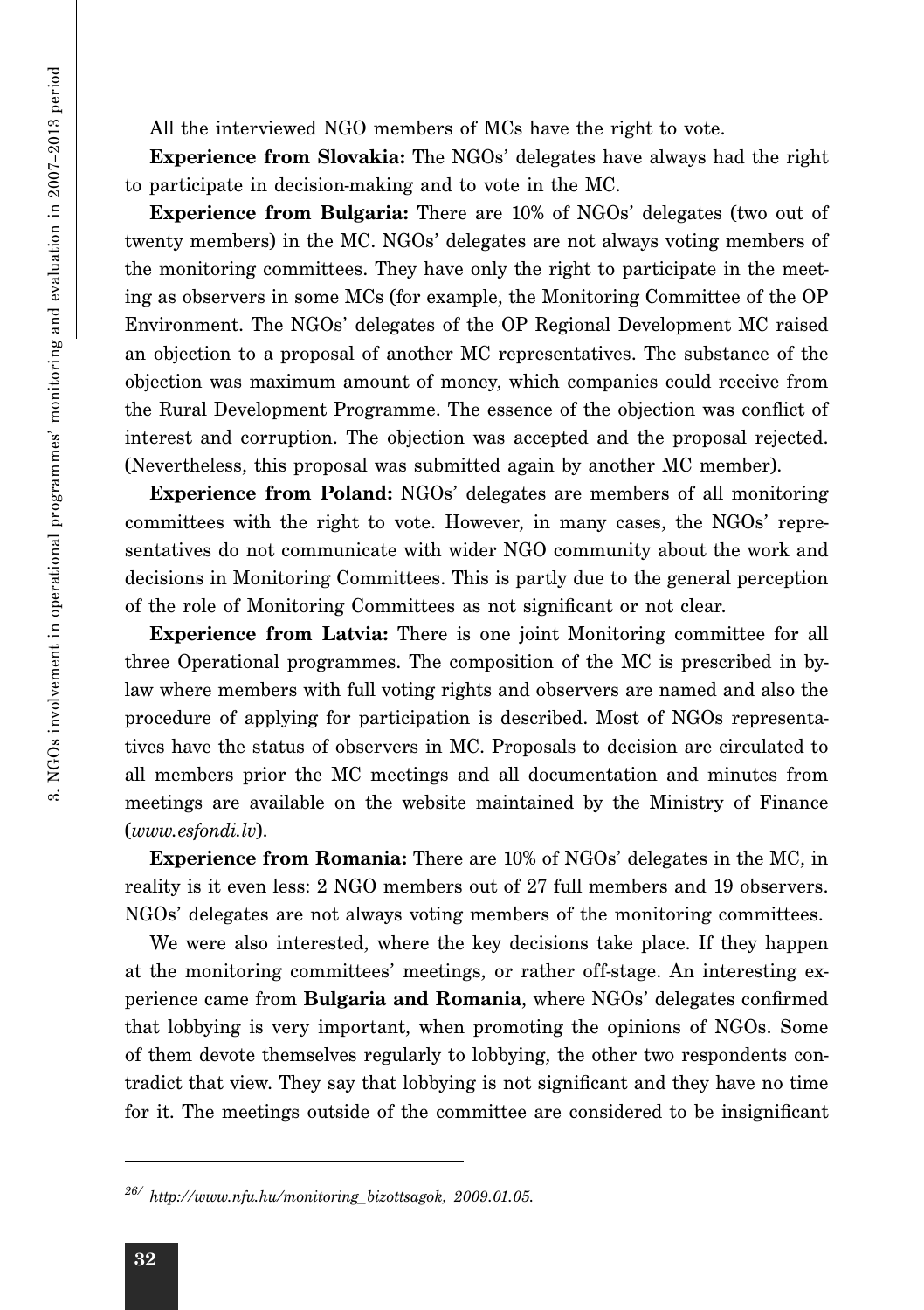in Slovakia, even though the NGOs' delegates devote their time to it. A similar situation is found even in **Czech Republic**.

In **Hungary**, most of the civil delegates are in contact with each other besides the Committee meetings as well, they harmonise their opinions and positions; this is very important for them. The representatives of government-side also experience this. It is very varied if, and to what extent, civil society delegates contact other members of the MC outside the official meetings. Most of them try to find informal opportunities for regular contact but there others who only meet exceptionally or never meet except in the official meetings. The civil society delegates themselves declare that their influence strongly depends on their personality, their capacity for the vindication of interests and their competence.

The NGOs' delegates transmit information from monitoring committees to non-profit organizations. From the questionnaire survey, we discovered that NGOs in all countries are interested in information coming from monitoring committees. There are at least web sites of e-conferences to inform the NGOs in all countries. These tools are managed and financed by NGOs' projects that are however not financed by Structural funds.

Paradoxically, the information activities of NGOs are not financed by Technical assistance*27/* which should help to improve the dissemination of information about European funds and support the absorption capacity.

#### **3.3. NGOs' involvement in evaluation processes**

The involvement of NGOs in evaluation processes was not the task of our survey. However, as follows from our experience, there is only basic knowledge about evaluation processes in CEE countries and the role of partnership during evaluation.

Operational programmes are evaluated by means of monitoring and evaluation. The monitoring is aimed at direct results and outputs of the projects, observance of monitoring indicators, and proper use of financial resources in projects. The

<sup>&</sup>lt;sup>27/</sup> The Technical assistance represents only a part of financial resources from each operational programme (up to 4%). It is dedicated to management, monitoring and information. In addition to it, whole new operational programme "Technical Assistance" was approved in Czech Republic. It was designed to support effective implementation, management, control, monitoring and evaluation of NSRF implementation on the national level. It also covers activities of economic and social structure policy in Czech Republic in the years 2007-2013.

*<sup>28/</sup>* The obligation of evaluation results for NSRF and for OP based on par. 45 to 47 of General Regulation (EC No. 1083/2006)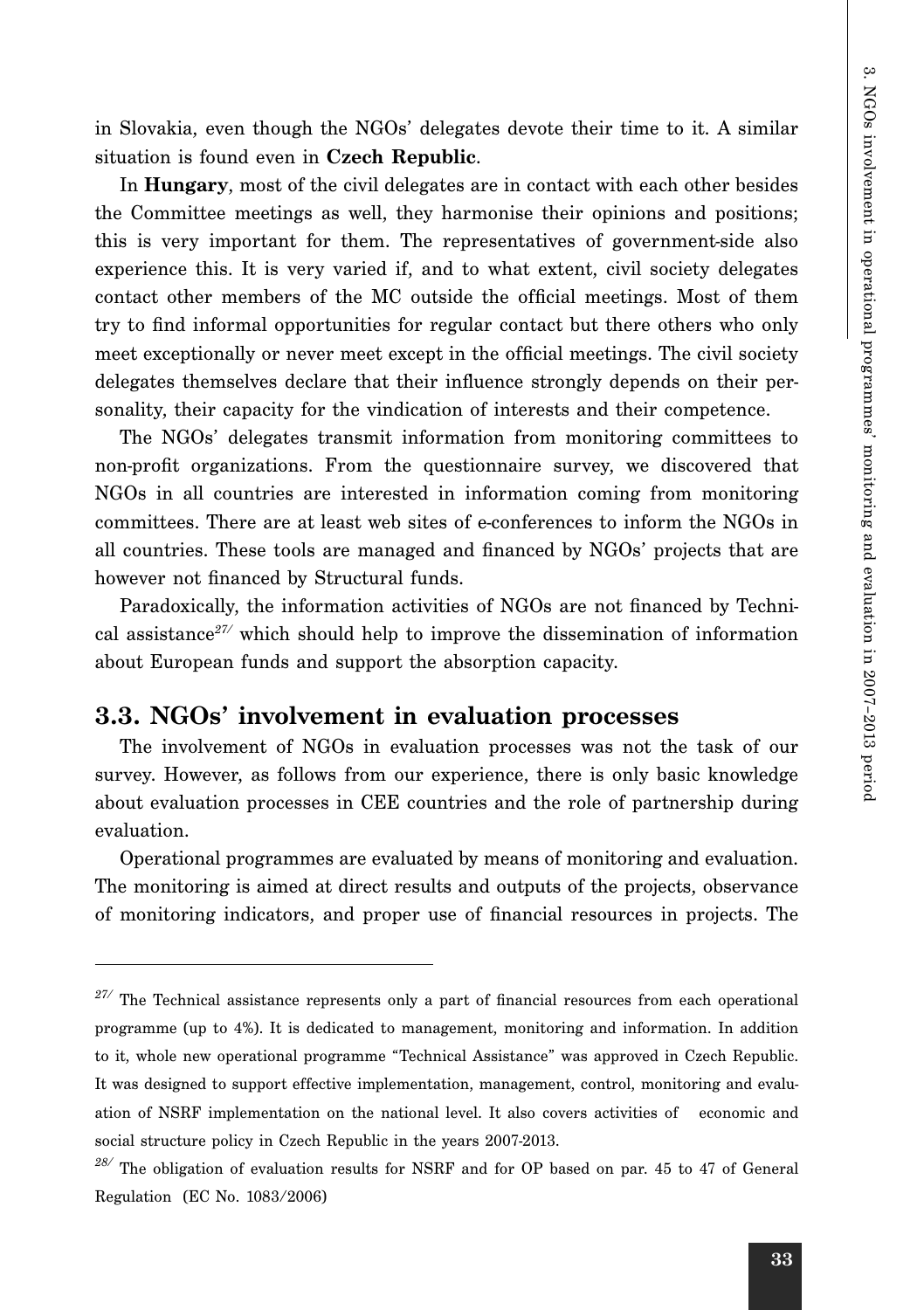evaluation is aimed at evaluation of impact and maintainability of the operational programme. It investigates, for example, whether particular supported projects effectively achieve the operational programme and NSRF goals, and notes the sustainability of results achieved*28/*. The purpose of evaluation is to enhance the quality and effectiveness of operational programmes. It is also focused on specific structural issues of the member country, and sustainable development.

Further operational programmes should be evaluated in the current programming period 2007–2013 by immediate need (ad hoc) in dependence of monitoring results (task deviations, revision requirements and so on) – for better implementation process, on-going or strategic.

Evaluation can examine efficiency and impact from programme realisation according to defined goals and relevance of their setting including proposing recommendations to enhance the effectiveness of OP. If we want to analyze the purpose of a non-profit organization in the realization of the Structural Funds programme, then the ongoing or ad-hoc evaluation is appropriate. Evaluation goes into more details and uses the results of monitoring, which is rather aimed at satisfying particular indicators and the monitoring of financial streams.

According to the recommendation of European Commission, non-profit organizations are welcome partners in the evaluation process. The recommendation to involve the non-profit organizations in the evaluation process derives from European Commission's*29/* documents. The principle of partnership and the involvement of non-profit organization is recommended by the European Commission both for preparation of plans for evaluation, and for involvement in the evaluation and for involvement in the writing of evaluation reports. NOGs representatives can serve as members of working groups, which should be created for each evaluation. The European Commission encourages the formation of such working groups to assure the independence and quality of evaluation. It is further recommended that working group members be also delegates of civil society. However, for example, there is no support for the involvement of civil society from the Czech recommendations*30/*, and the role of partnership is also missing.

*30/* Instructions for evaluation assurance of agricultural and social cohesion programmes (add. No.

*<sup>29/</sup>* Indicative guidelines on evaluation methods: evaluation during the programming period, Working Document 5, EC, April 2007.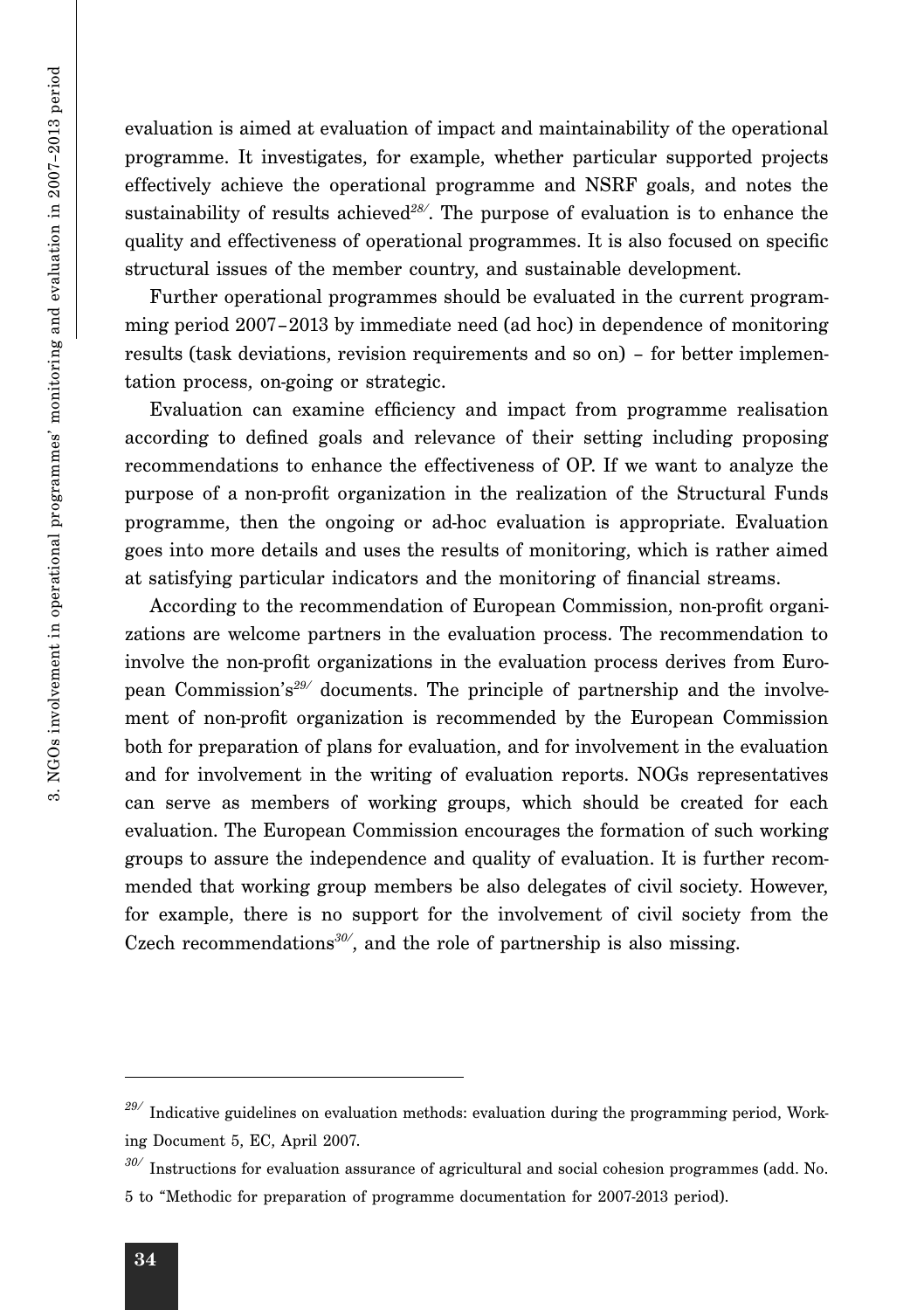# **4. BOTTLENECKS IN NGOS' INVOLVEMENT INTO PREPARATION, MONITORING AND IMPLEMENTATION OF PROGRAMME DOCUMENTATION**

Restricted capacities of non-profit organizations represent the biggest problem. Improved co-operation and development of partnership structures cannot be expected until the NGOs have equal access to conditions for preparation, monitoring, implementation processes and until viability of particular non-profit organizations are improved. Non-profit organizations should be self-confident and equal partners of public administration. It is essential for the next development and consolidation of the partnership.

Non-profit organizations need to educate their experts and managers, make use of consultants, utilise information technologies in order to communicate effectively and for faster co-operation when drafting, discussing or commenting on documents concerning the non-profit sector. Last but not least, they need equal access to technical assistance that is devoted to this purpose.

Almost all interviewees think that the major obstacle to successful civil advocacy is that civil society organizations have little financial and personal capacity, and the competence of the delegated persons is a further key factor. The government sides also agree with this. It means that the selection should be made with greater care. Though no political corruption was experienced, a lot of the civil delegates mention the low political support for partnership as a reason for this situation. The lack of lobby-power and negotiation ability of civil society delegates were also mentioned by the government side.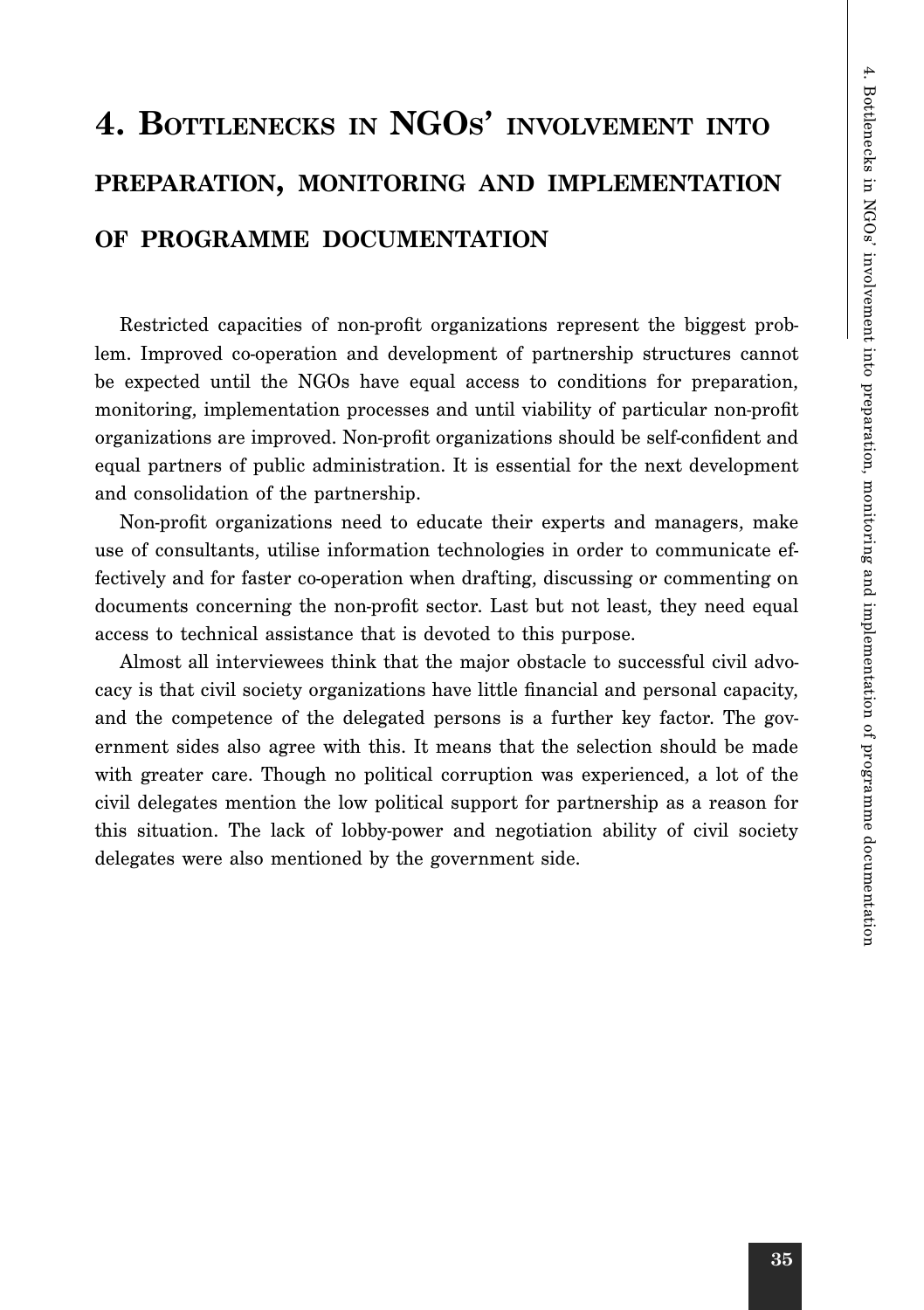## **5. NGOS AS PROJECT BENEFICIARIES**

Non-profit organizations in Czech Republic, Slovakia, Poland and Hungary have long experience with utilization of financial resources from EU funds (pre – accession assistance since 1990s, 2004–2006 period). For many of them the realisation of European projects and European Social Fund was the first professional experience (There was the Operational Programme Human Resources Development and the Global grant for NGOs in the Czech Republic). They have learned professional management and teamwork; they introduced new procedures and developed their activity. Non-profit organizations from Bulgaria and Romania gained relevant experiences from pre-accession assistance grants.

#### **5.1. Bottlenecks during projects realisation**

The financing of NGOs activity in Central and Eastern European countries is evaluated to be highly problematic. It is so serious that it practically disallows the non-profit organizations to utilize these funds.

#### **a) Internet sources of information**

Applicants can obtain the suitable information in the period of writing the application, the necessary documents and auxiliary materials on websites of operational programmes. But it can be obtained only by those who have an Internet access. Though the Internet access in CEE countries overall is quite suitable, there are settlements where broadband Internet connection is not yet available and where only a minority of the population uses Internet regularly.

At the same time, it must be acknowledged that the most effective means of information flow is the internet and it is today impossible to realize any projects successfully without it.

#### **b) Interim payments, final payment and cash flow problems**

"Ex-post" payment of all costs after completing the project, or after completing a project phase, is always a big problem not only for NGOs, but also for other small applicants (SME, schools, small cities etc.). With regard to low capital capacity they are not able to cover these siftings in cashflow. Moreover, NGOs have not even the possibility to get cash, credit or to a current account in a bank or from a national or local authority. This system disadvantages the NGOs since the NGOs do not have the opportunity to invest bigger amounts of money in projects and wait for return in form of grant after the project realisation.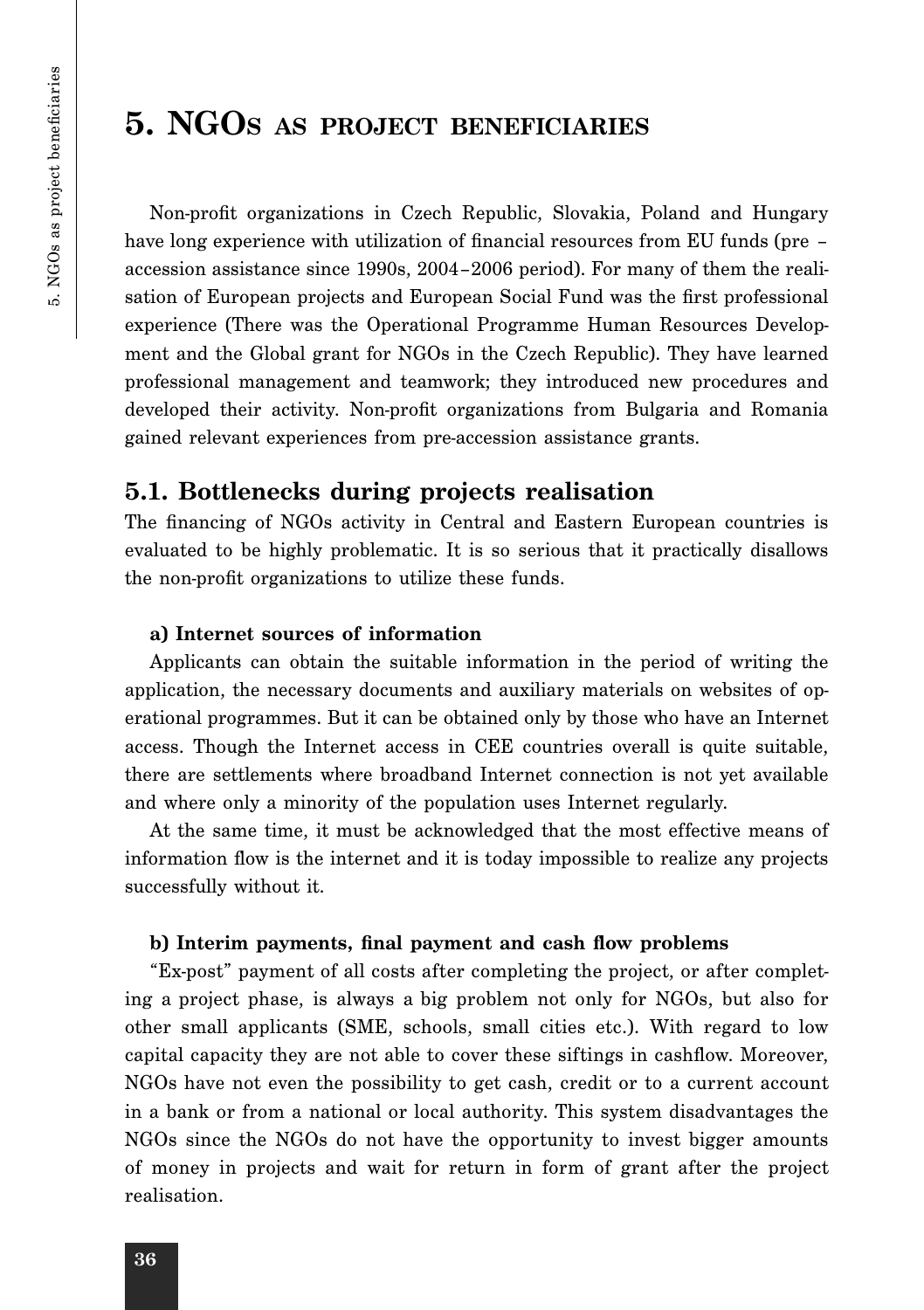For this reason, the new continuous monitoring system has been introduced by managing authorities in some operational programmes in the 2004–2006 period. It, theoretically, enables the debts to be discharged continuously after three months. The financial stress on the organization would not have to be so high. However, this system failed in all Central and Eastern European countries. This is how it works: the project beneficiaries indeed submit monitoring reports every three months (which enormously increases their workload) but payments come with a great delay: 6 or 12 months. This is caused by underestimated capacity of managing authorities for the control of monitoring reports and payments' orders. This problem exists in all surveyed Central and Eastern European countries*31/*. Some organizations found it so inconvenient that they do not make use of European money even in areas where they are experienced and where it is most appropriate. These problems caused the NGOs to have restricted access to the financial resources from Structural funds. Even though NGOs' requirements to co-finance the projects are very low (0% for Czech NGOs, 0–2.7% for Bulgarian NGOs, 0–10% for Hungarian NGOS, 10–25% for Polish NGOs, and 0–25% for Romanian NGOs), the typical civil society organizations do not generally have their own resources.

Recently, the last 10–20% of support was transferred to the applicant after completing the project and after accepting the final report. As a consequence, applicants sometimes hadn't received the last instalment for years even or couldn't continue their activity owing to financial difficulties (bankruptcy, liquidity problems).

The problem of cashflow and balance sustainability is the main problem for NGOs in all CEE countries. The system of delayed interim and last payments led to the bankruptcy of NGOs in CEE countries after 2004–2006 period, including these NGOs which were before sufficiently experienced to start a European project (we have enough evidence to make this claim stand). This is not a problem only for NGOs, but also the problem for managing authorities since the projects of bankrupted NGOs are not closed and these NGOs no longer exist.

Moreover, delayed payments could be a significant part of the overall problem of low absorption from the European Social Fund in CEE countries.

#### **c) Bureaucracy and administration**

Non-profit organizations criticise the rampant bureaucracy, when realizing the grants from operational programmes. Especially:

*<sup>31/</sup>* Many articles have been published regarding the problem with delays for example in Bulgaria, see *http://evropa.dnevnik.bg/show/?storyid=581060*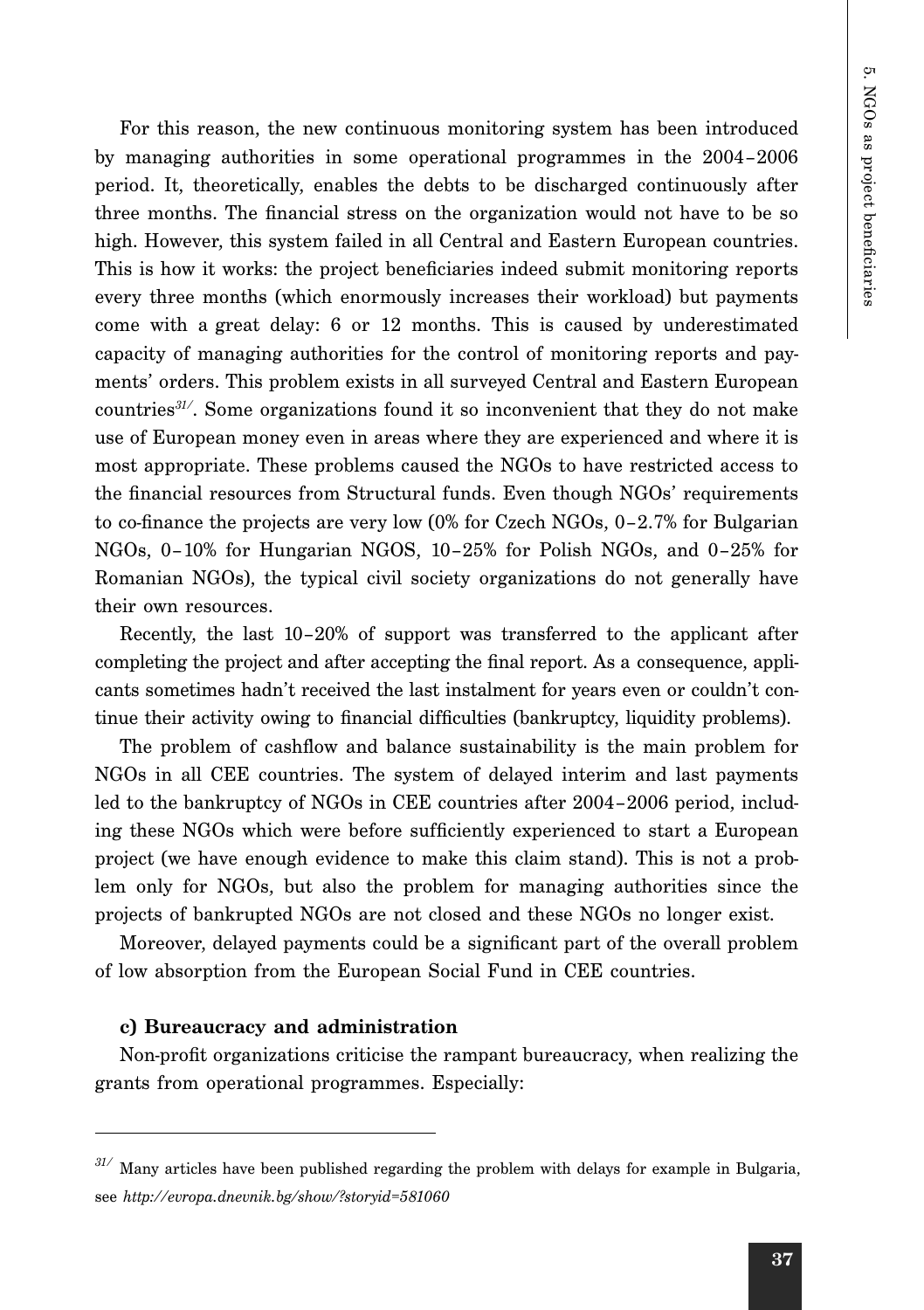■ Complexity and formality of utilization rules

 Setting stricter rules than usual (in comparison with grant systems established in "old" EU countries or in particular General Directorates of European Commission)

■ Too frequent changes of EU fund financing rules

Dissemination of methodology and criteria

 Absence of punishment of responsible programme officers for mistakes and their public representation

These are why non-profit organizations find the European resources non-transparent and point to conflict of interest in operational programmes: There are institutions, which both manage the funds and absorb the funds (for example, regional self-governments in some countries).

#### **d) Durability of results**

Sustainability of results of realized and successful project is another problem. This problem is more evident for NGOs from countries, where at least one programming period has already passed. In the Czech Republic: The government does not allocate any resources to disseminate good practice; it does not plan any systems to maintain projects' results and outputs. The Czech Republic has not created a method for the transfer of NGOs' good practices into public authority activities. As a result, even very good non-profit activities become bankrupt as they lack continual financing (for example, in the sphere of education, social services etc.). They become bankrupt shortly after the European project has finished – further financing is not found. "European money stands on the clay legs of Czech finance"*32/*, is the feeling of non-profit organizations from their experiences in the last programming period. Nevertheless, one of the main criteria for project selection is durability*33/*. This issue applies to all Central and Eastern European countries surveyed.

#### **e) Technical assistance**

Non-profit organizations criticise the fact that the Technical assistance section does not assist the NGOs to understand the programming process, nor does it help the NGOs to take an active part in the preparation of programme documentation or take part in monitoring and evaluation.

*<sup>32/</sup>* Quotation from SWOT analysis to Non-profit sector development conception, the Government Board for NGOs, 2008.

*<sup>33/</sup>* According to Regulation (EC) No. 1868/2006, Article 57.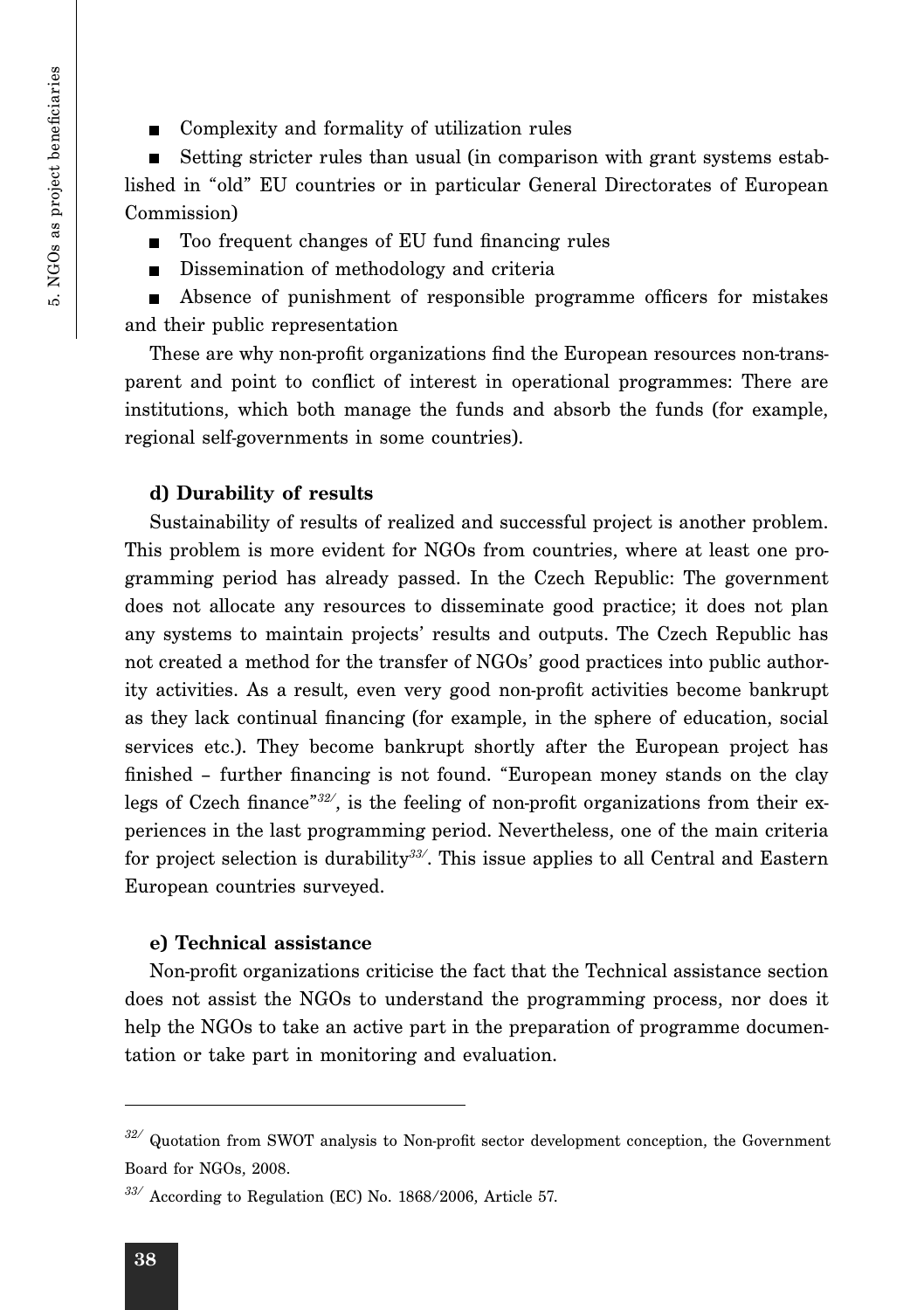Usually, the Technical Assistance budget is centralised and belongs to a national authority – for example, in the form of OP Technical Assistance managed by the Ministry of Regional Development of the Czech Republic or, as in Bulgaria, the budget belongs to the National Development Agency and the Regional Development Agencies. The national managing authorities finance their own advisory network and the activities determined in the law as well as the powerful success-communication or propaganda.

In our opinion, the part of Structural Funds expendable for information and communication could be utilised more effectively and expediently for the training of the potential applicants (providing detailed information, consultation concerning the applications etc.), research or needs analysis than for advertising some successful projects.

Support of projects' applicants and projects' beneficiaries in form of individual consultations and guidance is needed. The non-profit organizations form a specific group with specific difficulties. When developing European projects, this group, has to overcome specific problems like: cashflow, pre-financing, multi-source financing, constantly unclear questions linked with use of "de minimis" for NGOs community projects, a low level and small number of middle managers.

#### **5.2. Examples of how to solve NGOs' problems in CEE countries**

We were interested to discover whether there are some tools in CEE countries which could help to decrease the financial and administrative threshold. This threshold disallows the NGOs from using the Structural funds.

#### **a) Capacity building**

**Czech Republic:** There is no stated support for NGOs, which would be aimed at overall capacity- building, education and professionalization. The NGOs have, however, the opportunity to apply for financial support within the Operational Programme on Employment. This support exists in two fields. One of them is especially focused on organizations, which provide social services. The other one is aimed at education of small and medium enterprises. Its terms are however focused on support of business companies*34/*.

*<sup>34/</sup>* For example, one of selection criteria is increasing turnover rate, however the NGOs are nonprofit and dependent on grants. Another selection criteria was increasing number of organization employees nevertheless the non-profit sector is typical for volunteer work or for high fluctuation caused by financial waves. These waves result from the dependence on donations and gifts.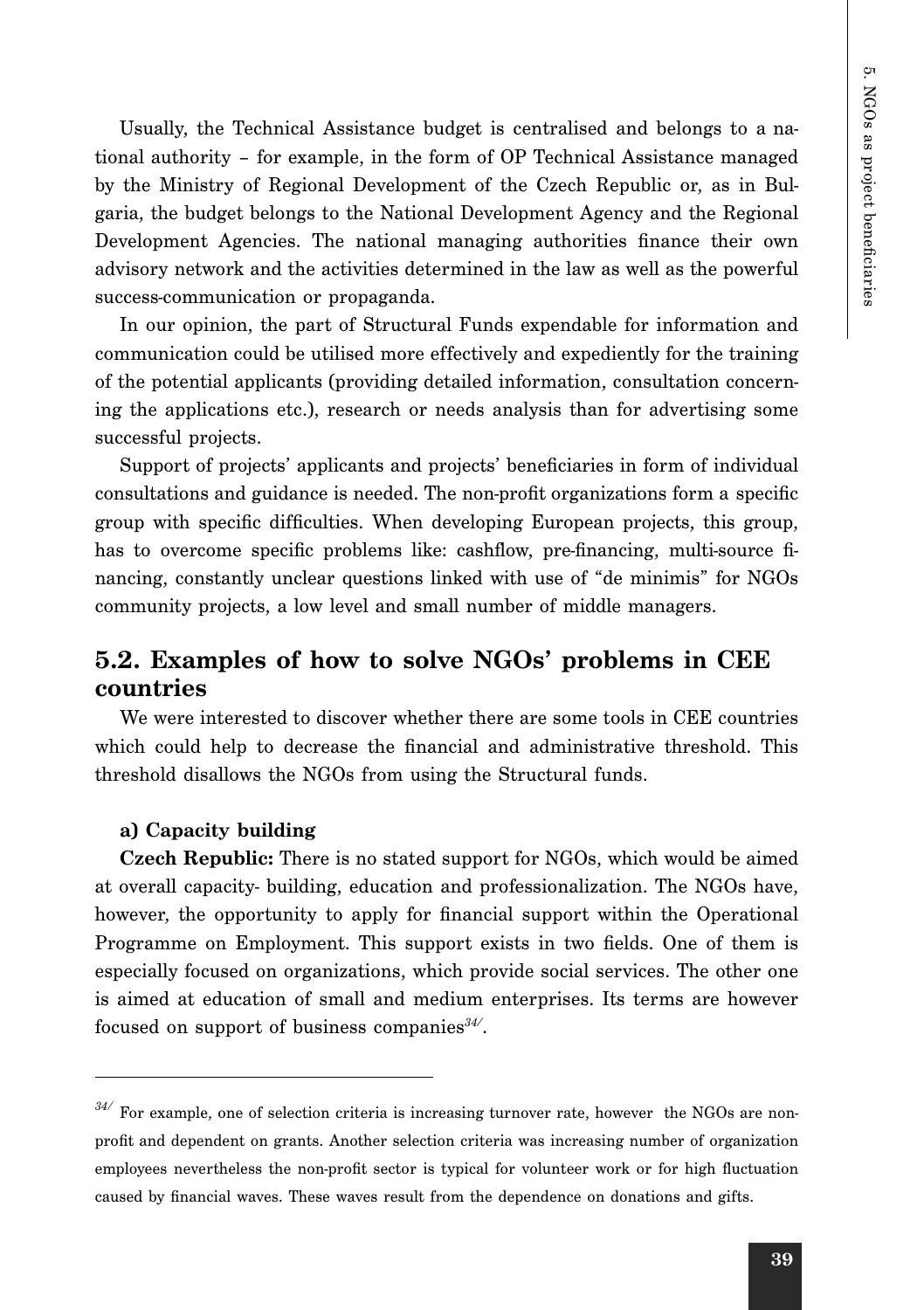5. NGOs as project beneficiaries 5. NGOs as project beneficiaries

**Bulgaria:** Under the OP Administrative capacity and OP Human resources there have been projects approved which aim to train and build capacity of the NGO sector. Unfortunately, some of the NGOs which won the bid are some socalled Go-NGOs – governmental NGOs, which mean NGOs created by people close to party leaders or state officials. This became clear after some NGOs, including ours, were invited to such training. When we asked for a programme or agenda of the training, nothing of the sort was given to us and, therefore, we refused to participate in such 'capacity building', the only aim of which was to justify funding.

Depending on the conditions of the different measures, NGOs can be partners with another NGO or an institution and they could submit a project together.

Under the OP Regional development there are no special calls for NGOs. Under the priority measure 3.3 Social and economic development – "From the people, to the people" – Support for the development of the civil society and the local communities. Under this measure, NGO projects are in the highest number of applicants.

**Good practice example:** Project of small NGO "World of Equal Rights" in Shumen town was supported from OP Administration Capacity resources. Training for other NGOs in the town and self-government delegates from the town and surrounding areas are paid from project resources. These NGOs and selfgovernment delegates focus themselves on management, strategic planning and public relations. The project basis is transfer of know-how from foreign countries. That is why each topic is delivered by a tutor from abroad. The second objective was to gain particular contacts from abroad. This goes well due to the foreign tutors. One of the first project outputs is communication between municipality and NGOs and planned co-operation during preparation of a town development strategic plan. Involving the town in international projects is another output. These international projects will originate from the contacts, which the nonprofit organization had arranged through the seminars. This makes the NGO an equal partner with the local self-government; a partner, who has something to offer. It is, however, an uncommon exception because the absolute majority of grants, which are focused on capacity-building, were assigned to so-called GO-NGOs (governmental NGOs).

**Poland:** ESF grants are focused on capacity-building. They are aimed e.g. at networking among non-profit organizations. A new call for proposals will be opened in the year 2009, including watchdog and monitoring activities.

**Hungary:** There were application possibilities called exclusively for the civil organizations within the Social Renewal OP, e.g. TAMOP 5.5.3./08/01 – Support of the organisations providing services and developing the civil society organiza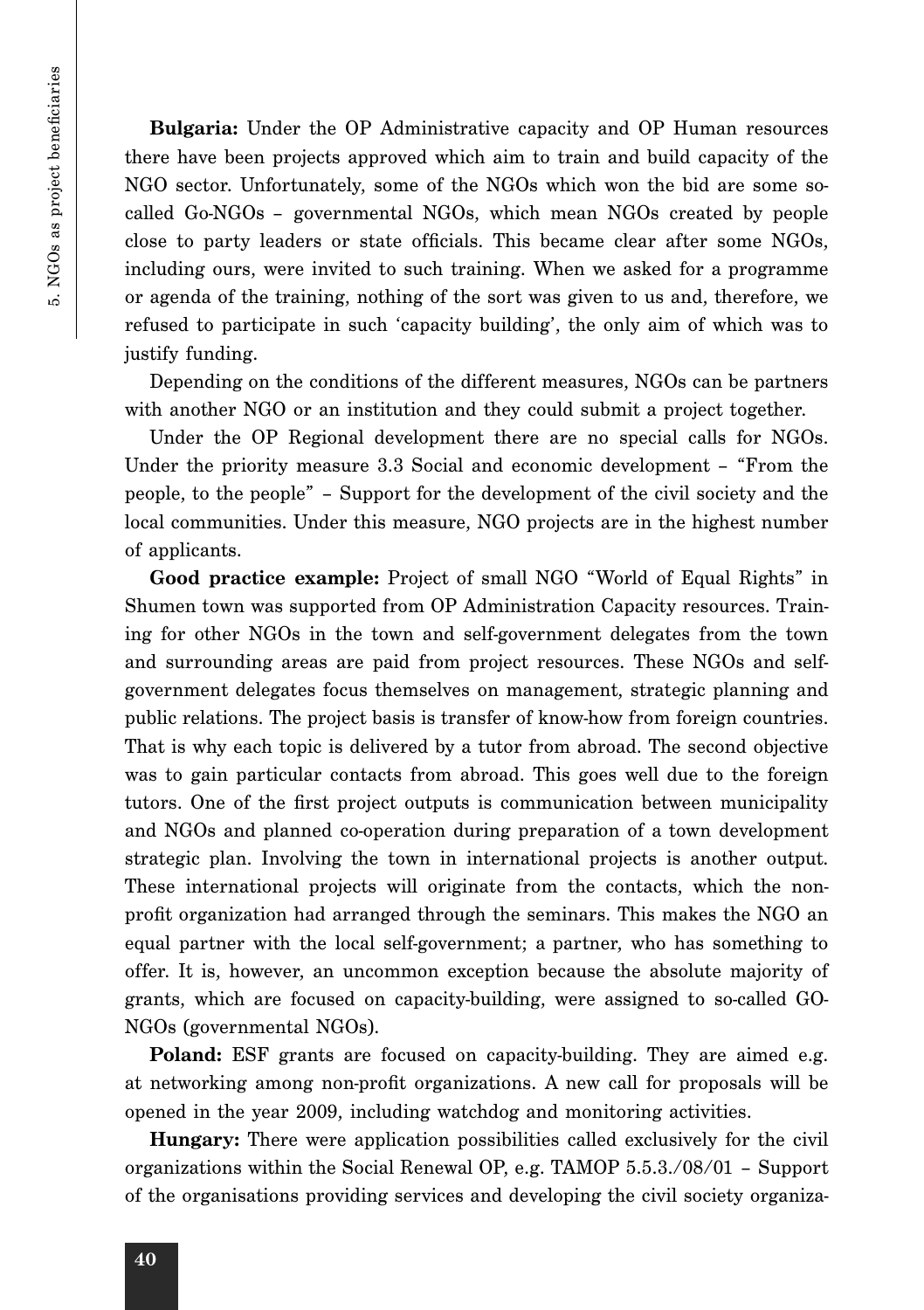tions; TAMOP 5.5.5./08/01 – Publicity for consumer protection by creating the conscious behaviour of consumers.

#### **b) Final payments before the end of project realisation**

**Hungary:** Some minor changes have been experienced in the practice of final payments in the last year (2008). Recently, a practice according to which the applicants receive the total sum of support during the period of realisation of the project is being introduced.

#### **c) Bridging loans**

**Czech Republic:** The Foundation for Civil Society Development in co-operation with ČSOB bank prepared programme called "Programme of bridging loans." It is three-year programme of returnable foundation benefits in co-operation with a private bank. A returnable bridging loan from 5 000 euro to 60 000 euro up to 2 years will be provided to NGOs. These NGOs have to demonstrate support from public resources (donations), experience with administration of a project supported by EU, fulfill other terms and be willing to deposit a stated amount of money for refund of selected expenses. There is no similar system at ministerial and regional level. This system could be a possible solution. Credits for project pre-financing are exceptionally provided to non-profit organizations by some banks. It is based on the project realisation contract, which is signed with the Managing Authority. It is, however, not matter of fact according to our experience. In addition, banks require collateral either in the form of an organisation's or an individual's estate.

In other surveyed CEE countries no similar system had been introduced.

#### **d) Global grants**

Current regulations allow the operational programmes' financial resources to be allocated in the form of a global grant*35/*. A global grant is a financial amount detached from the operational programme. The Member State or the managing authority may entrust the management and implementation of a part of an operational programme to one or more "intermediate bodies", designated by the Member State or the managing authority, including local authorities, regional development bodies or non-governmental organisations. The intermediary body is responsible for managing the global grant in the form of global projects. The lower total budget for global projects than for general

*<sup>35/</sup>* Article 42 of General Regulation (1083/2006).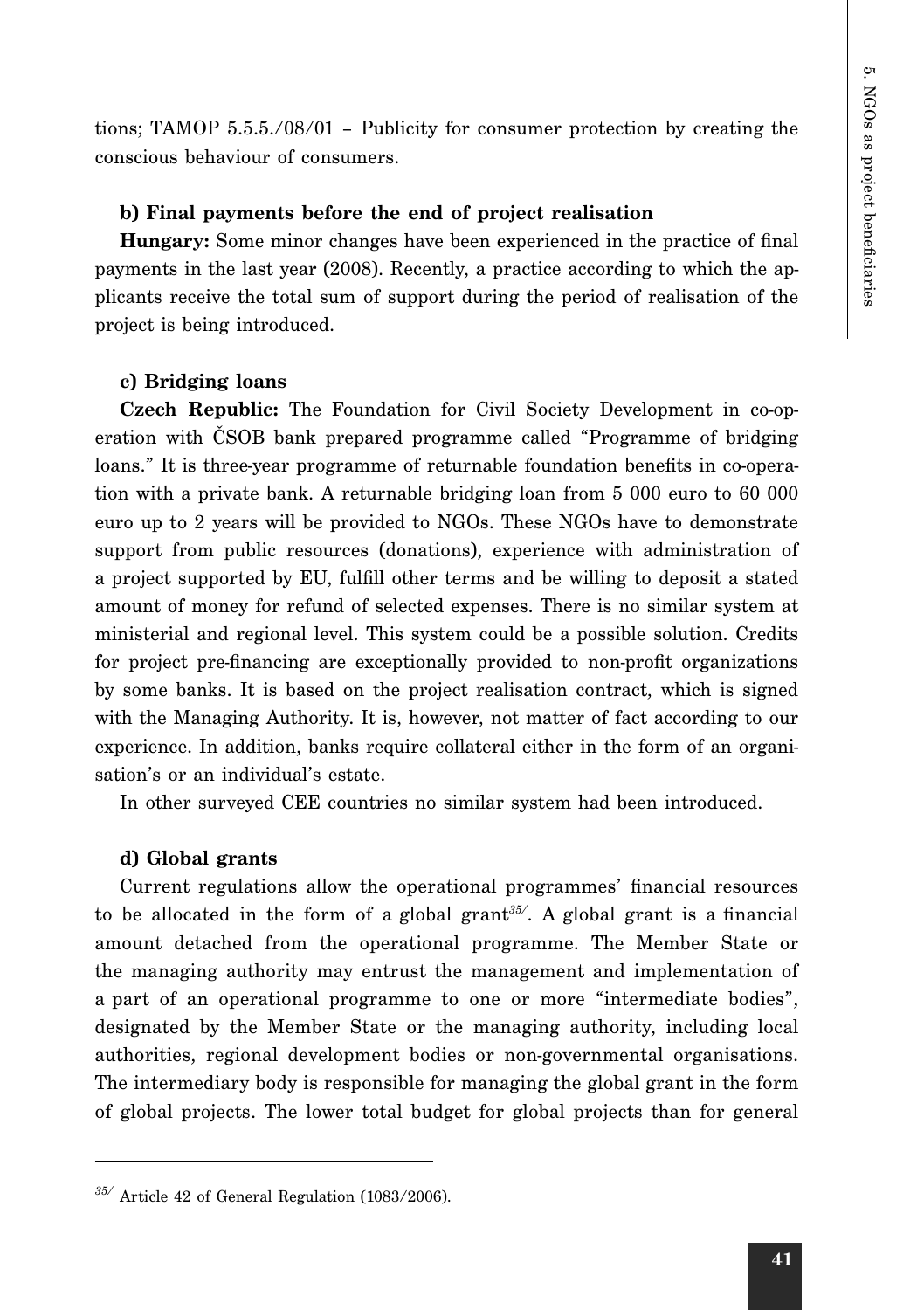European projects could be one of the advantages for NGOs. The financial load during project realisation is as a result reduced. Eventually, the requirements for co-financing or pre-financing the project are not so high. The system of global grants was successfully undertaken during 2004–2006 period in the Czech Republic. It was a component of the Operational Programme for Human Resources Development and of Single Programming Document, Objective 3 in NUTS II Prague region.

Global grants were administered by the Foundation for Civil Society Development*36/*. The aim of the allocation was support for the capacity-building of small non-profit organizations. Even though there is good experience with global grant realisation in the years 2004–2006*37/* supported by current detailed studies*38/*, a new system of global grants was not yet opened within Operational Programme Employment for the period, 2007–2013. The system is still in preparation stage within MoLSA. The social services of MoLSA undertook the preparation of particular global grant for social economy support. It enforced the integrated pilot global grant for social economy, which will be financed by the OP Employment (non-investment resources of ESF) and by the Integrated Operational Programme (IOP), (investment resources ERDF).

Recently, a system of global grants has been used by OP Education for Competitiveness in the Czech Republic. This system is, however, not aimed directly at non-profit organizations. Regional authorities are in the role of intermediary bodies. Although the minimal total budget threshold is quite low (min. 16 000 euro) and suitable for NGOs, the maximal budget 1 million euro and the other rules of the OP opened the possibilities also for strong organizations and applicants. Moreover, there is the interest of regional authorities to solve the system problems of the region. For these reasons, big projects of strong, professional organizations are preferred. Global grants in OP Education for Competitiveness have only the role to be managed by intermediary body at regional level. But the system lost sign of its main mission – to support small NGOs. These NGOs cannot manage the large projects, although they have the better know-how of detail on how local needs can be anticipated. The resolution of this problem lies in keeping the rules in favour of the NGOs – for example, to fix the maximal budget of the project low enough (for example, up to 20 000 euro).

*<sup>36/</sup> http://www.nros.cz/programy-nros/globalni-granty.*

*<sup>37/</sup>* The third sector, second chance. How the EU money help. NROS, 2007.

*<sup>38/</sup>* The potential for utilising global grants in the Czech Republic in the 2007-2013 Structural Funds programming period. GLE, MPSV, 2006.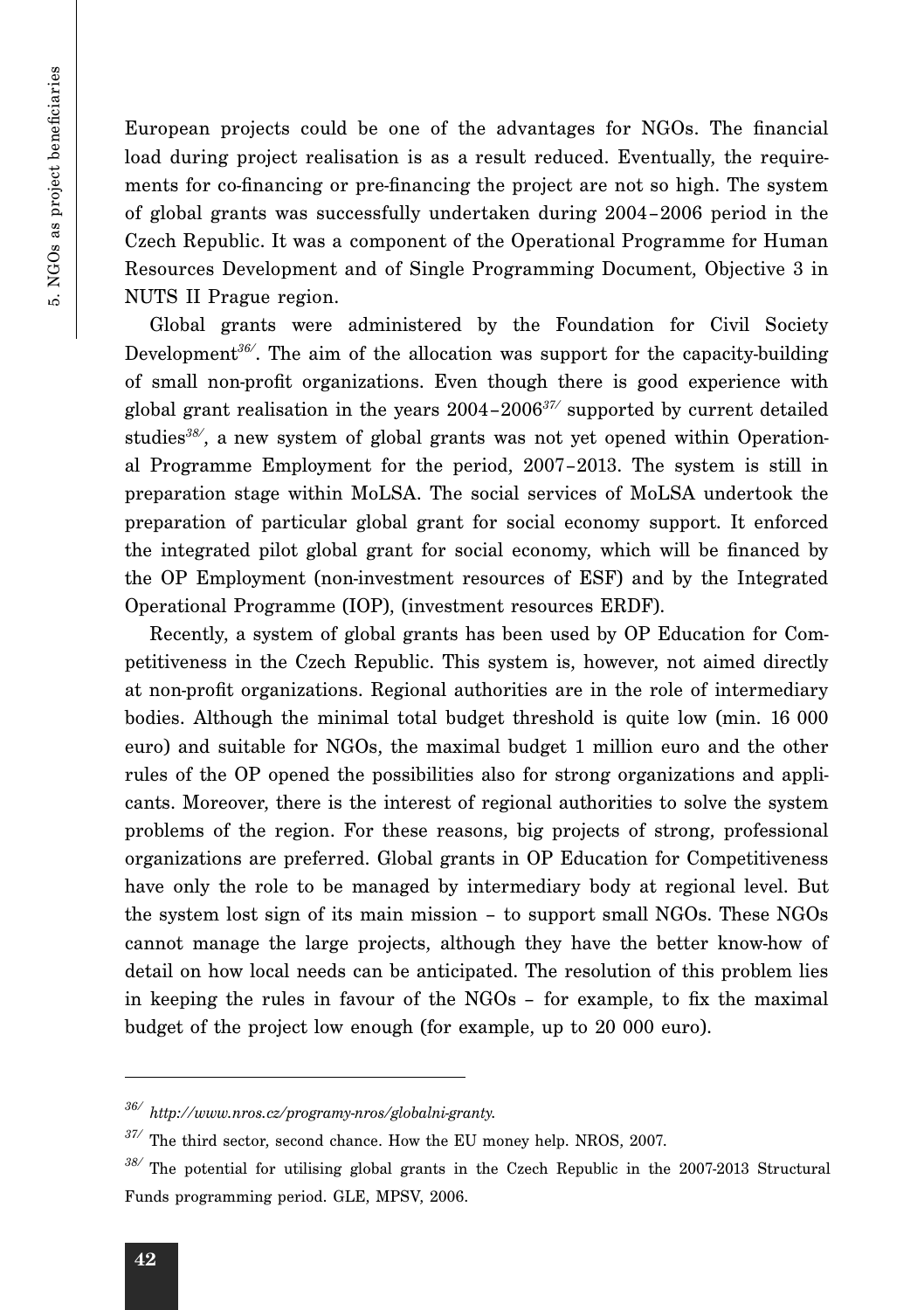**In Slovakia** the Ministry of Labour, Social Affairs and Family considers the utilisation of grant schemes to solve selected problems, which arise during reduction of regional disparity in employment and social inclusion. These problems are solved within the Operational programme Employment and social inclusion.

**In Romania** the global grant system is not utilized recently. The NGOs are proposing to introduce the global grant system in the future.

**In Poland** global grant schemes have not been foreseen. However, funding for small-scale projects has been secured in various measures under OP Human Capital (financed from ESF), such as measures 6.3, 7.3, 9.5. targeted at local initiatives in the field of labour market, social integration and education.

**In Bulgaria,** 80% of NGOs – respondents in the survey answered that they do not know about global grants. The rest said that only some OPs use such grants.

**In Hungary**, there have not yet been so-called "global grants", nor other types of low-amount funding that make it possible to support minor organizations or projects with a low budget. Experience from 2004–2006 showed us that there is need to create global grant system for NGOs. Recently, the non-profit organizations encountered problems caused by delays of project installments with high budgets. These findings – assembled by EAPN*39/* Hungary – served as a basis for debate and negotiation with the government about global grants. On the basis of the information obtained from informal channels, some specialists consider that global or action grants are being prepared now but none of our interviewees have taken part in the preparation.

#### **e) Administrative burden reduction**

Czech Republic: The system of "indirect costs*40/*" is utilized within the Operational Programme Employment, and in the OP Education for Competitiveness. This system allows the lump-sum inclusion of operating expenses into the total budget within the stated percentage range*41/*. It completely reduces the problem of complicated accounting of administrative costs, copying huge number of bills (office material). There is no longer a need to record the operational

*<sup>39/</sup>* European network against poverty.

*<sup>40/</sup>* Following the Regulation (EC) No…./2006 on ESF. The article 11, 3c) allows to include "indirect costs" declared on a flat-rate basis, up to 20% of the direct costs of an operation to expenditures eligible for a contribution from the ESF, in accordance with national rules, including accountancy rules.

*<sup>41/</sup>* This possibility results from the EK regulation for ESF for 2007–2013 period.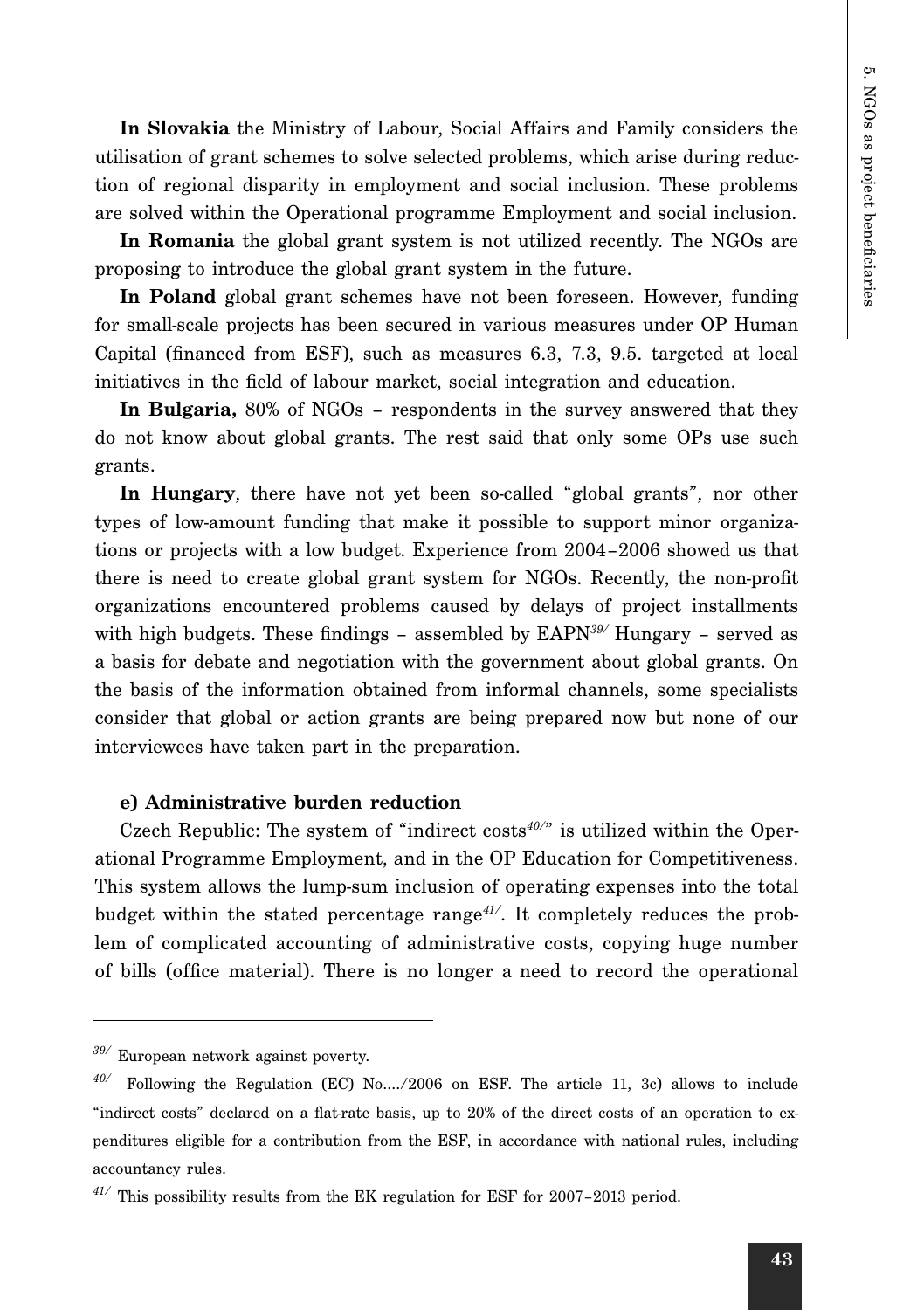budget costs, which is a great advantage (but these mostly administratively costs stress:

**Office running costs, which often must be calculated in special way so that** they correspond with project utilisation.

The phone costs, where you have to record where and why, was called in circumstances with the project.

■ Purchases of stationery.

Salaries of technical staff of the project (accountant, assistant).

**Simultaneously** the OP Employment monitoring reporting system changed from three-monthly to six-monthly. Only two reports per year have to be submitted, when utilising the six-month's monitoring reporting system.

**In Poland** the indirect costs system is utilized in e.g. in projects financed from ESF under the OP Human Capital.

**In Bulgaria** indirect costs system is not integrated. The interviewed NGOs' representatives were not even aware of this option.

**In Romania** is used the system of indirect costs in project budget, however as follows from our survey, NGOs have not enough information about.

#### **f) Technical assistance can help**

In the Czech Republic the Association of NGOs CR in co-operation with Center for Community Organizing have entered an agreement with the Ministry of Regional Development, in January 2009. They have started to run seminars for NGOs in all regions in the **Czech Republic**, bringing information especially for NGOs as applicants. This activity is a good example of how the partnership can help, despite the fact that the negotiation of this agreement took more than one year, due to changes of staff in the ministry.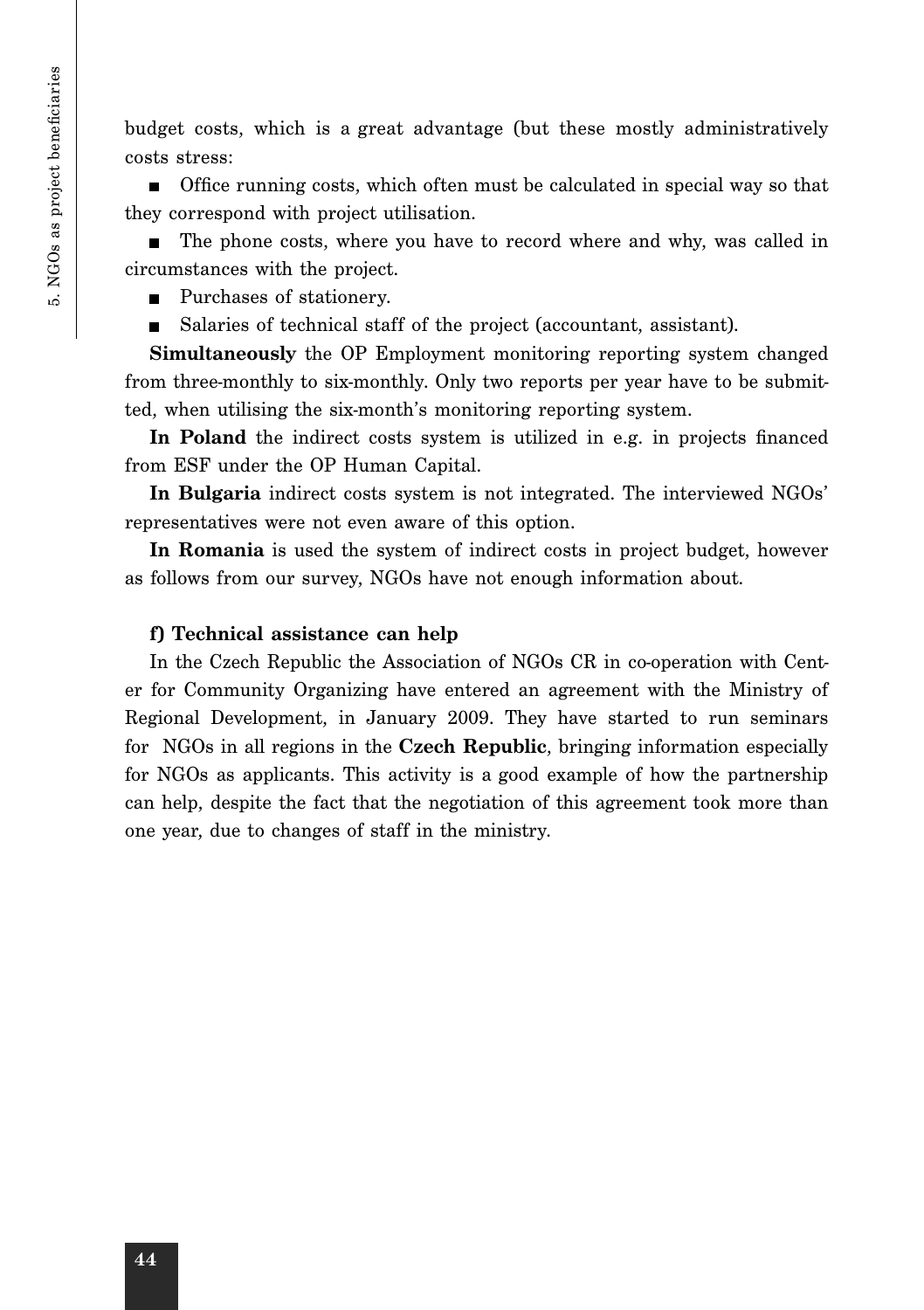#### **6. PARTNERSHIP – GOOD PRACTICE**

This chapter of publication was not a part of SFteam research. It content examples of good partnerships, collected from the practice of the Center for Community Organizing (Czech Republic).

#### **6.1. Partnership building support**

**Czech Republic:** In the 2004–2006 programming period projects based on the partnership principle*42/* were realized in each Czech region within the measure 3.3 of the Joint Regional Operational Programme (JROP). These projects were initiated by the Ministry for Regional Development as the Managing Authority of JROP. It was responsible for method development, for its monitoring and continuous methodical management in all regions. These projects differed from others by strict use of the partnership principle at the regional level, by education and by preparation for the new programming period.

Only regions could be projects' realisators. These regions should have shared the project and budget with other subjects, with partners, based on partnership agreement.

Both political representation in regions plus officers of regional authorities and some MRD officers had to acknowledge these measures. A great effort had to be made for this to happen. Since content and approach exceeded the usual measures of JROP and other OP: there was concern about non-investment projects of relatively significant financial amount (approximately 1,2 mil euro per region). These projects had seemingly "untouchable" results (especially education and information dissemination for support of absorption capacity).

These projects are special in emphasizing the partnership principle, which was a new term and an uncertain concept, and by demand for project management skills since the projects in different measures are above all defined by their outputs and results, not by pre-set procedures. A special feature was the involvement of non-profit organizations in the processes of preparation and approval of strategic regional development documents and in other activities, which resulted in administrative and regional absorption capacity-strengthening

Regions did not have "the same starting line": Some of them utilised their own common experience (Vysočina, Olomoucký, Jihomoravský) and developed a vari-

*<sup>42/</sup>* Evaluation of the measure 3.3 JROP. Final report. Tima Liberec, Evasco, CpKP central Moravia for MRD, 2008.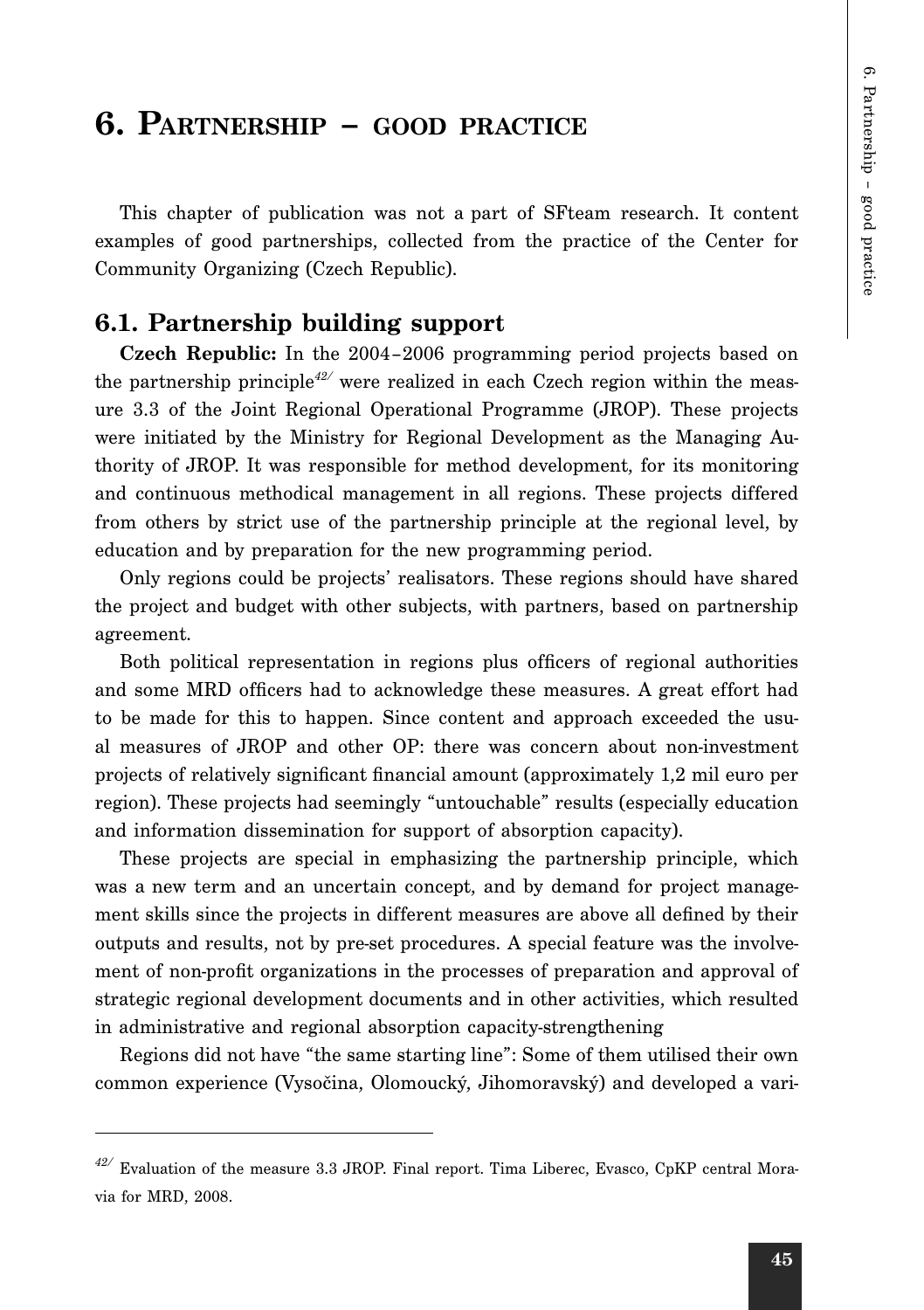ety of conceptions with a number of activities, outputs and results (for example Královehradecký, Moravskoslezký). In other regions (Pardubický, Jihočeský, Zlínský) the start was slower, less clarified, confused and with greater difficulties. All regions, however, started their projects gradually in the year 2004. New partnership authorities were created, mostly as project managing teams. They are transparent enough and multi-sectoral. The public administration sector was however most evident. The project represented a great opportunity for non-governmental non-profit organizations of civil type (NGOs) and their regional associations. A typical problem for delegates of non-profit sector was lack of financial and human resources for full involvement in the regional project. It often happened that even though partners from particular sectors participated in the work of the managing team and realized a number of actions and made suggestions to analyses, strategic documents and to other regional activities, they did not, however, manage to go into details in their sector – to ensure the contact and permanent communication, to "activate" the sector and use measure JROP 3.3 to strengthen the regional development tasks of the non-profit sector.

A number of employees from regional authorities and elected regional delegates had derived ideas about the local non-profit sector mainly from knowledge of the organizations, which had requested support from regional grant programmes. The professionalism and assignment of non-profit sector delegates in partner authorities were, in some cases, a pleasant surprise. The impact of regional projects on the position and strengthening of non-profit sector capacities have been evaluated differently in each region. The position of non-profit sector has in some regions been maintained or strengthened. This non-profit sector then serves as a significant provider and confidential partner of the regional authorities and organizations of the entrepreneurial and of the state sector. The non-profit sector has "unhidden" (been revealed) as a viable partner in other regions. Only in some regions was the sector perceived as a necessary and enabling part of projects.

The regional authorities in some regions (Pardubice, Liberec and other) were assured that NGOs have a natural and high "potential for partnership and innovation" – tendency to co-operate, be flexible, to seek the opportunities, and to use the energy and motivation for innovation. This showed, for example, in the Pardubice region's project, "Together!" The main focus of this project was to strengthen the NGOs' capacity for joint co-operation. Project activities consisted in identification of project topics, preparation of the NGOs' pilot partner projects, elaboration and verification of joint organization co-operation methods, building of partnership in the Pardubice region, realisation of work seminars and workshops. The total costs reached 1 572 220 CZK. One of the first results of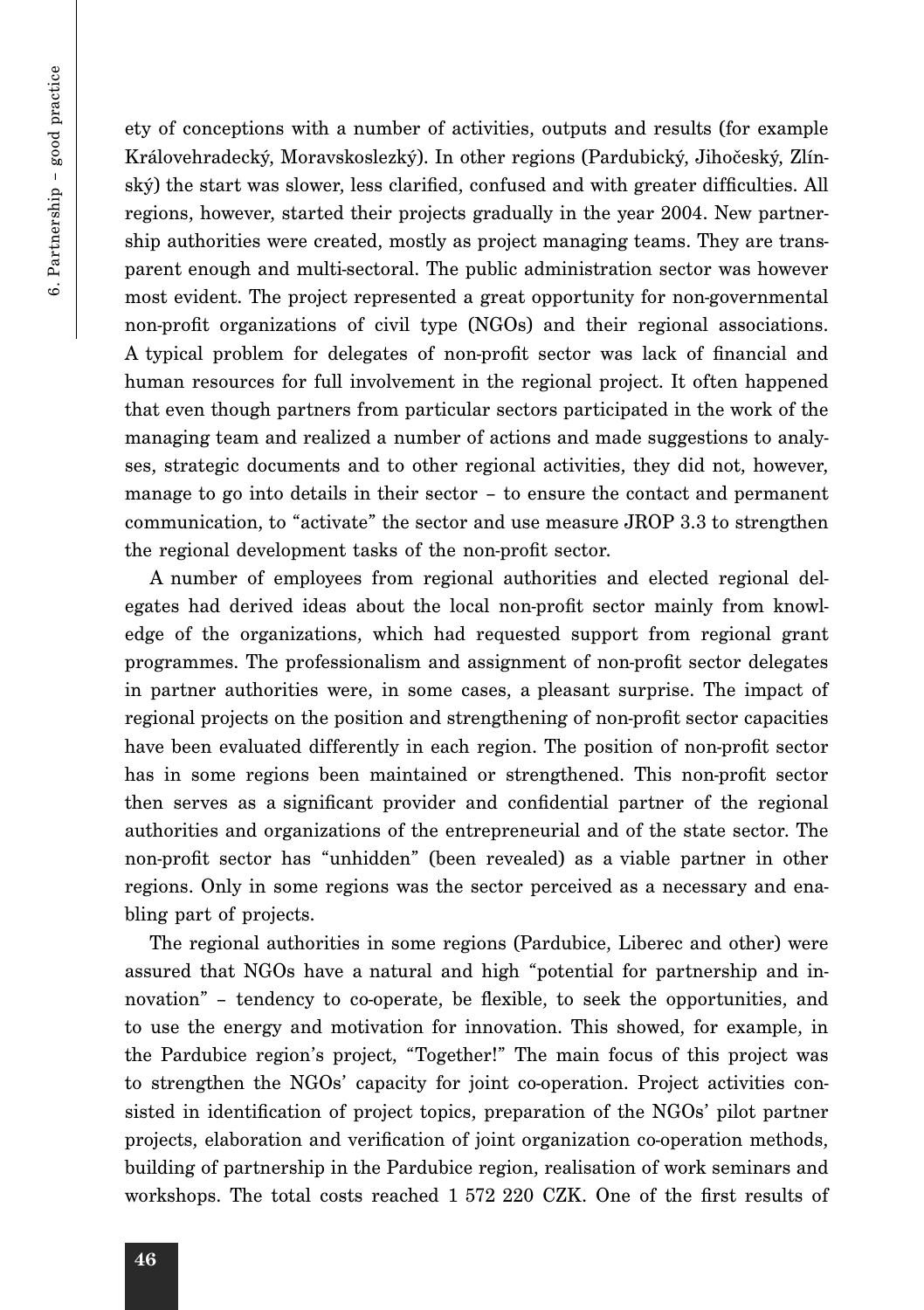co-operation was the preparation of a project aimed at international co-operation within Operational Programme Employment. Three different projects were prepared in parallel. Ten NGOs from the Pardubice region were involved in project preparation. The non-profit organizations were able to utilise the partners' experience from management and public relations in social services because of this project. The partners come from England, Scotland, Germany and Slovakia.

#### **6.2. Partnership in the rural area**

We have some experience in the Czech Republic with partnership implementation in regional development. The best experience comes from the Local Action Group in the rural area and from the programme Leader. Programme Leader – we can also say "method Leader" – is a radical form of donation allocation for integrated rural development. The principle is to create a large Local Action Group (LAG), which creates its own strategic plan for future area development.

However, the international picture regarding the implementation of Leader is varied and the experiences with Leader 2004–06 and 2007–13 also differ. It is not the purpose of this publication to give a profound analysis and evaluation of the implementation of Leader in our countries.

**In the Czech Republic** it is generally an area of thirty or more municipalities, which are LAG members. The most important element of method leadership is thorough the application of the partnership principle, both in structure, and joint establishment of decision steps. The LAG has to be based on a partnership of public, private and non-profit sector. People working in different branches and institutions of public and private sector co-operate on partnership development. It creates a space for permanent information and experience exchange, encourages a natural learning process through the communication, increase in regional know-how, but also in the education of entrepreneurs, associations and delegates of public administration in the fields of project management and project financing. A new development strategy is formed based on long-term discussion of the LAG members and consultations with public. The opportunity to apply for a grant*43/* could be a strong motivation to create a LAG and for strategic development. This grant could be used for the actualisation of the

*<sup>43/</sup>* The donation is assigned from Leader programmes' resources. Programme Leader part of the European Agriculture Fund for Rural Development. Czech Republic produced Programme of Rural Development for the years 2007–2013, which establishes the allotment of European money for rural and agricultural development. This programme was firstly started in 2004 within Enterprise partnership Leader.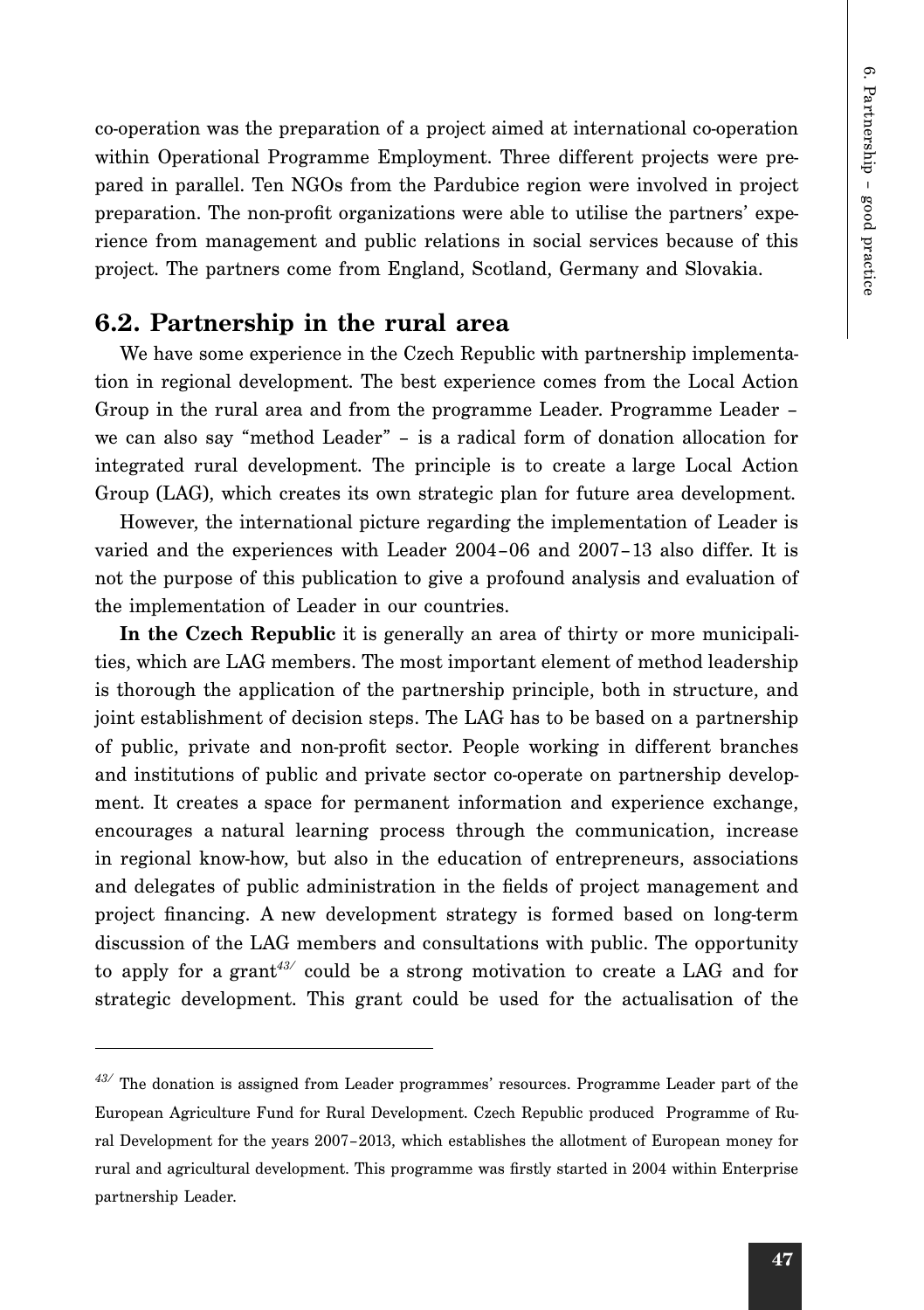6. Partnership - good practice 6. Partnership – good practice

strategy. The grants are then redistributed based on priorities and measures included in the strategic document. All subjects with their projects in the LAG area can apply for small grants.

#### **Czech Republic:**

There are currently 160 Local Action Groups in the Czech Republic. Eighty of them obtained a grant for their development.

Partnership development in the Hranicko region is demonstrated by a Local Action Group, which combines 31 communes and entrepreneurs, associations, local self-governments, individuals and farmers, who were bold and who were assisted with their activities and projects to achieve sustainable development principles. The sustainable development principles are contained in the strategic development of the Hranicko region. The impact on overall development (higher absolute value) is a result of their efforts and their ideas. The barrier "breakdown" of traditionally divided sectors brought new and innovative ideas, which will increase the wealth of Hranicko. This collectively-created development strategic plan was subsidized from grant of Rural Development Programme. This Programme will be in place till the end of 2013. Up to 2,4 mil. euro can be invested into the region because of this Programme. Development Partnership announced the first call for submission projects in June 2008. Eleven of twenty-six submitted applications were selected by the Development Partnership Committee. Among them were projects, which were handed in by agricultural farms (for example, modernization of parlour technology), municipalities (for example trimming of public greenery in Opatovice, or an infrastructure for leisure time and sport in Skalcice), or non-profit organizations (reconstruction of former boiler-room in house of culture to multi-functional studio for musicians) and entrepreneurs (From valuable waste material). 6 939 100 CZK were assigned for rural development of Hranicko region in this challenge round.

#### **Hungary:**

Projects in micro-region Zalaszentgrot are realized by non-profit organization, which is in co-operation with the municipality. These projects are aimed at local inhabitants. It managed to keep the young and educated people in the country through bringing into reality an educational project. These people then got jobs as project managers, which multiplied the benefits for this rural area thanks to successful completion of other projects. One interesting outcome was the formation of local centres to assist unemployed people, services for rural inhabitants in the form of bus routes or microbuses on-call. The project involving the building of an Ecological centre for rural development was no less interesting. The Eco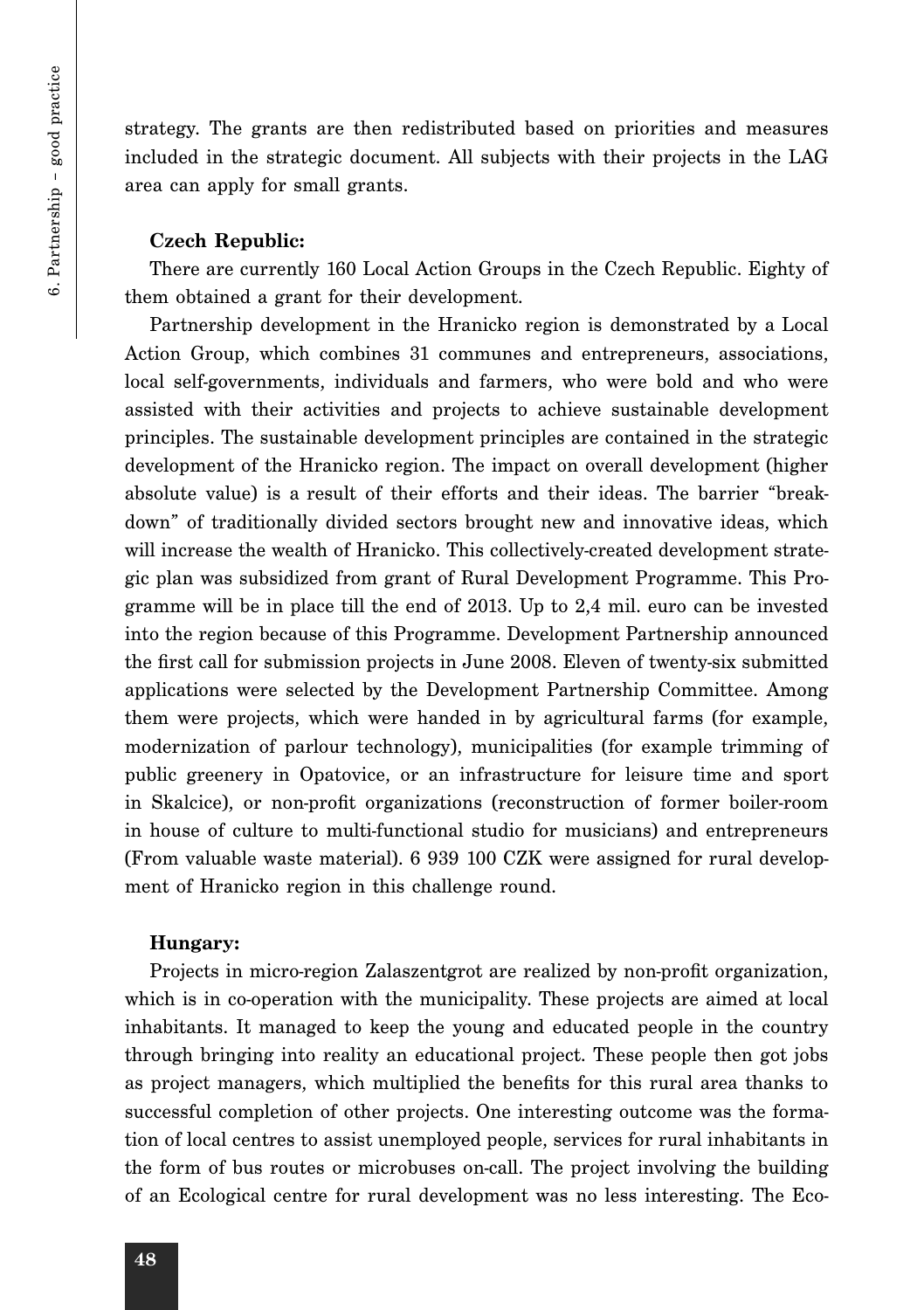logic centre is situated in the Dotk municipality, where only 30 inhabitants live. The basic idea of the centre was protection of nature and the environment along with the idea of permanently sustainable development, utilization of renewable sources of power and awareness-raising in an area of responsible consumption and permanently sustainable regional development.

#### **Slovakia:**

Civil association Friends of Earth – CEPA – in co-operation with municipalities of micro-region Podpolanie is developing a service centre in order to help the municipalities to benefit from EU funds. The Service centre will make use of Koordinacne zdruzenie Podpolanie, which brings together delegates of 16 municipalities and two towns of the micro-region. The association will manage the work of the Service centre. The CEPA association presented and handed in the feasibility study to mayors at the regional conference in December 2008. Preparation of the particular project has already begun in January 2009. Municipalities will compete for the support from the Structural Funds with help of this project. The project will also educate young people – graduates, women after maternity leave, who are unemployed in the micro-region. These people will be trained for the job of project managers and after vocational training will work for municipalities in the preparation and management of smaller projects.

#### **6.3. Social Economy Projects**

Social firms are a new model of education for disadvantaged people on the labour market. It is a type of social company. It carries out its business and, in addition, more than 50% of social company's incomes must be from sale of own products and services. It also has to employ 25% of healthy (or socially-) disadvantaged people and provides to its employees adequate working and psychosocial support.

The great challenge and opportunity in projects of social business is also co-operation with the community and the commune, where the social firms are established. Another challenge and opportunity is obtaining new customers and partners from the private sector, for example, increasing the concept of public responsibility in the private sector through the development of ethical approaches to business and trading.

#### **Czech Republic:**

The civil association, Fokus Prague, had already founded the first social firm in 1999. Juna's farm is a family hotel with a restaurant in Sedlec near Prague. There are 34 employees, 27 of them have particular needs. The social firm can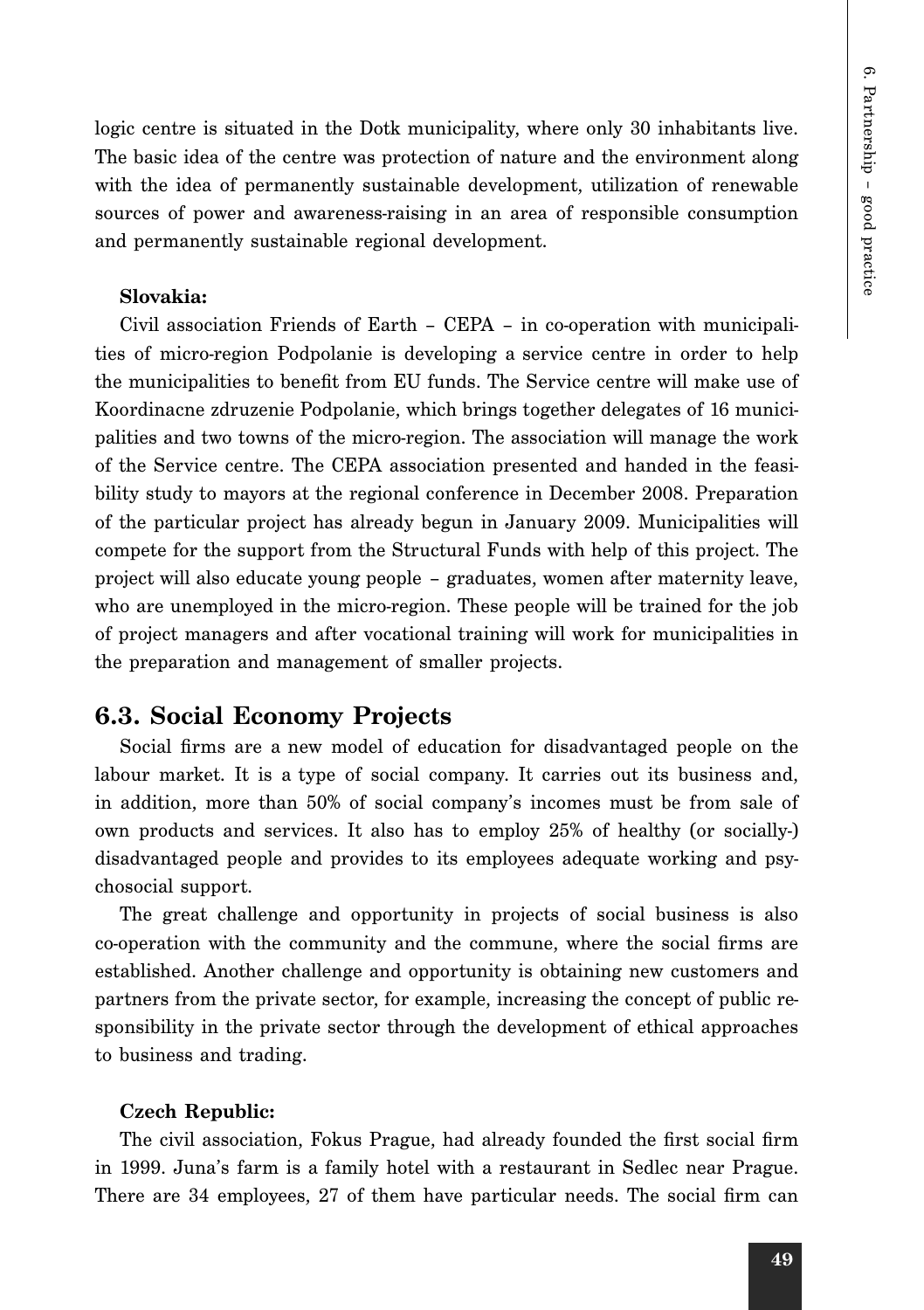now employ another eleven people and so extend its services due to the extensive reconstruction, which achieved almost two- thirds of the goal. The reconstruction started in April 2007 and was subsidized from EU resources, the Czech Republic's state budget and its own resources. The project was realized within the operational programme, JROP. The total costs went up to 32 395 801 CZK. The property reconstruction enabled the association to make full use of partnership and involvement in commune life. The Juna's farm became a natural place for meetings of local clubs. Many people go to the restaurant for lunch. A new nonsmoking hall and playground were opened recently. A place for public internet, which was missing in the municipality, was created. The sustainability of project outputs will be provided via professional services, which the farm provides (food, accommodation and conference centre facilities). The social firm can also provide catering. The laundry, which will be used by neighbouring big companies, is also part of the services provided. Some of the people with needs, who work at the Juna's farm, can now even live there. There are five new flats for ten clients. Based on the working experience, Fokus Prague decided to build another social firm "The Garden." It provides garden and maintenance services. Six people with learning difficulties currently work there.

#### **Poland:**

The Coalition for the Elimination of Social barriers (CESB) was formed for project realisation, and was supported within the EQUAL partnership, financed from the European Social Fund. It was formed to support joint action co-ordination of the public sector, the private sector, NGOs, educational institutions and the Church. The Coalition was founded during 2004–2005 and works based on a contract signed among the partners. It brings about collective projects on employment support and the integration of disordered and crippled and long-term unemployed people in the rural area. The coalition is settled in the Centre for social economics. Ideas of coalition and knowledge gained are put into practice by this Centre. A particular social firm was created in Jedlenice by the Coalition and with support from the Centre. The social firm was founded on parcel of land belonging to Association of friends of Crippled People. A marketing survey was done at the preparation stage of this project. It showed that the region mostly requires accommodation facilities. Therefore, it was decided to start a hotel business, which will be an asset to tourism. The handicapped people will also benefit from the new job opportunities. The property was reconstructed to become a small family hotel, where up to twenty handicapped people can work. The vocational training, which enabled them to work in the family hotel, was part of the project.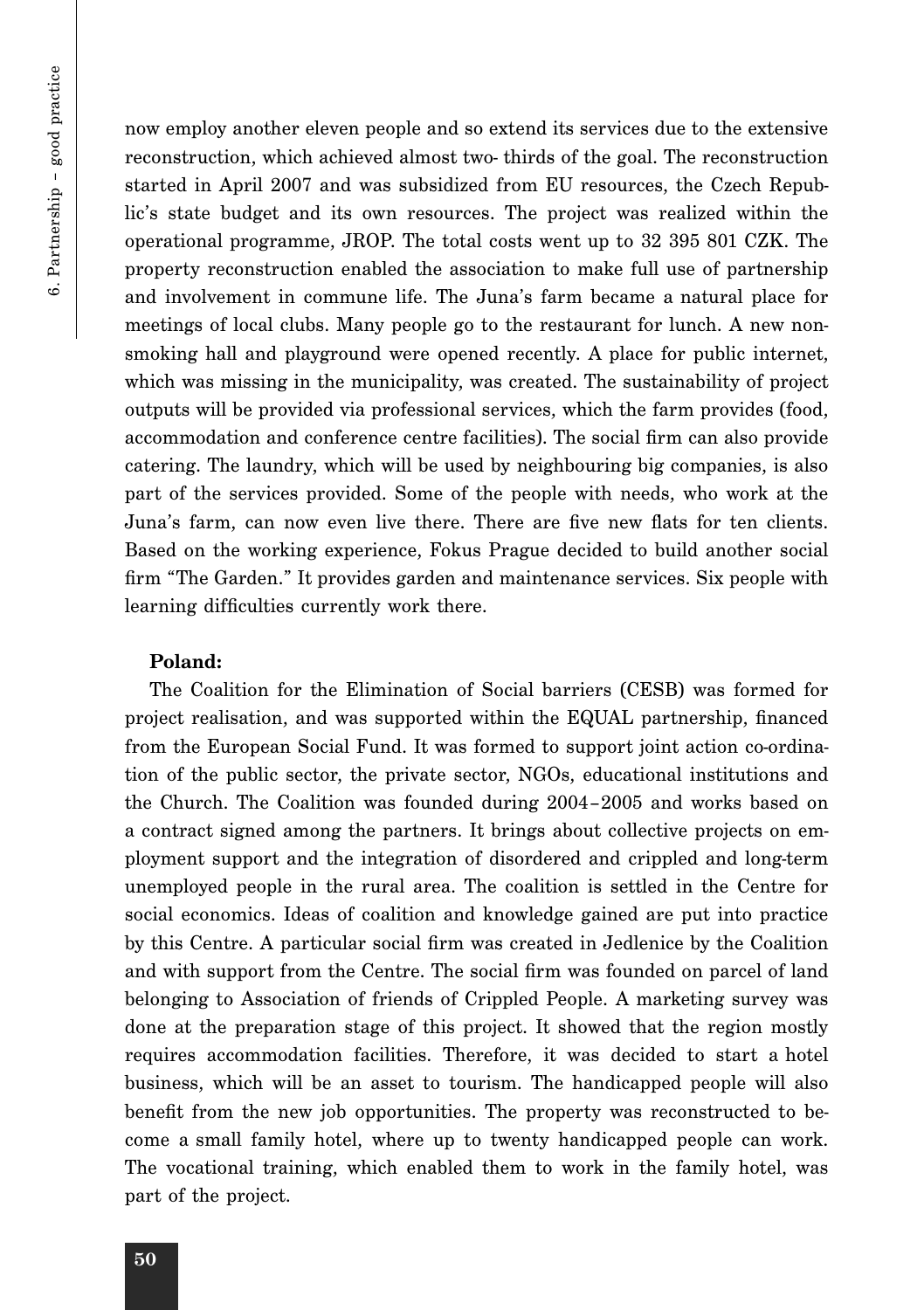In co-operation with the association "Together ME-YOU-US", the OPUS Centre supports the idea of social firms in the village community. These two organizations are brought about by a "Social economics partnership" project, which is aimed at support and the propagation of social economics in the Lodz region. The goal was to show that social economics is viable and that it is worthwhile to invest in it. The NGOs and associations belong to a set of social economics' representatives, who enable the handicapped people to get a job and provide space for personal growth. Hardly anybody in the Lodz region knows what social business is. The insufficient support for social economics in the labour market on the part of public administration's institutions is still the main issue. This propagation and support for social economics partnership will take place in thirty communes in the Lodz region. It will develop in each commune from local needs. Consultants will be available to advise and assist during the project. Their task will be the support for co-operation and problem-solving between public administration and other. The consultants will act on behalf of the respective groups.

#### **Romania:**

The non-profit sector in Romania just starts to orient itself in the social business field. The law permits in certain limits the non-profit organizations to carry business. A good example is Pentru Voi foundation, which works in Timisoara county since 1996. The Pentru Voi foundation also provides social services to mentally affected people and co-works in partnership with local self-government. It also runs protected workshops in which work up to 53 handicapped workers. They do for example copy works, gods assembling, and bakery. Besides this it also has mobile teams for greenery maintenance. These services are utilized and paid by partner firms, which signed the partnership contract with the Pentru Voi foundation.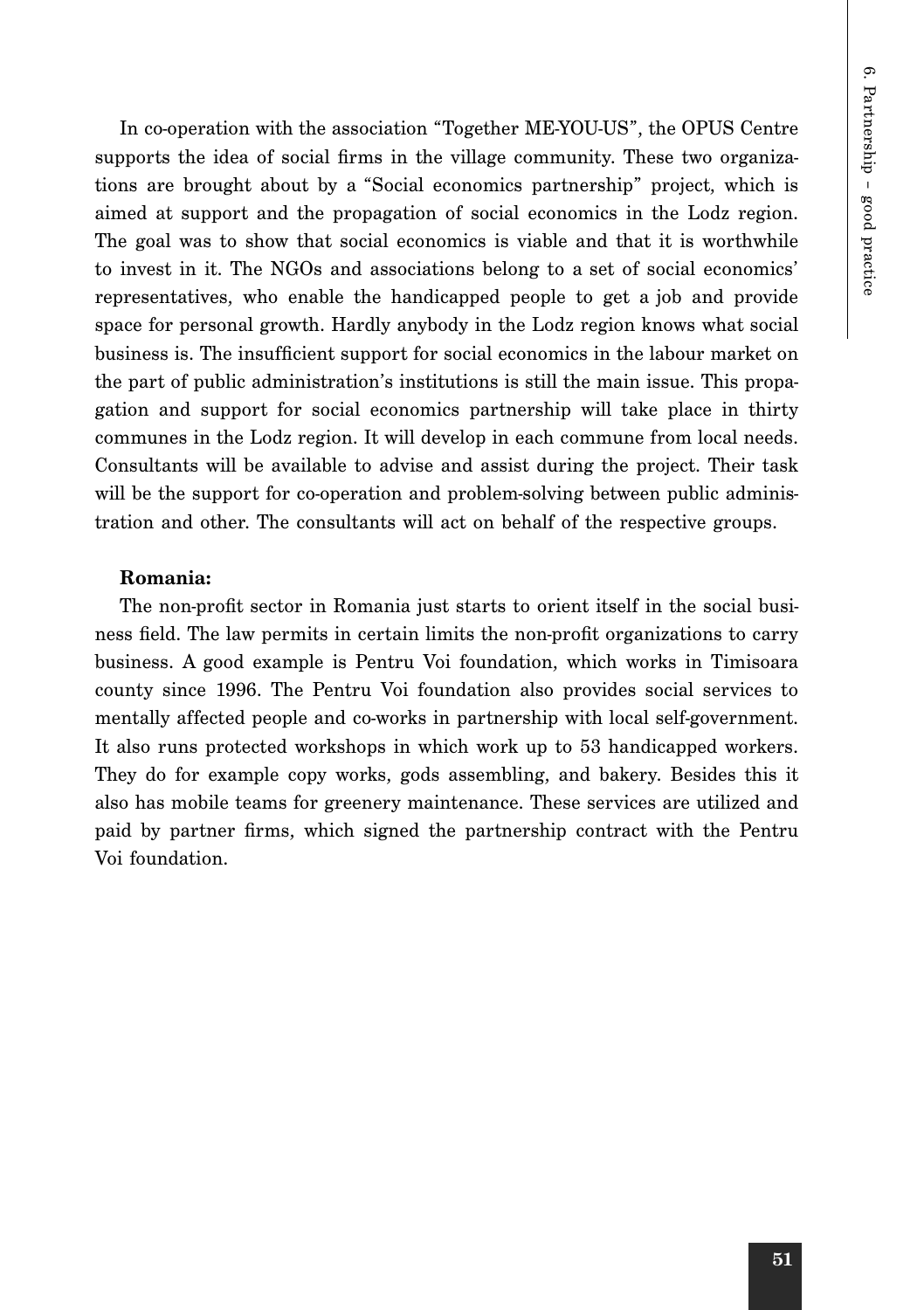# 7. Recommendations for strengthening partnership between NGOs and public authority 7. Recommendations for strengthening partnership between NGOs and public authority

# **7. ARGUMENTS RECOMMENDATIONS FOR STRENGTHENING PARTNERSHIP BETWEEN NGOS AND PUBLIC AUTHORITY**

The participation of non-profit organizations in programming, management, monitoring and in EU funds control:

**1.** Strengthens democracy and consensual policy culture. Enhances transparency and helps to overcome cheating and corruption. Supports the limited administrative capacity of public administration in this area.

**2.** Assures more effective utilization of restricted public sources, results in quality enhancement of supported projects and in better absorption of funds.

**3.** Supplies the independent expertise and helps to implement and ameliorate conditions, which should be taken into account: environmental protection, equality of women and men, social connection, needs of the handicapped, the way of life .

**4.** Is conductive to real decentralization of EU funds, strengthens the feeling of public ownership supported projects and legitimacy of EU cohesion policy.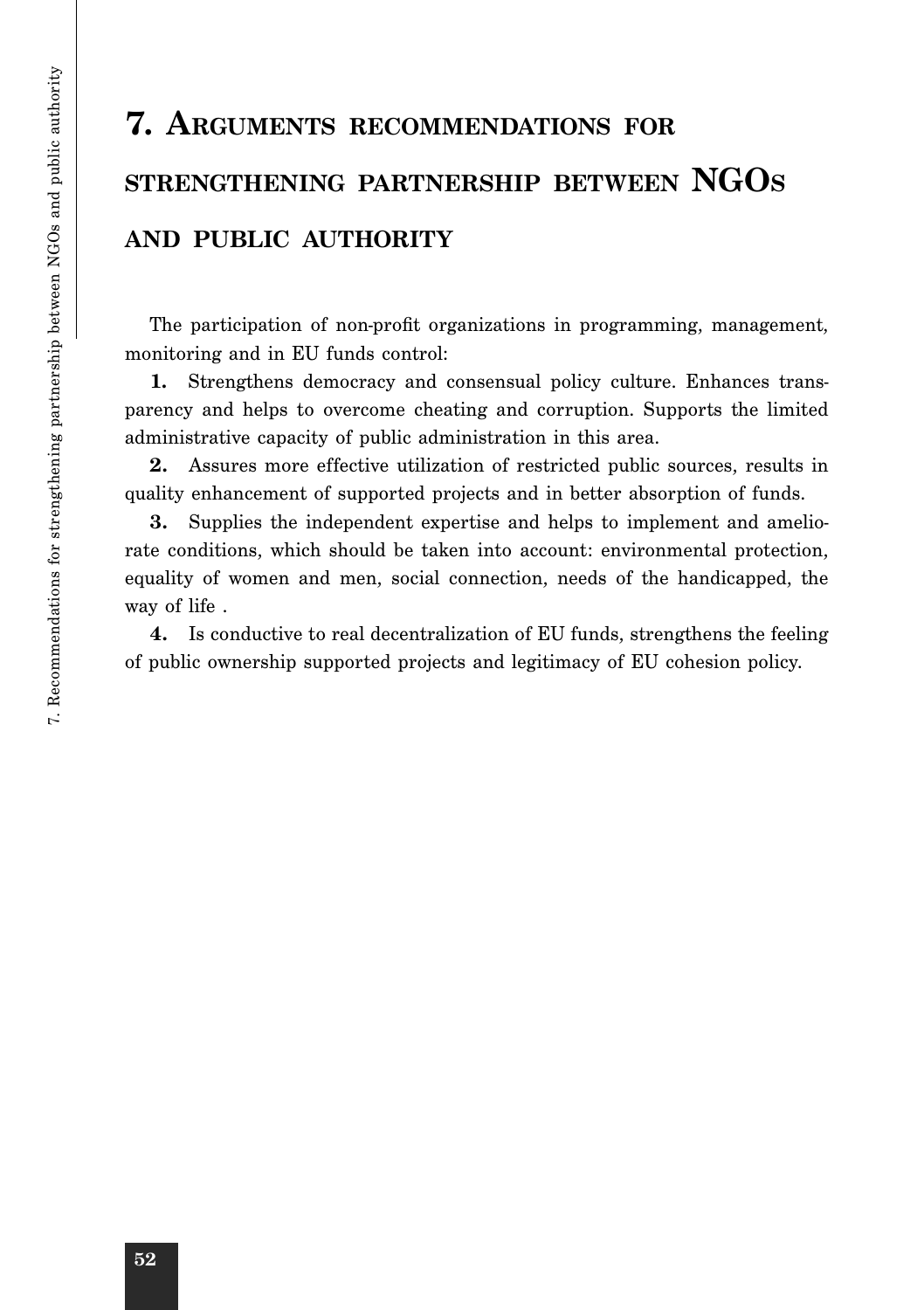# **8. LITERATURE**

**1.** Herta Tödtling Schönhofer, Xavier Caus,Tony Kinsella, Bert Preiss: AU-THORITIES AND PARTNERSHIP IN REGIONAL POLICY. Notification ad hoc. Elaborated on request of Committee for regional development of European Parliament. Brussels, European Parliament, 2008, IP/B/REGI/FWC/2006-Lot05- C02-SC02 04/01/2008.

**2.** Hamedinger A., Frey O. Dangschat J., Breitfuss A. (red.) 2008: "Strategieorientierte Planung im kooperativen Staat" ("Strategicaly oriented planning in cooperative state"), ISBN: 978-3-531-14587-7.

**3.** Structural EU funds: Significance of opened planning, democracy decision-making and public control. With help of UK Foreign and Commonwealth Office Global Opportunities Fund issued by Hnutí DUHA within the project CEE Bankwatch Network "Public Eyes on EU Funds", May 2005.

**4.** Best available practices: Public participation in programming, implementing and monitoring EU funds. CEE Bankwatch Network/Friends of the Earth Europe/Institute of Environmental Economics, September 2004.

**5.** Public eye on the EU funds. Civil society involvement in the structural, cohesion and rural development funds. Examples from Central and Eastern Europe. 2005 CEE Bankwatch Network & Friends of the Earth Europe. April 2005.

**6.** Brief record of meeting with EK to OP Transportation for period 2007– 2013, permanent representation of CZ at EU, July 2007.

**7.** Aktuality Priateľov Zeme-CEPA, January 2006.

**8.** Miroslav Parvonic, Juraj Zamkovský, Dr. Farkas István, Dönsz Teodóra, Marta Smigrowska, Peter Pal, Paul Kosterink. Environmental NGOs role in implementing EU Structural and Cohesion Funds Edited: Hajdu Zoltán. Published in the framework of the project: "Suistainable development for the Region 07", 2005.

**9.** Gabriella Jansson: The Eastern Enlargement and the Political Rationale of the EU Regional Policy: The Case of Hungary and the Implementation of the Partnership Principle. University essay from Linköpings universitet/Ekonomiska institutionen, 2003.

**10.** Partnership in the 2000–2006 programming period. Analysis of the implementation of the partnership principle. EC DG Regional policy. DISCUSSION PAPER OF DG REGIO. Listopad 2005.

**11.** 10 GOLDEN RULES for NGO partnership. Coalition on EU funds.

**12.** Social partners as beneficiaries. Information service of DG Employment, Social Aff airs & Equal Opportunities. Communication Unit.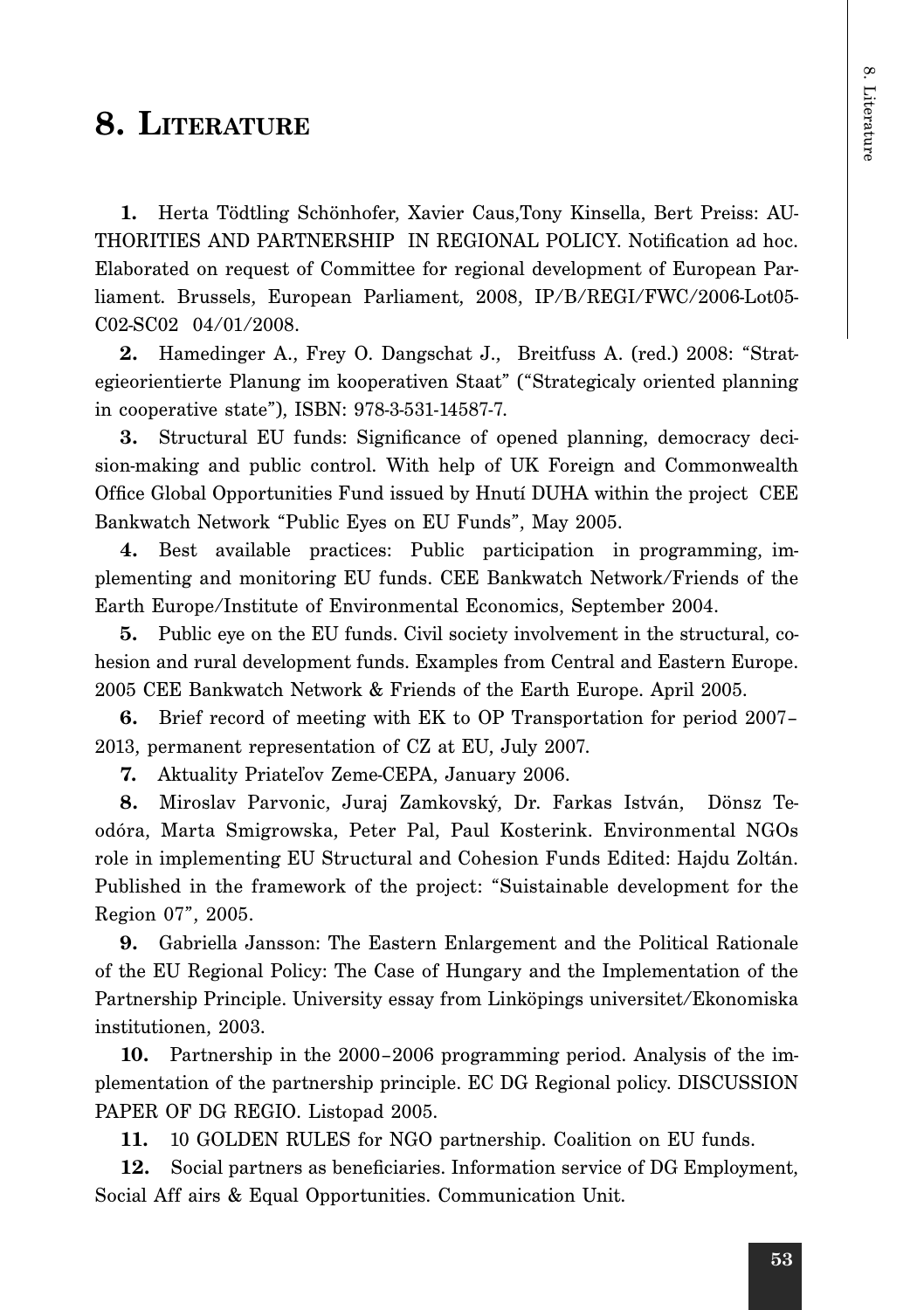**13.** Social Inclusion NGOs' access to structural funds: State of play and challenges for 2007–2013. SEMINAR REPORT. EAPN European anti poverty network. Porto. September 2007.

**14.** Brian Harvey. Manual on the Management of the European Union Structural Funds. 2. Vydání. EAPN European anti poverty network. 2006.

**15.** The illusion of inclusion, Euro Citizen Action Service, 2005.

**16.** *Http://eapn.horus.be/module/module\_page/images/pdf/pdf\_publication/ Non-EAPN%20Publications/Spain\_27.07.07.ppt*

**17.** *Http://eapn.horus.be/module/module\_page/images/pdf/pdf\_publication/ Non-EAPN%20Publications/Hungary\_27.09.07.ppt*

**18.** Third sector, second chance. How the European money help. NROS, 2007.

**19.** Fast forward grants – report on the London ESF global grants Programme Fast Forward grants 2002–3. Greater London Enterprise, 2005.

**20.** The potential for utilising global grants in the Czech Republic in the 2007–2013 Structural Funds programming period. GLE, MPSV, 2006.

**21.** Indicative guidelines on evaluation methods: evaluation during the programming period, Working Dokument 5. EC, duben 2007.

**22.** Instructions for evaluation assurance of agricultural and social cohesion programmes. (add. No. 5 to "Methodic for preparation of programme documentation for 2007–2013 period"). MRD, 2006.

**23.** Evaluation of measure 3.3. JROP: The final report. Tima Liberec, Evasco, CpKP SM. MMR 2008.

**24.** The decision of the committee about general strategic Partnership principles for cohesion, 2006/702/ES, 2006.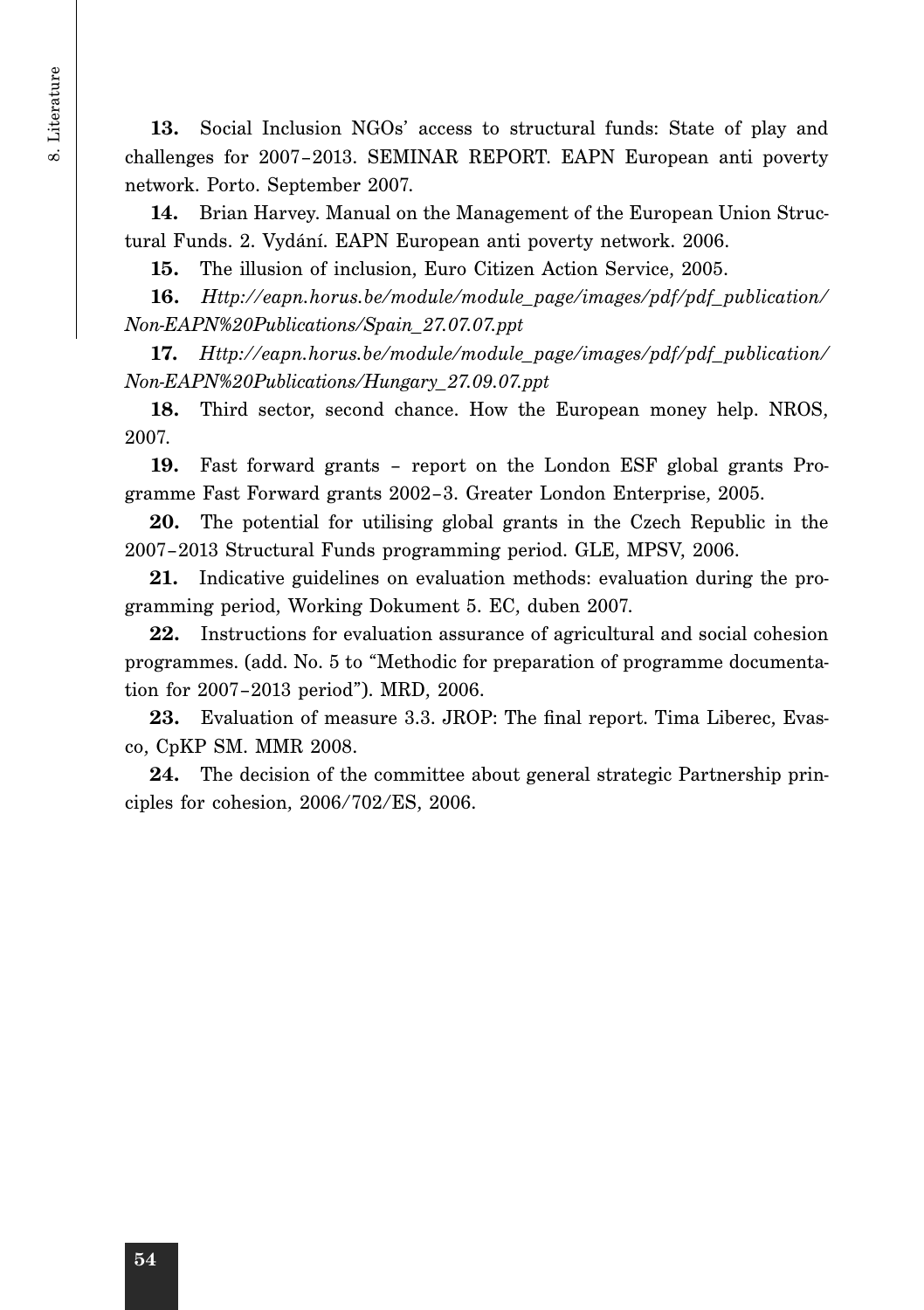# **9. INFORMATION ABOUT SFTEAM**

Non-governmental organizations from SFteam network (SFteam for Sustainable Future) promote the frugal and purposeful utilization of Structural Funds for sustainable regional development. SFteam for sustainable future consists of eight non-governmental organizations from Central and Eastern European countries and of one from Netherlands. The network members are public society organizations. These organizations urge for sustainable society development. Their partnership is based on sharing of same goals and qualities. The purpose of their co-operation is the support of sustainable realisation of regional development policy in Central and Eastern European countries. To fulfill this task, the SFteam supports the incensement of non-governmental organizations' involvement into the regional development. The aim is to create the most effective partnership among public authorities and non-governmental organizations to utilize the structural funds effectively and transparently to fulfill the needs of the regional development in compliance with principles of sustainable development and public interest.

The majority of SFteam's financial resources come since 2002 from CS Mott Foundation and from Netherland's government. The CS Mott Foundation guaranteed the financial resources for our main activities till the June 2009. That is why we still seek a support for our intentions and work. At the beginning of the year 2008 we begin to cooperate with system of Croatian non-governmental organizations.

#### **Contact:**

Secretariat of SFteam for Sustainable Future International Co-ordinator: István Farkas Magyar Természetvédők Szövetsége (National Society of Conservationists) H-1091 Budapest, Ulloi ut 91/b., Hungary Tel/fax: +36 1 216 7297, Fax: +36 1 216 7295 Email: secretariat@sfteam.eu Web-site: *www.SFteam.eu*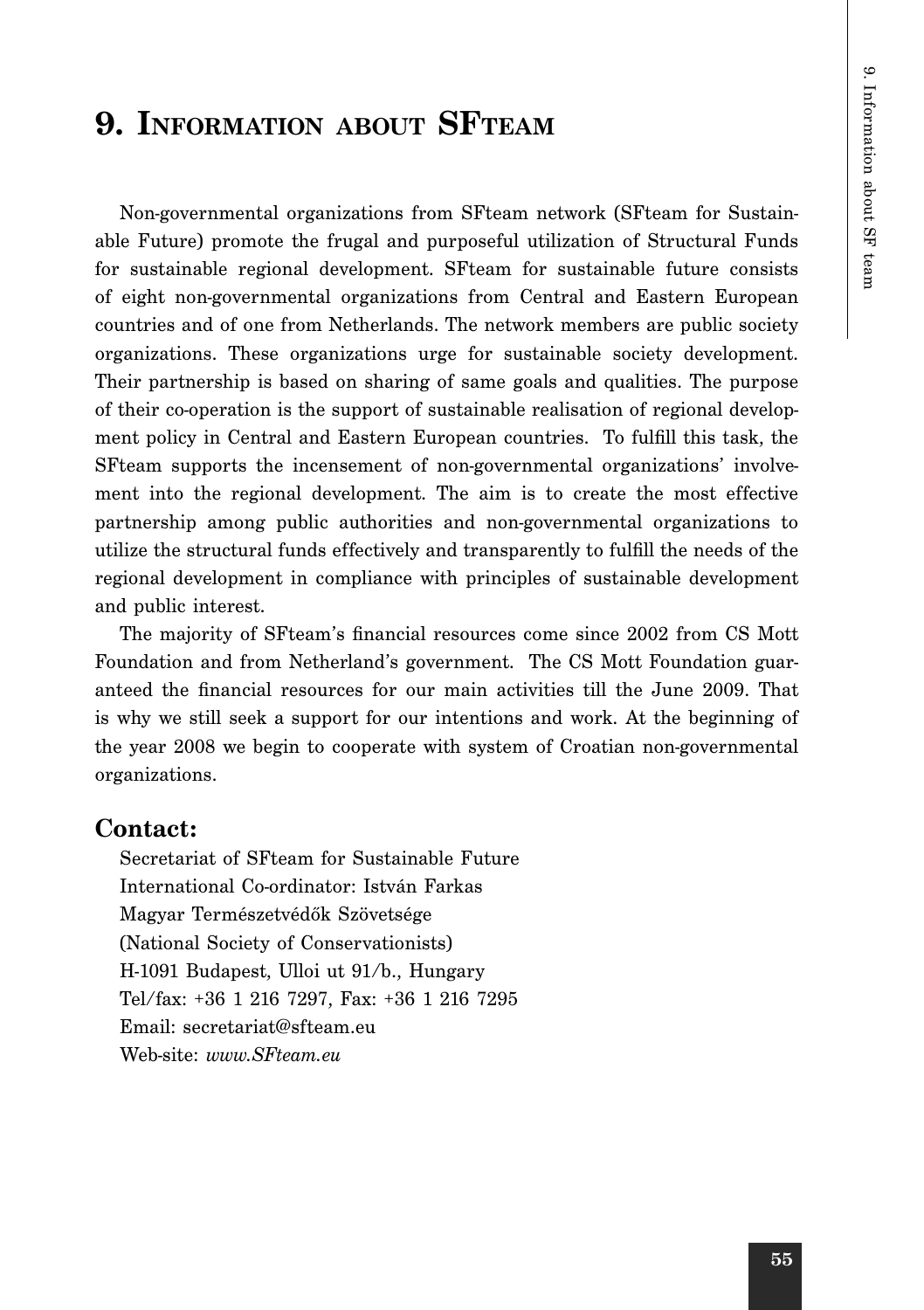#### **Partner organizations**

Center for Community Organizing, Czech Republic *www.cpkp.cz; www.cpkp.cz/regiony*  BlueLink Information Network, Bulgaria *www.bluelink.net* Public Environmental Centre for sustainable development, Bulgaria *www.ecovarna.info* Focus Eco Centre, Romania *www.focuseco.ro* Friends of the Earth – CEPA, Slovakia *http://www.priateliazeme.sk/cepa*  Green Liberty, Latvia *www.zb-zeme.lv*  Milieukontakt International, Netherlands *http://www.milieukontakt.nl/* National Society of Conservationists, Hungary *www.mtvsz.hu*  Polish Green Network, Poland *www.zielonasiec.pl*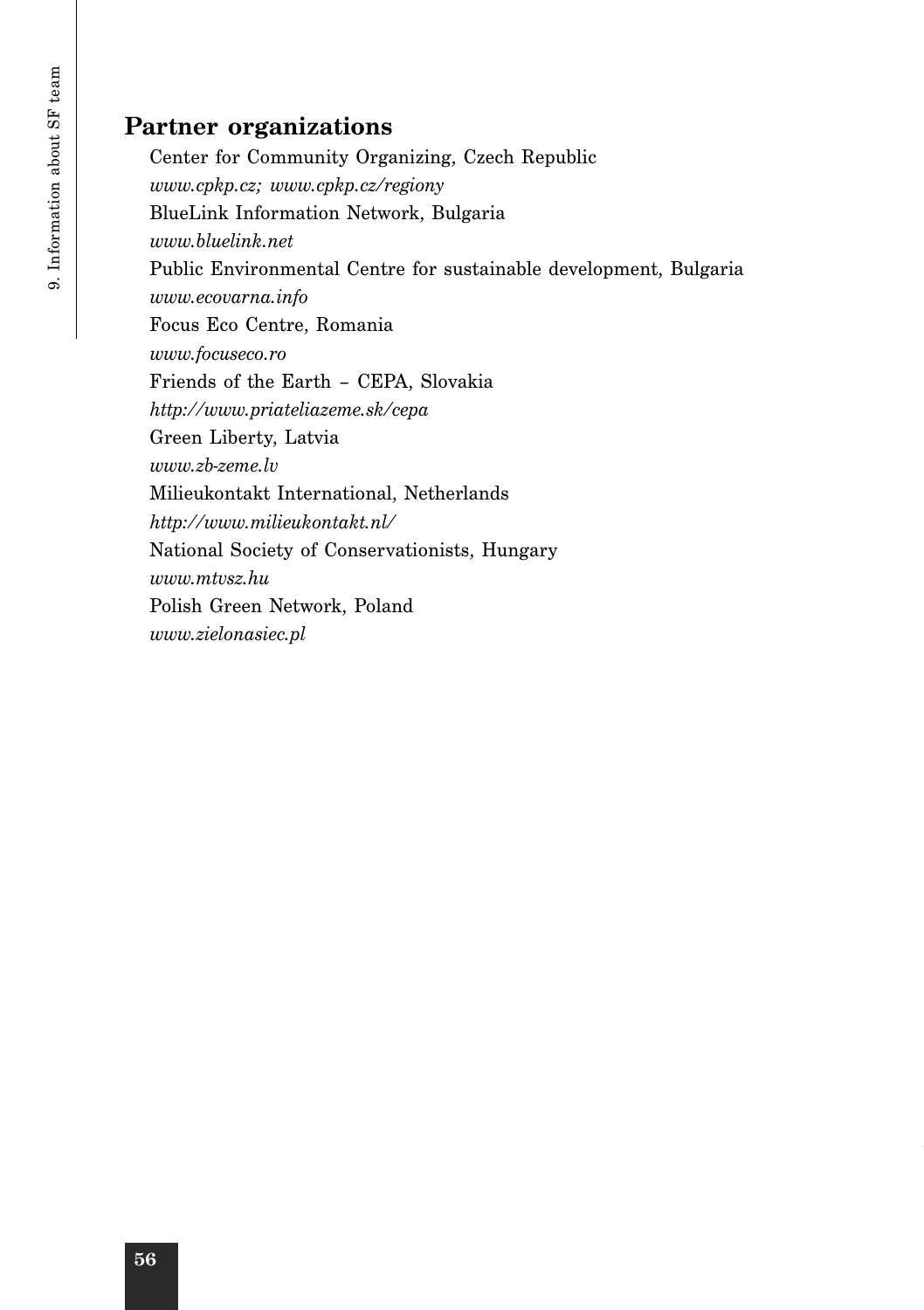

**C Centre for Community Organizing** Prague 2009 **Written by:** Milena Bokova, Teodóra Dönsz, István Farkas, Zoltan Hajdu, Roman Haken, Roman Havlíček, Iliyan Iliev, Przemek Kalinka, Ondřej Marek, Krisztina Molnár Hegymegi, Pavla Oriniaková, Alda Ozola, Doroteya Todorova **Editor:** Mgr. Pavla Oriniaková, PhD. **Design:** Jan Skružný **Printed by:** EUROPRINT, spol. s r.o., Přerov **\*ISBN:** 978-80-86902-77-7\*





**EUR@CENTRA**